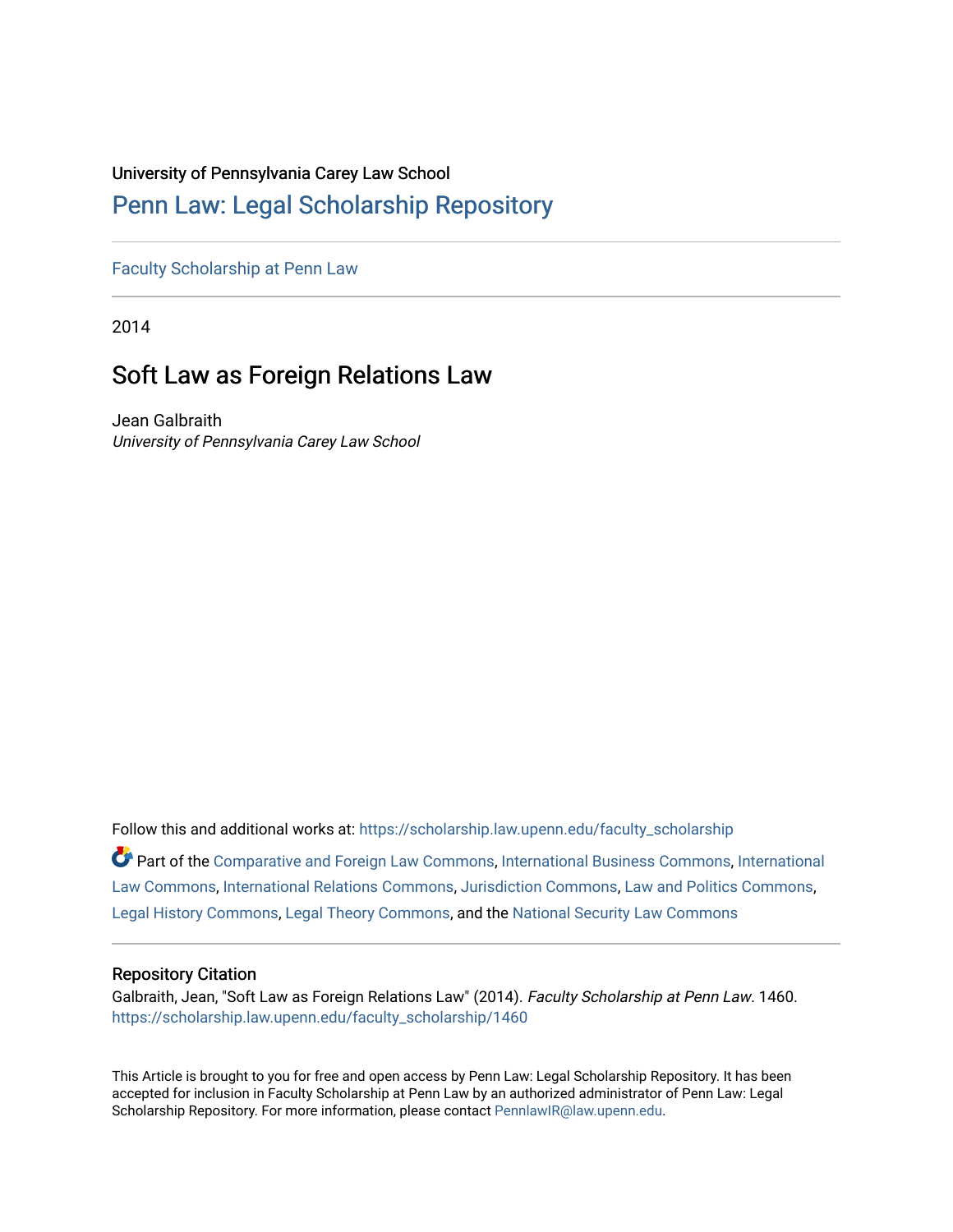# SOFT LAW AS FOREIGN RELATIONS LAW

*Jean Galbraith*† *& David Zaring*††

*The United States increasingly relies on "soft law" and, in particular, on cooperation with foreign regulators to make domestic policy. The implementation of soft law at home is typically understood to depend on administrative law, as it is American agencies that implement the deals they conclude with their foreign counterparts. But that understanding has led courts and scholars to raise questions about whether soft law made abroad can possibly meet the doctrinal requirements of the domestic discipline. This Article proposes a new doctrinal understanding of soft law implementation. It argues that, properly understood, soft law implementation lies at the intersection of foreign relations law and administrative law. In light of the strong powers accorded to the executive under foreign relations law, this new understanding will strengthen the legitimacy and legality of soft law implementation and make it less subject to judicial challenge. Understanding that soft law is foreign relations law will further the domestic implementation of informal international agreements in areas as different as conflict diamonds, international financial regulation, and climate change.*

|                                                                                                 | 736   |
|-------------------------------------------------------------------------------------------------|-------|
|                                                                                                 |       |
|                                                                                                 |       |
| The Rise of Soft Law $\ldots \ldots \ldots \ldots \ldots \ldots \ldots \ldots \ldots$ 745<br>1. |       |
| 2.                                                                                              |       |
| 3.                                                                                              |       |
| B. Soft Law in Legal Scholarship                                                                | 750   |
| International Legal Scholarship                                                                 | - 750 |
| Foreign Relations Law Scholarship<br>2.                                                         | - 753 |
| 3. Administrative Law Scholarship                                                               | -754  |
| ADMINISTRATIVE LAW PROBLEMS FOR SOFT LAW<br>II.                                                 | 755   |
|                                                                                                 |       |
|                                                                                                 |       |
|                                                                                                 |       |
|                                                                                                 |       |

<sup>†</sup> Assistant Professor, Rutgers School of Law at Camden.

<sup>††</sup> Assistant Professor of Legal Studies and Business Ethics, The Wharton School of the University of Pennsylvania. Thanks to Evan Criddle, Salar Ghahramani, Kati Kovacs, Sarah Light, Tim Meyer, Eric Orts, Stephen Park, Peter Spiro, Joel Trachtman, Ingrid Wuerth, and participants at presentations at the Philadelphia JILSA summer meeting, the 2013 American Society of International Law Research Forum, and the Academy of Legal Studies in Business annual meeting. We also thank the editors of the *Cornell Law Review*, especially Belinda Liu and Jane Bobet. Jenny Lin, Jessica Saxon, and Jane Trueper provided research assistance.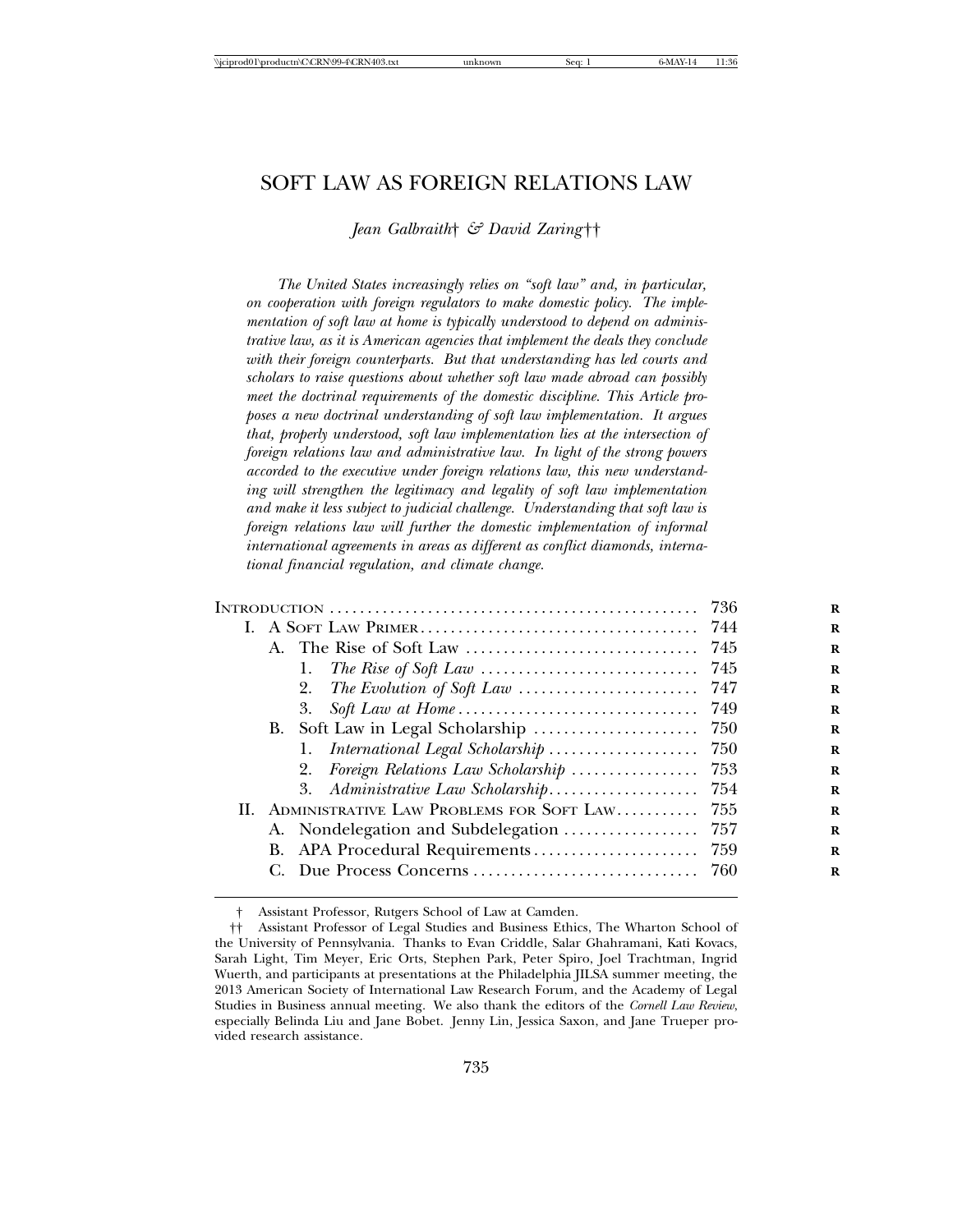|  | III. REFRAMING SOFT LAW AS FOREIGN RELATIONS LAW | 762  |
|--|--------------------------------------------------|------|
|  | A. Presidential Power over Foreign Affairs  765  |      |
|  |                                                  |      |
|  |                                                  |      |
|  | D. Reduced Procedural Obligations                | 775  |
|  | IV. DEFENDING SOFT LAW INSTITUTIONS WITH FOREIGN |      |
|  |                                                  |      |
|  |                                                  |      |
|  | B. The Internet and Delegations to a Firm and a  |      |
|  |                                                  |      |
|  | C. Financial Regulation and Deference Where      |      |
|  |                                                  | 784  |
|  | D. Sports Arbitration and Due Process            | 787  |
|  |                                                  | -789 |
|  |                                                  | 792  |
|  |                                                  |      |

#### **INTRODUCTION**

The problems that dominate our political discourse, ranging from economic policy to national security to the environment, increasingly have global causes and implications. But if our government has developed multinational solutions to those problems informally, through, say, arrangements among regulators, it has put itself at legal risk at home.

We offer a novel approach to address that legal risk, one that we think could make room for an embrace of global cooperation without disparaging our traditional and constitutional values. Our insight is that when international cooperation is the question, the deference afforded the President in foreign relations must inform the answer. We argue that the President's authority should be broadly construed to apply not just to him but to his agents who execute the laws, thus increasing the flexibility available to U.S. agencies engaged in international cooperation.

We think that President Obama himself would welcome this sort of constitutional understanding. In 2010, he called for "stronger international standards and institutions" to deal with the modern problems that inevitably cross borders and that affect our citizens at home.<sup>1</sup> In 2012, he issued a landmark executive order, "Promoting

<sup>1</sup> President Barack Obama, Remarks by the President at United States Military Academy at West Point Commencement (May 22, 2010), *available at* http:// www.whitehouse.gov/the-press-office/remarks-president-united-states-military-academywest-point-commencement (explaining that an "international order" is needed to "meet the challenges of our generation," including national security issues, global development, and climate change).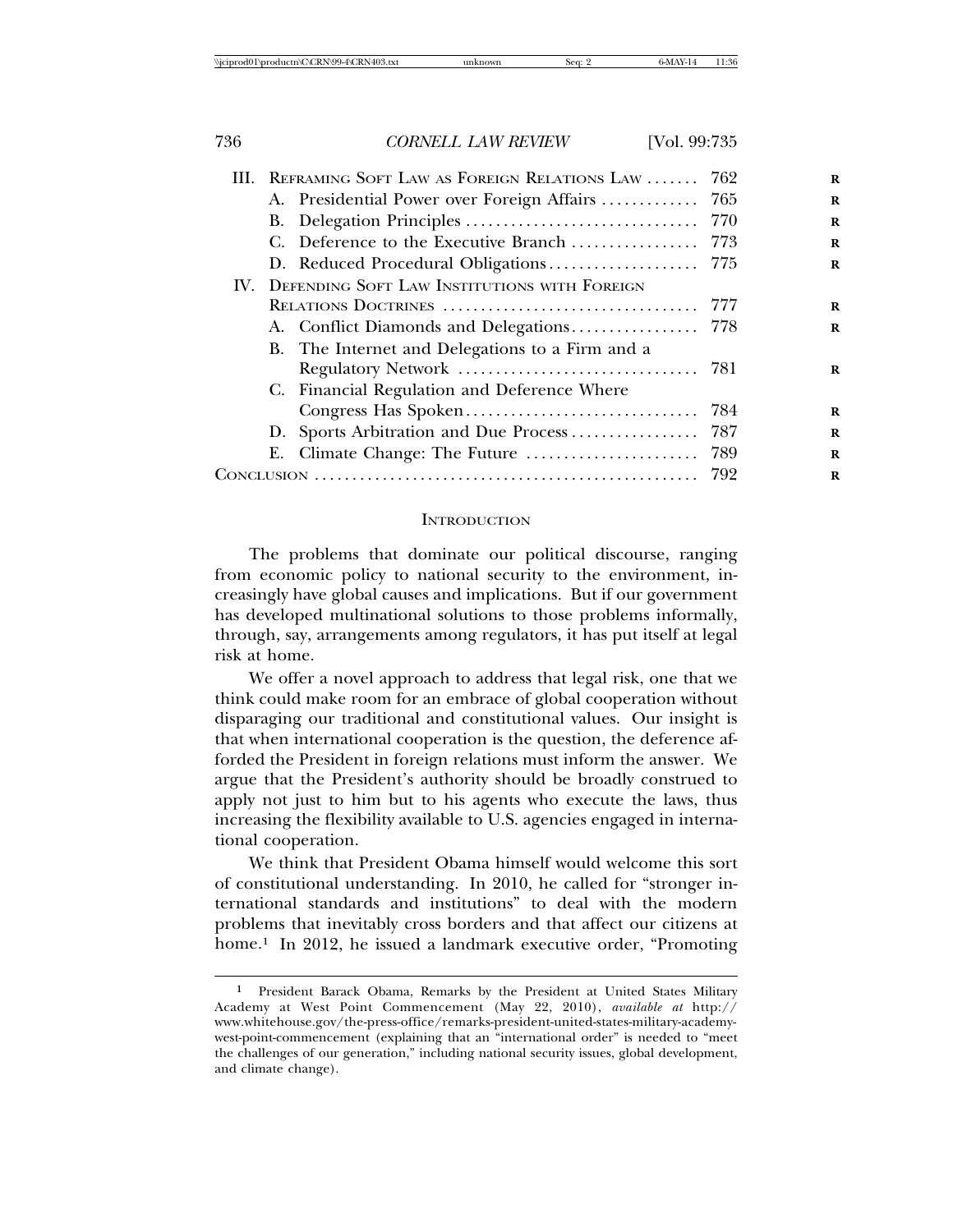International Regulatory Cooperation," instructing American regulators to coordinate with their foreign counterparts wherever possible.2

Moreover, from the perspective of his regulators, that coordination is well under way:

- In the wake of the financial crisis, the Chairman of the Federal Reserve Board (the Fed) acknowledged that "the world is too interconnected for nations to go it alone in their economic, financial, and regulatory policies."3 The Fed has since devised rules designed to stabilize American financial institutions in concert with central bankers and bank supervisors in the rest of the world. This was done through a process coordinated not in Washington or through an established international organization like the International Monetary Fund, but through a series of informal meetings among various high- and mid-level banking regulators from Europe, the United States, and a small number of other countries in Basel, Switzerland.4 Among other things, this process has resulted in the designation of twenty-nine international banks, including eight American ones, as "globally systemically important" and therefore required to adopt special provisions to deal with the risk of financial crisis.5 The CEO of one of these banks, JPMorgan Chase & Co.'s Jamie Dimon, has claimed that the process will ruin American financial competitiveness.<sup>6</sup>
- In a 2012 speech, the Federal Bureau of Investigation (FBI) Director observed that "[f]or the FBI . . . the work we do will almost always have a global nexus," emphasizing the need for "international partnerships."7 The agency, accordingly, has conducted joint operations with European and other law

5 Policy Measures to Address Systemically Important Financial Institutions, Fin. Stability Bd. (Nov. 4, 2011) [hereinafter Policy Measures], *available at* http://www.financial stabilityboard.org/publications/r\_111104bb.pdf.

6 Dimon, the CEO and Chairman of JPMorgan Chase & Co., told the FINANCIAL TIMES that the proposed Basel III "capital rules are 'anti-American,'" that the United States "should consider pulling out of the Basel group of global regulators," and that he was "very close to thinking the United States shouldn't be in Basel any more." Tom Braithwaite & Patrick Jenkins, *JPMorgan Chief Says Bank Rules 'Anti-US*,' FIN. TIMES (London), Sept. 12, 2011, http://www.ft.com/cms/s/0/905aeb88-dc50-11e0-8654-00144feabdc0.html (internal quotation marks omitted).

7 Robert S. Mueller III, Director, Fed. Bureau of Investigation, Remarks at the American College of Trial Lawyers 2012 Annual Meeting (Oct. 19, 2012), *available at* http:/ /www.fbi.gov/news/speeches/the-transformation-of-the-fbi-and-the-rule-of-law.

<sup>2</sup> Exec. Order No. 13,609, 77 Fed. Reg. 26,413 (May 1, 2012).

<sup>3</sup> Julia Werdigier, *Stimulus Alone Won't End the Crunch, Bernanke Says*, N.Y. TIMES, Jan. 13, 2009, http://www.nytimes.com/2009/01/13/business/worldbusiness/13iht-13fed. 19314039.html.

<sup>4</sup> Basel is the location of the Basel Committee on Banking Supervision, which has supervised the harmonization of these rules. For a discussion of the way the committee works and the issues this raises for American regulators, see *infra* notes 242–51 and accompanying text.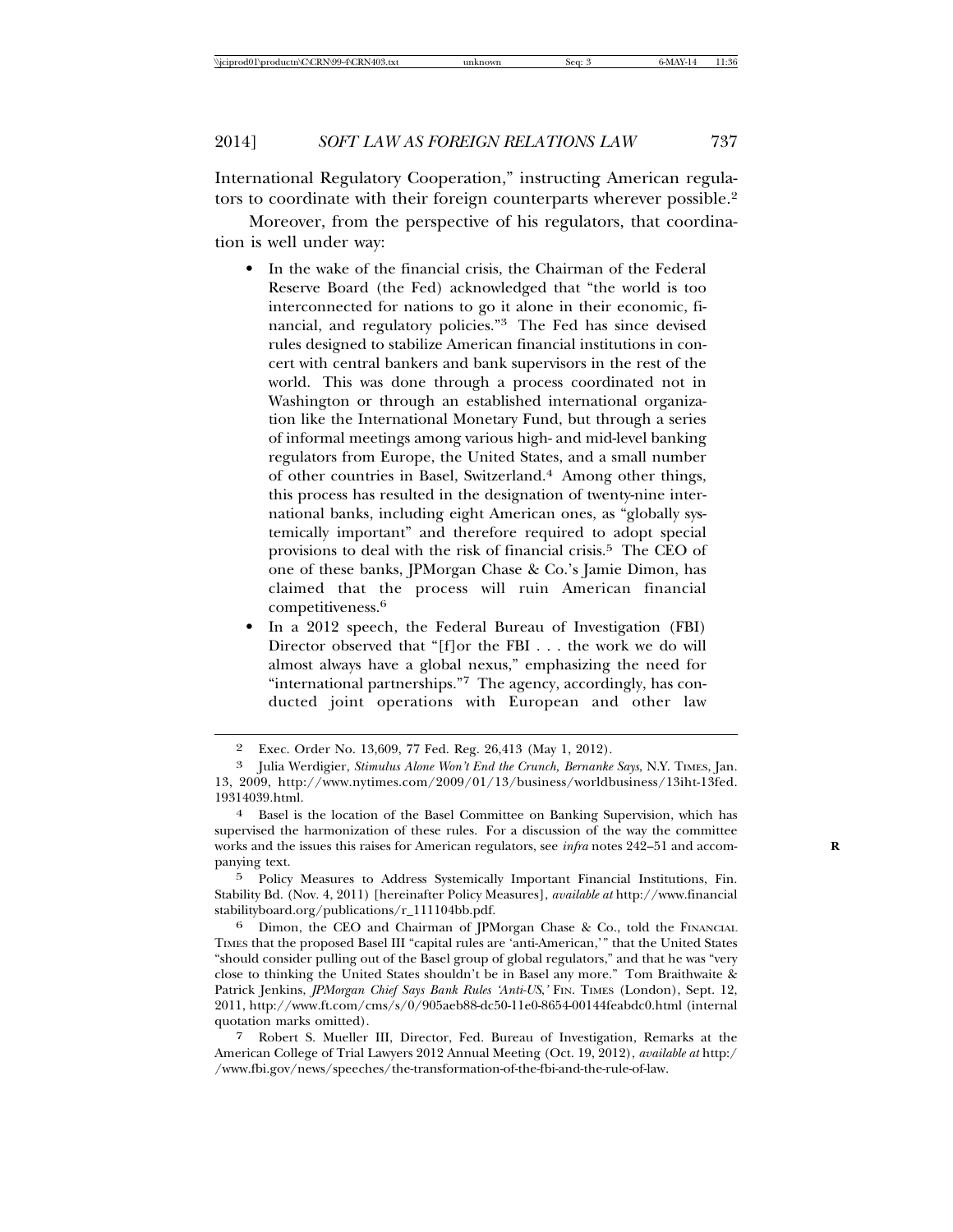enforcement officials,<sup>8</sup> pushed its foreign counterparts to sign on to multinational standards on law enforcement surveillance,9 and, to facilitate both projects, pursued agreements outlining the terms of cooperation with its foreign agency counterparts<sup>10</sup> and established sixty-four "legat" offices across the globe.<sup>11</sup>

• While agencies have thus far mostly survived the judicial review of their international efforts, $12$  there is a real sense that this review is about to turn much more searching as the degree of cooperation increases. In July 2013 alone, the Food and Drug Administration (FDA) announced a major initiative revising the inspection process for imported food, an approach designed to represent, in the words of the agency, "global solutions to food safety so that whether you serve your family food grown locally or imported you can be confident that it is safe."13 During the

*Countermeasures: Hearing Before the Senate Committee on Banking, Housing, and Urban Affairs*, 109th Cong. 63 (2006) (statement of Michael Morehart, Chief, Terrorist Fin. Operations Section, Fed. Bureau of Investigation) ("As it relates to international money laundering enforcement, the FBI is an active participant in the Financial Action Task Force (FATF)."), *available at* http://www.gpo.gov/fdsys/pkg/CHRG-109shrg39713/html/CHRG-109shrg 39713.htm. The FATF is an informal group of agencies concerned with developing common policies to combat money laundering and terrorism finance. *See* FATF-GAFI, http:// www.fatf-gafi.org/ (last visited Mar. 13, 2014). For more on the FBI's role in the organization, see *United States*, FATF-GAFI, http://www.fatf-gafi.org/countries/u-z/united states/ (last visited Mar. 13, 2014).

10 *See, e.g.*, Memorandum of Understanding for Chemical, Biological, Radiological, Nuclear, Radiological and Explosives Investigative Support Between the Federal Bureau of Investigation and the International Criminal Police Organization (Dec. 19, 2011), *available at* http://www.interpol.int/content/download/17585/142100/version/1/file/37-en%20 MoU%20for%20Chemical%20Biological%20radiological%20nuclear%20investigate%20 support%20between%20the%20FBI%20and%20INTERPOL%20(signed%20on%2019 %20December%202011).pdf (establishing "the framework for a cooperative Chemical, Biological, Radiological, Nuclear and Explosives . . . program to advance the investigative

11 See International Operations, FED. BUREAU OF INVESTIGATION, http://www.fbi.gov/ about-us/international\_operations (last visited Mar. 13, 2014) (describing the FBI's legal

<sup>12</sup> For example, the Animal and Plant Health Inspection Service of the U.S. Department of Agriculture adopted a final rule concerning solid wood packaging material that would standardize requirements among several trading countries that have adopted the International Plant Protection Convention Guidelines. The Natural Resources Defense Council (NRDC) challenged the rule for violating the National Environmental Protection Act and the Plant Protection Act, but the court granted summary judgment to the agency; the Second Circuit affirmed on appeal. NRDC v. USDA, 613 F.3d 76 (2d Cir. 2010).

13 Press Release, Food & Drug Admin., FDA Takes Steps to Help Ensure the Safety of Imported Food (July 26, 2013) (to be codified at 21 C.F.R. pt. 1), *available at* http://www. fda.gov/NewsEvents/Newsroom/PressAnnouncements/ucm362610.htm; *see also* Foreign Supplier Verification Programs for Importers of Food for Humans and Animals, 78 Fed.

<sup>8</sup> *See, e.g.*, *Operation Atlantic: Taking International Aim at Child Predators*, FED. BUREAU OF INVESTIGATION (Mar. 1, 2012), http://www.fbi.gov/news/stories/2012/march/predators\_ 030112/predators\_030112 [hereinafter *Operation Atlantic*] ("Europol released the results of its first joint operation with the FBI against international child predators, announcing the identification of eight child victims and the arrest of 17 individuals for child sexual molestation and production of pornography."). <sup>9</sup> *See, e.g.*, *A Current Assessment of Money Laundering and Terrorist Financing Threats and*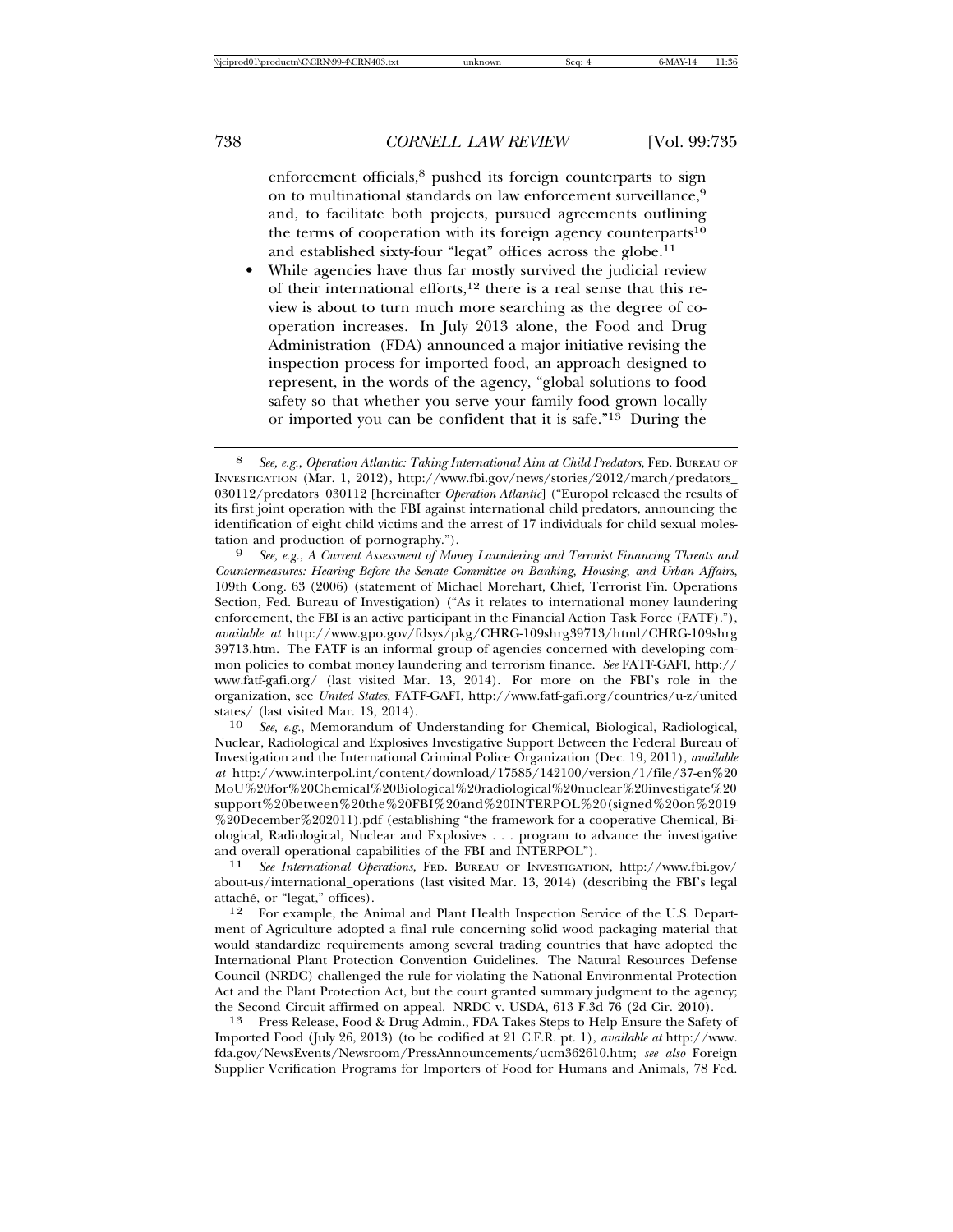same month, the Federal Circuit turned away an Administrative Procedure Act challenge to a deal concluded by the United States Trade Representative (USTR) and Canada's Ministry of Trade to settle a dispute over traffic in softwood lumber,  $14$  even as the other appellate court in Washington—the D.C. Circuit held unconstitutional a delegation of government authority to a private entity and a nongovernmental arbitrator because such a delegation gave those entities "an effective veto" over government action.15 There is reason to believe that the FDA rule, once finalized, will be subject to a lawsuit over how it has outsourced the inspection process, perhaps based in part on the D.C. Circuit's precedent.16

These are only a few of hundreds of instances of cross-border regulatory cooperation by American agencies.17 This cooperation has become a strikingly important aspect of U.S. foreign policy, even as it affects the content of domestic regulations—creating net losers likely to file suit in the process, as Jamie Dimon can attest.18 It also departs from the traditional mold of foreign policy in two important ways.

*First*, from a legal perspective, this rise in international cooperation does not take traditional doctrinal forms. While some of it is memorialized in legally binding international agreements, much of it perhaps most of it—does not create international legal obligations. Instead, as the former Legal Adviser to the Department of State recently noted, the United States increasingly relies on "non-legal understandings" to achieve its global objectives.19 Prominent among such non-legal understandings are what we will call "soft law" commitments: agreements between executive branch actors in two or more

18 *See, e.g.*, Duncan B. Hollis & Joshua J. Newcomer, *"Political" Commitments and the Constitution*, 49 VA. J. INT'L L. 507, 544 (2009) ("It is not surprising . . . that the executive now regards the political commitment [i.e., soft law] as an essential mechanism for advancing foreign policy interests.").<br>19 Harold H Koh Legal

Reg. 45,730, 45,740–41 (proposed July 29, 2013) (proposing a rule "to help ensure that imported food is produced in a manner consistent with U.S. standards").<br><sup>14</sup> Almond Bros. Lumber Co. v. United States, 721 F.3d 1320 (Fed. Cir. 2013).<br><sup>15</sup> Ass'n of Am. R.Rs. v. U.S. Den't of Transp. 721 F.3d 666–671 (D.C.

<sup>15</sup> Ass'n of Am. R.Rs. v. U.S. Dep't of Transp., 721 F.3d 666, 671 (D.C. Cir. 2013).

The agency has already been sued over delays in issuing the rules by the Center for Food Safety and the Center for Environmental Health. Carey Gillam, *FDA Seeks End of Lawsuit over Delayed Food Safety Rules*, REUTERS, Dec. 3, 2012, http://www.reuters.com/ article/2012/12/03/us-usa-food-lawsuit-idUSBRE8B212420121203. Those groups have also expressed dissatisfaction with the proposals that have been issued.

<sup>17</sup> *See, e.g.*, Gabriella Blum, *Bilateralism, Multilateralism, and the Architecture of International Law*, 49 HARV. INT'L L.J. 323, 330 (2008) (acknowledging the "conclusion of hundreds of multilateral soft-law instruments" to date).

Harold H. Koh, Legal Adviser, U.S. Dep't of State, Speech on Twenty-First Century International Lawmaking at the Georgetown University Law Center (Oct. 17, 2012), *available at* http://www.state.gov/s/l/releases/remarks/199319.htm; *see also, e.g.*, David Kaye, *Stealth Multilateralism: U.S. Foreign Policy Without Treaties—or the Senate*, FOREIGN AFF., Sept.–Oct. 2013, at 122 ("[N]onbinding arrangements may now be the executive branch's preferred way of doing business.").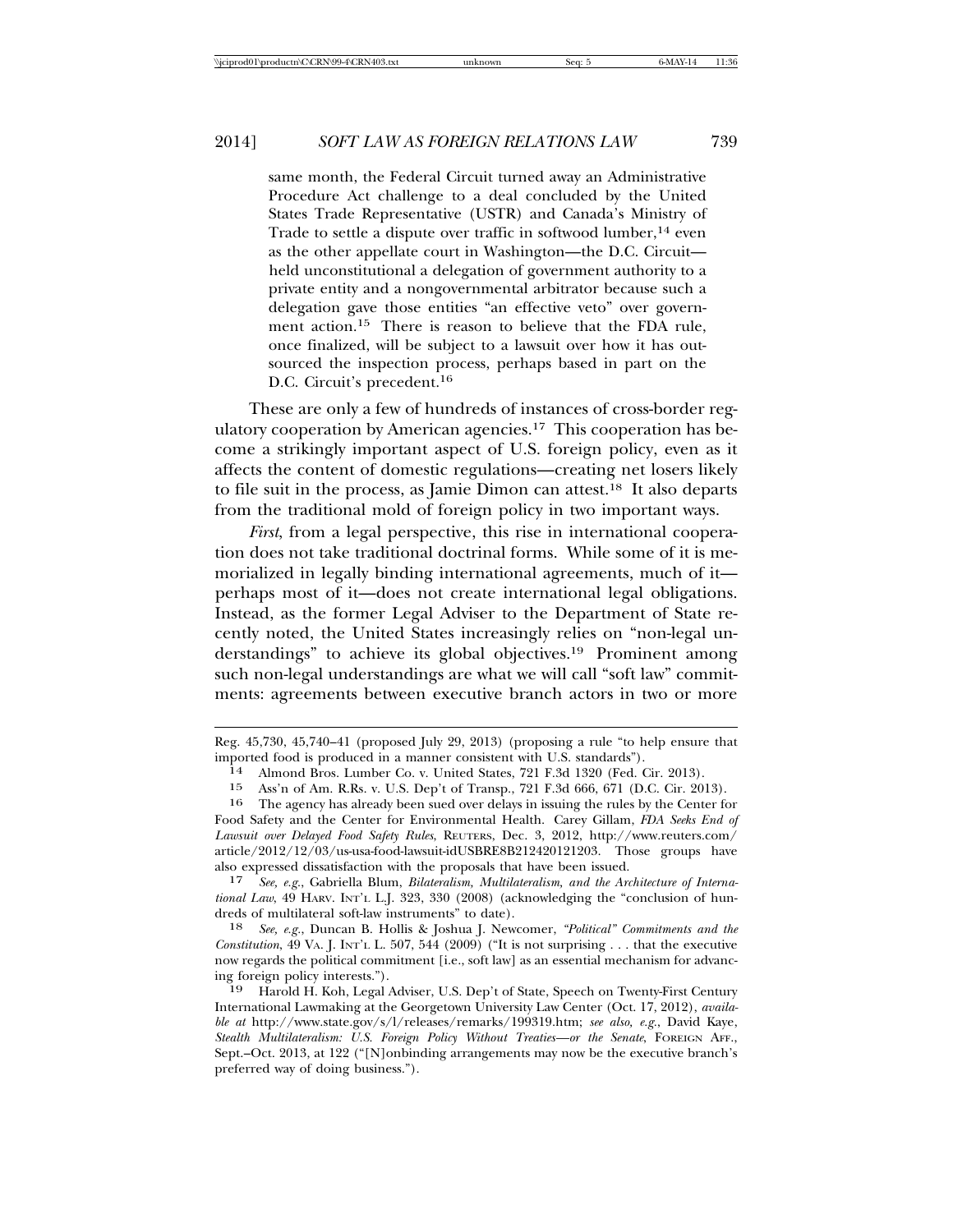countries that do not create legal obligations but which nonetheless contain substantive commitments that the parties are expected to take seriously.20

*Second*, these initiatives bring new parties into the international sphere. While some soft law agreements, like the Washington Communiqué on nuclear security and the Copenhagen Accord on climate change, bear the imprimatur of the U.S. President and other heads of state,<sup>21</sup> the bulk of these agreements are concluded entirely between bureaucrats. They represent agreements not between the United States and China or Europe, but between the Fed with the Bank of England<sup>22</sup> and the FBI with Europol.<sup>23</sup> U.S. agencies outside of the State Department have become international actors in order to fulfill their own domestic regulatory missions, yet in doing so they have found themselves operating in a sphere traditionally understood to lie largely within the discretion of the President.24

How should we understand these developments as a matter of law? The involvement of domestic agencies in U.S. foreign policy raises vexing issues of procedural legitimacy, separation of powers, and, in some cases, due process. But at the same time, it marks a promising—and at times, the only realistic—effort by the American government to address problems that cross borders with global solutions.25 It is also taking place at a time when courts and commentators have expressed deep skepticism about foreign influences on American law. In recent years, the Supreme Court has cut back sharply on the role that traditional forms of international law can play

<sup>20</sup> We recognize that some scholars use the term "soft law" more broadly—for example, to encompass the decisions of international human rights committees or standards promulgated by nongovernmental organizations. *See, e.g.*, David S. Law & Mila Versteeg, *The Declining Influence of the United States Constitution*, 87 N.Y.U. L. REV. 762, 834 (2012) (discussing "soft law" in the international human rights law context); Gregory Shaffer & Tom Ginsburg, *The Empirical Turn in International Legal Scholarship*, 106 AM. J. INT'L L. 1, 39 (2012) (discussing the role of nonstate actors and "soft law" in the production of international environmental law). Conversely, some scholars use terms like "political commitments" to refer to the kinds of agreements that we describe as "soft law." *See, e.g.*, Hollis & Newcomer, *supra* note 18, at 516–25 (defining "political commitment" as "a nonlegally binding agreement between two or more nation-states in which the parties intend to establish commitments of an exclusively political or moral nature."). We have chosen to use the term "soft law" to refer to nonbinding transnational agreements between executive branch actors because the term is both convenient and frequently used in this context.<br> $\frac{21}{10}$  See Koh subra note 19

<sup>21</sup> *See* Koh, *supra* note 19. **R**

See Maximillian L. Feldman, Note, *The Domestic Implementation of International Regulations*, 88 N.Y.U. L. REV. 401, 411–12 & n.47 (2013).<br><sup>23</sup> See Oberation Atlantic, subra note 8

<sup>23</sup> *See Operation Atlantic*, *supra* note 8. **R**

<sup>24</sup> *See* United States v. Curtiss-Wright Exp. Corp., 299 U.S. 304, 319–20 (1936); *see also* discussion *infra* Part III.A.

<sup>25</sup> *Cf.* CURTIS A. BRADLEY, INTERNATIONAL LAW IN THE U.S. LEGAL SYSTEM 75 (2013) (noting that "[g]lobalization . . . revealed, and in many instances created, problems that could be addressed effectively only through international cooperation" in explaining the rise of executive agreements post–World War I).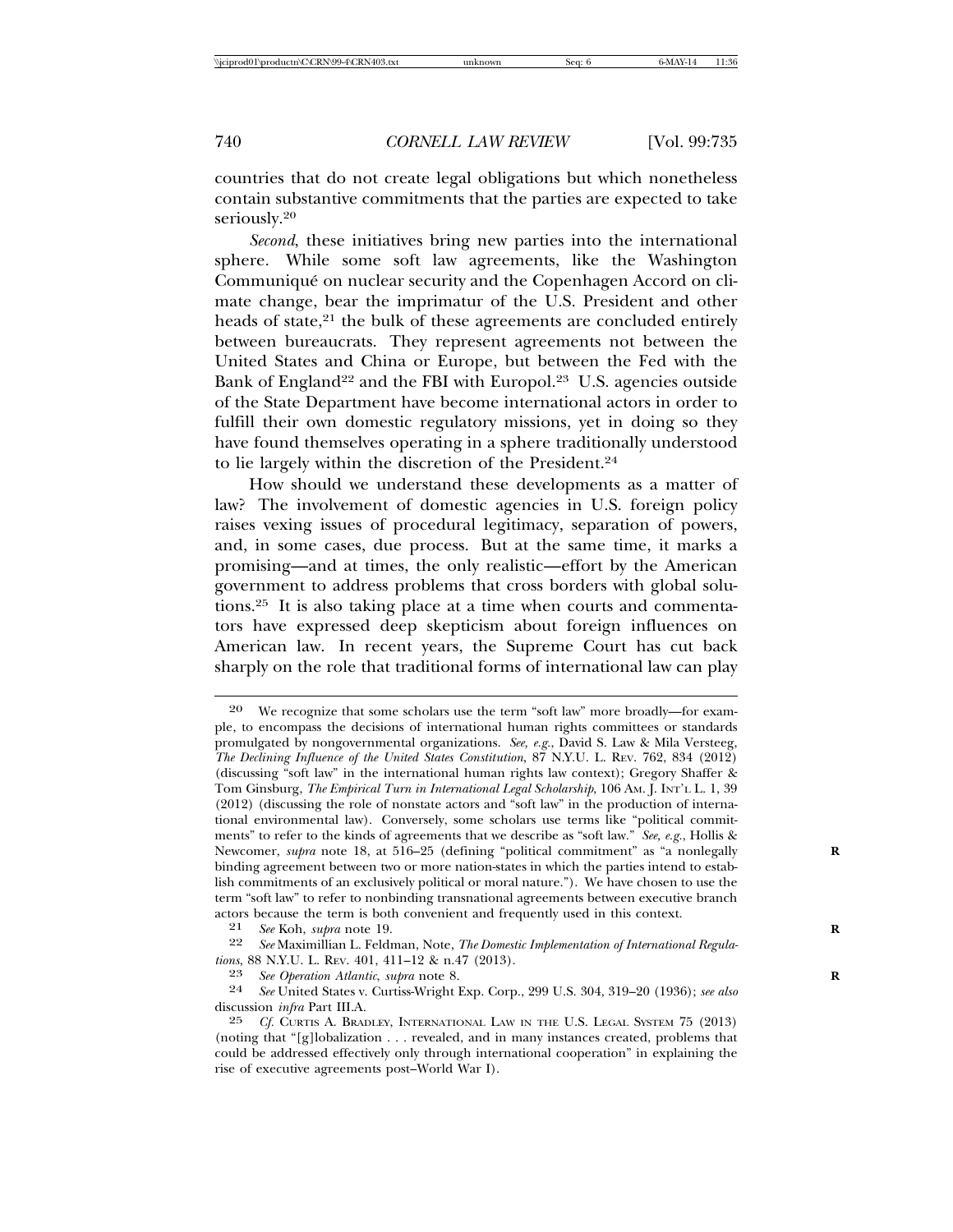in U.S. law,26 and the D.C. Circuit has looked skeptically on delegations of lawmaking power to international organizations.27 Even the European Court of Justice has struck down a deal between American and European regulators—though, of course, it did so not on the grounds that American law was violated but rather, that the European parties to the arrangement (an antitrust enforcement cooperation deal) did not have the authority to conclude the deal.<sup>28</sup> Commentators such as Curtis Bradley and Julian Ku have criticized arrangements that mean that foreign agencies have a voice in setting the terms of American rules.29

There is a real need to respond to these concerns and to provide soft law with a sound domestic legal footing if America's regulators are to be permitted to continue working with their foreign counterparts. We believe they should, given the current globalized environment, where regulatory problems cross borders. While the implementation of soft law through ordinary administrative law works up to a point, or can if a number of assumptions about what administrative law requires are relaxed (as one of us has previously argued), $30$  we think there may be a sounder legal basis for this phenomenon. Specifically, we argue that many problems of domestic administrative law would be solved by recognizing that principles of foreign relations law—the law of the

<sup>26</sup> *See, e.g.*, Kiobel v. Royal Dutch Petroleum Co., 133 S. Ct. 1659, 1669 (2013) (reading territorial limits into a statute that provides federal courts with jurisdiction over certain violations of customary international law); Medellín v. Texas, 552 U.S. 491, 522–25 (2008) (raising the standard for concluding that treaties are judicially enforceable domestic law in the absence of implementing legislation and further holding that the President cannot require the states to implement otherwise non-self-executing treaties); *see also* Petition for Writ of Certiorori, Bond v. United States, 2012 WL 3158880 (U.S. Aug. 1, 2012) (inviting the Supreme Court to reconsider Congress's power to implement treaties), *cert. granted*, 133 S. Ct. 978 (2013) (No. 12-158).

<sup>27</sup> *See* NRDC v. EPA, 464 F.3d 1, 9–10 (D.C. Cir. 2006) (noting that there is "significant debate over the constitutionality of assigning lawmaking functions to international bodies" and interpreting the Clean Air Act and Montreal Protocol as "creating an ongoing international political commitment rather than a delegation of lawmaking authority to annual meetings of the Parties").

<sup>28</sup> *See* Case C-327/91, French Republic v. Comm'n of the European Cmtys., 1994 O.J. (C 275) 2, 3 (synopsis of judgment); *see also* Re the E.C.-USA Competition Laws Cooperation Agreement: France v. Comm'n, [1994] 5 C.M.L.R. 517 (unofficial report of case). For discussions, see Noreen Burrows, *No General External Relations Competence for the Commission*, 20 EUR. L. REV. 210 (1995); Derek Devgun, *Crossborder Joint Ventures: A Survey of International Antitrust Considerations*, 21 WM. MITCHELL L. REV. 681, 706 (1996).

<sup>29</sup> *See, e.g.*, Curtis A. Bradley, *International Delegations, the Structural Constitution, and Non-Self-Execution*, 55 STAN. L. REV. 1557, 1558–60 (2003) (discussing the democratic accountability, aggrandizement, and federalism issues raised by the transfer of legal authority from U.S. actors to international actors); Julian G. Ku, *International Delegations and the New World Court Order*, 81 WASH. L. REV. 1, 5–9 (2006) (arguing that the power to enforce judgments of international tribunals properly falls within the foreign affairs powers of the

<sup>&</sup>lt;sup>30</sup> David Zaring, Sovereignty Mismatch and the New Administrative Law, 91 WASH. U. L. REV. 59 (2013).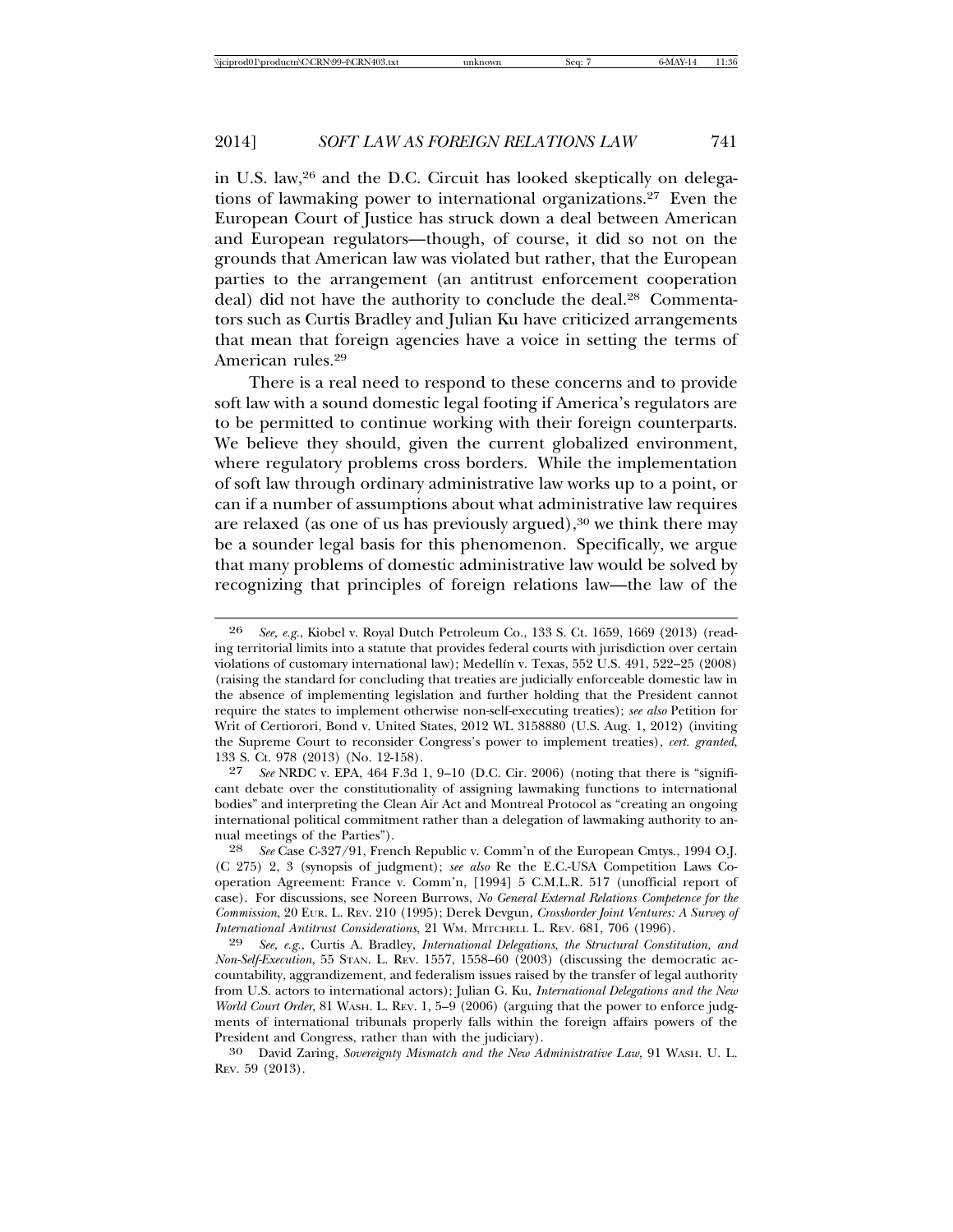United States as it relates to foreign affairs—should apply to soft law agreements between American and foreign agencies.

By this, we do not mean that courts should refuse to decide lawsuits over rules resulting from soft law deals. Rather, they should presume, as one court has recently done for a rule with international implications<sup>31</sup> promulgated by the Securities and Exchange Commission (SEC), that "judicial review is particularly deferential in areas at the intersection of national security, foreign policy, and administrative law."32

To be more precise, foreign relations law recognizes that the executive branch needs considerable flexibility in pursuing U.S. foreign policy and has developed a variety of doctrines that embrace this. These doctrines include acceptance of increased independent presidential power;<sup>33</sup> recognition that the executive branch receives greater flexibility with regard to delegations in the foreign policy context than in the domestic context; $34$  a practice of frequent (though by no means uniform) judicial deference toward executive branch decisions that relate to foreign policy;<sup>35</sup> and a recognition that the certain principles and rules found in administrative law may be relaxed in the foreign affairs context.36 We argue that these doctrines should be embraced by agencies and applied by courts to put a thumb on the scale in favor of deferring to the judgments of regulators that international cooperation, or the harmonization of our rules and those in foreign countries, represents the best solution to cross-border regulatory problems.

There are two other advantages to our approach. First, soft law agreements have been almost entirely ignored in the foreign relations scholarship, even as they are becoming a dominant sort of international arrangement.37 While the two classic forms of international law, treaties and customary international law, have been heavily studied in foreign relations law (including by one of us), $38$  soft law agreements usually receive only passing mention in foreign relations texts,39 even as scholars in other disciplines have begun to pay them

- 35 *See infra* Part III.C.
- 36 *See infra* Part III.D.
- 37 *See* discussion *infra* Part I.B.2.
- 38 Jean Galbraith, *Prospective Advice and Consent*, 37 YALE J. INT'L L. 247 (2012).
- See infra note 94 and accompanying text.

<sup>31</sup> The subject of the rule was conflict minerals, a topic to which we will return in Part IV of this Article.

<sup>32</sup> Nat'l Ass'n of Mfrs. v. SEC, No. 13-CV-635 (RLW), 2013 WL 3803918, at \*29 (D.D.C. July 23, 2013) (quoting Islamic Am. Relief Agency v. Gonzales, 477 F.3d 728, 734 (D.C. Cir. 2007)) (internal quotation marks omitted).

<sup>33</sup> *See infra* Part III.A.

<sup>34</sup> *See infra* Part III.B.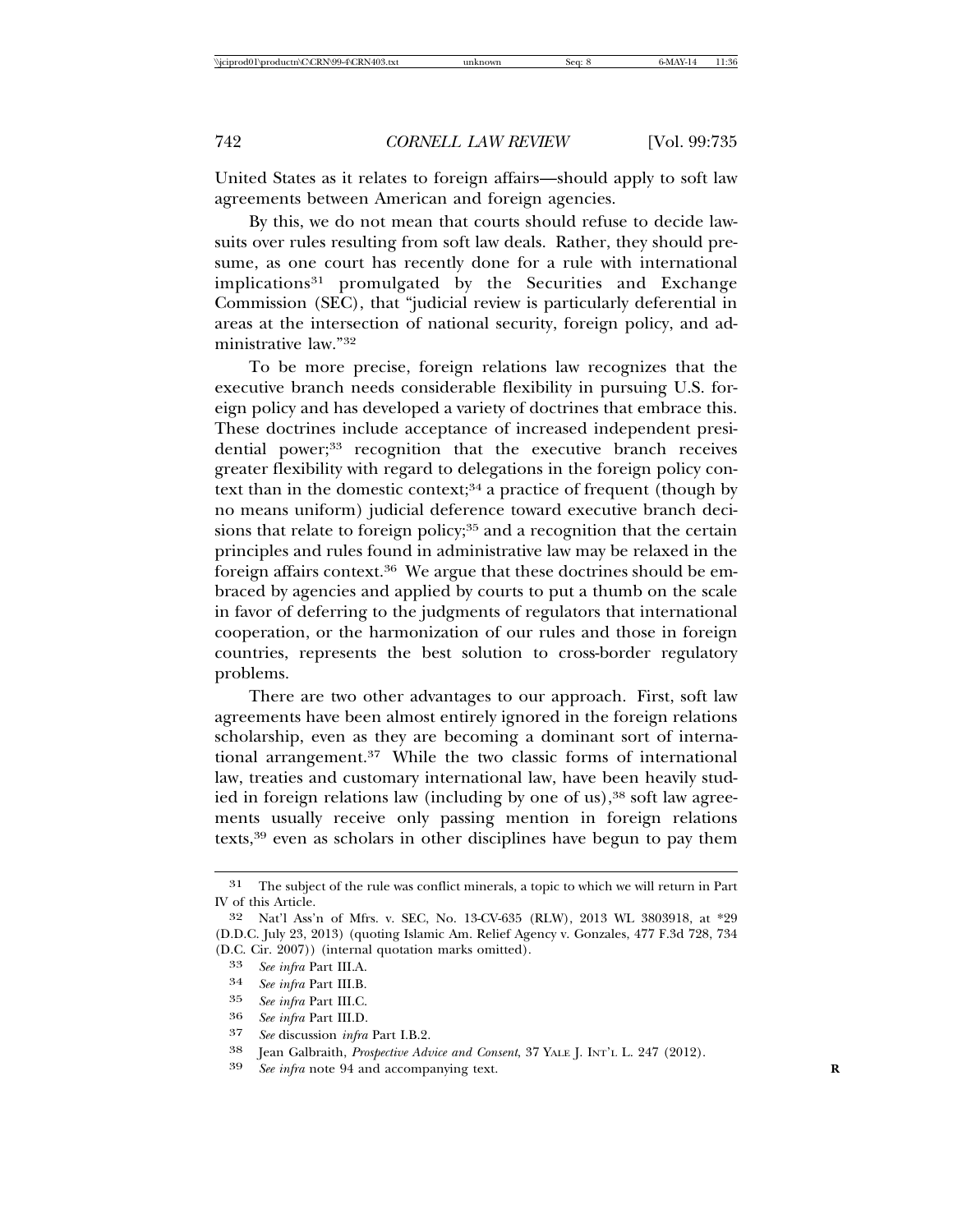plenty of attention.40 To the extent that soft law agreements are discussed at all by foreign relations scholars, the discussion is almost always about their formation rather than their implementation.<sup>41</sup> This Article shows how foreign relations doctrines can play an integral role in the justification of regulatory globalization through soft law, thus reading foreign relations doctrine into an increasingly vibrant field of foreign affairs practice.

Second, foreign relations law has long been attentive to the relationship between the President and Congress.42 Our approach, consistent with bedrock principles of the doctrine, offers courts some guidance as to how much deference to soft law arrangements is required with reference to that relationship. We think that it should be all but absolute when Congress has endorsed the regulatory pursuit of soft law arrangements, strong when Congress has not spoken one way or the other, and weak when Congress has expressed a preference that agencies do their work without turning to international regulatory cooperation.

We should acknowledge at the outset that our approach depends on a new understanding of the basis for independence in foreign relations held by the executive branch. That basis traditionally lies in the unique figure of the President, who is Commander in Chief of the armed forces, the appointer of ambassadors, and vested with the executive power of the United States—and therefore is the traditional focal point for foreign affairs powers.43

In reality, however, the President is not a particularly important player in most soft law agreements, other than the handful of high-profile ones that he engages with personally. Our approach to soft law agreements therefore requires disaggregating the executive branch more than is commonly done in foreign relations law scholarship, even as we apportion powers that belong to the President in foreign relations doctrine to the bureaucracy under his putative command. In this sense, we are arguing for a legal understanding of the executive branch as "unitary," that is, as a tool for the President to conduct foreign policy and to take care that the laws are faithfully executed, even as we recognize that the modern regulatory state is anything but unitary.44

<sup>40</sup> *See* discussion *infra* Part I.B.1.

<sup>41</sup> *See* discussion *infra* Part I.B.2.

<sup>42</sup> *See* Louis Henkin, *Preface*, *The Constitution for Its Third Century: Foreign Affairs*, 83 AM. J. INT'L L. 713, 714 (1989) (identifying "[t]he most intractable issues of the constitutional law of foreign affairs" as those "disputing the allocation of power between President and Congress"). <sup>43</sup> *See* U.S. CONST. art 2, § 2, cls. 1–2 (setting forth these powers). <sup>44</sup> For enthusiastic paeans to the unitary executive, see STEVEN G. CALABRESI &

CHRISTOPHER S. YOO, THE UNITARY EXECUTIVE: PRESIDENTIAL POWER FROM WASHINGTON TO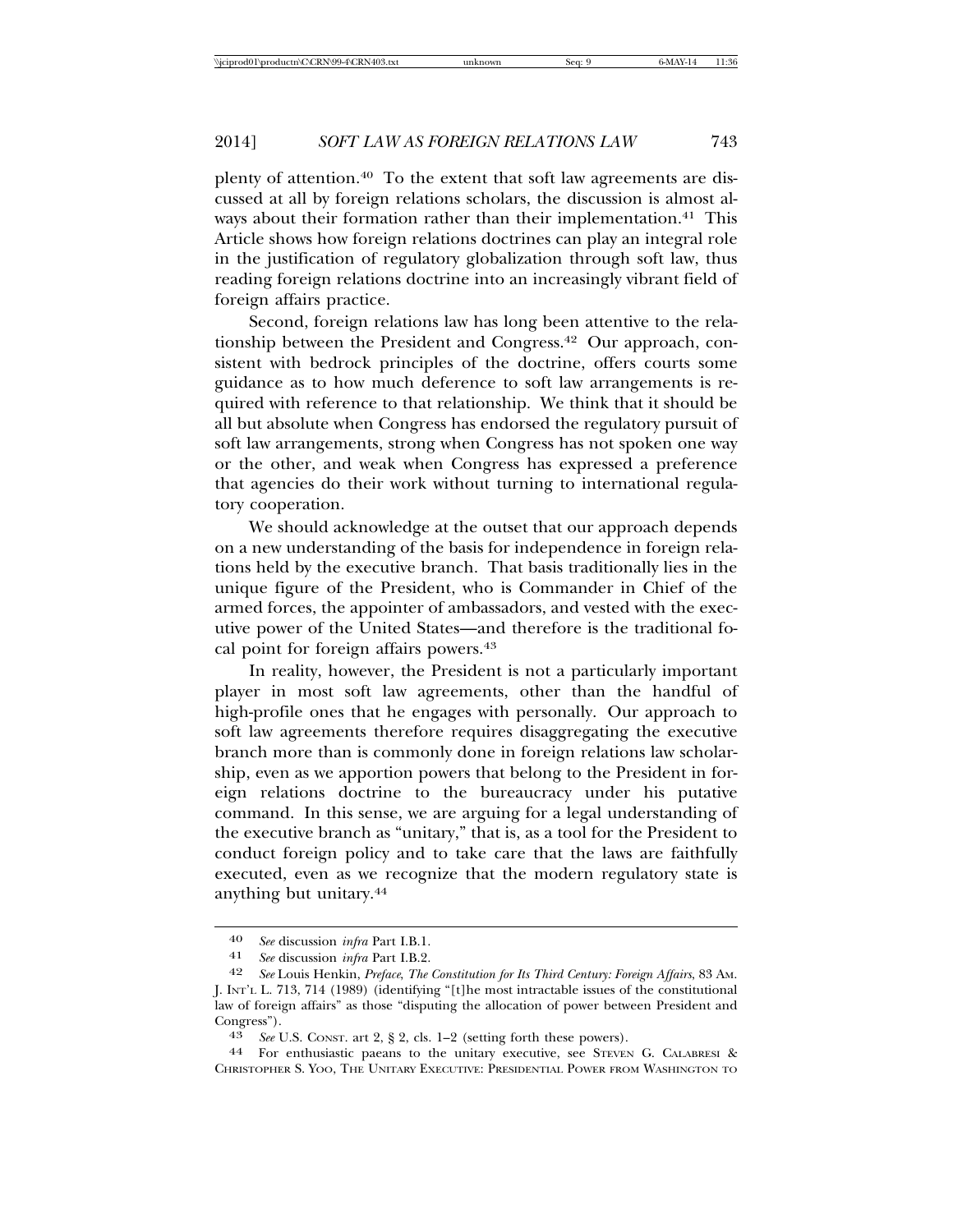We also acknowledge that there are those who worry about the sort of executive deference we commend, especially in light of some unilateral and controversial actions taken by the President during the war on terror. We recognize these concerns, but we suggest that whatever the merits of executive deference in some contexts, when applied to the soft law arrangements that are our subject, that deference can legitimize multilateral solutions to global problems an outcome that encourages cooperation rather than unilateralism.

The rest of the Article develops the argument presented above. Part I takes on soft law, explaining what it looks like and showing how it is increasingly accepted in international law and administrative law but overlooked in foreign relations law. Part II identifies the legal bases for challenges to soft law agreements. Part III demonstrates how doctrines from foreign relations law that provide the President with increased powers could address those challenges to soft law agreements. Part IV applies these insights to real-world examples, taking into account the nuances of how our broad approach will necessarily depend upon the particulars of the soft law agreements at issue, the domestic legal frameworks that overlap with the subject matter of these agreements, and the agencies charged with implementing these agreements. A brief conclusion follows.

#### I

# A SOFT LAW PRIMER

This Part describes soft law and addresses how it has been approached in U.S. practice and scholarship to date. It will cover familiar ground for those already acquainted with the growth and spread of soft law, but for those new to the field, it gives an overview that offers a base of knowledge for Parts II, III, and IV of the Article, where we make our main argument.

We attribute the rise of soft law to the pressures of globalization and the difficulties inherent in creating "hard" legal responses to it. As for the scholarly embrace of the field, we discern differences in the way international law, foreign relations law, and administrative law scholars have analyzed the soft law phenomenon. Despite initial resistance, the field of international law has come to accept soft law as an important constraint on states and a source of business for lawyers.45

BUSH (2008); CHARLES FRIED, ORDER AND LAW: ARGUING THE REAGAN REVOLUTION—A FIRSTHAND ACCOUNT 170 (1991) (claiming that the unitary executive, as a concept central to the separation of powers, is supported by various methods of interpreting the Constitution). For a more nuanced account, more consistent with our view, see Lawrence Lessig & Cass R. Sunstein, *The President and the Administration*, 94 COLUM. L. REV. 1, 25–26 (1994) (arguing that there is little historical evidence for the strong unitary executive theory but recognizing that there are places where the interpretation is appropriate).

<sup>45</sup> *See* discussion *infra* Part I.B.1.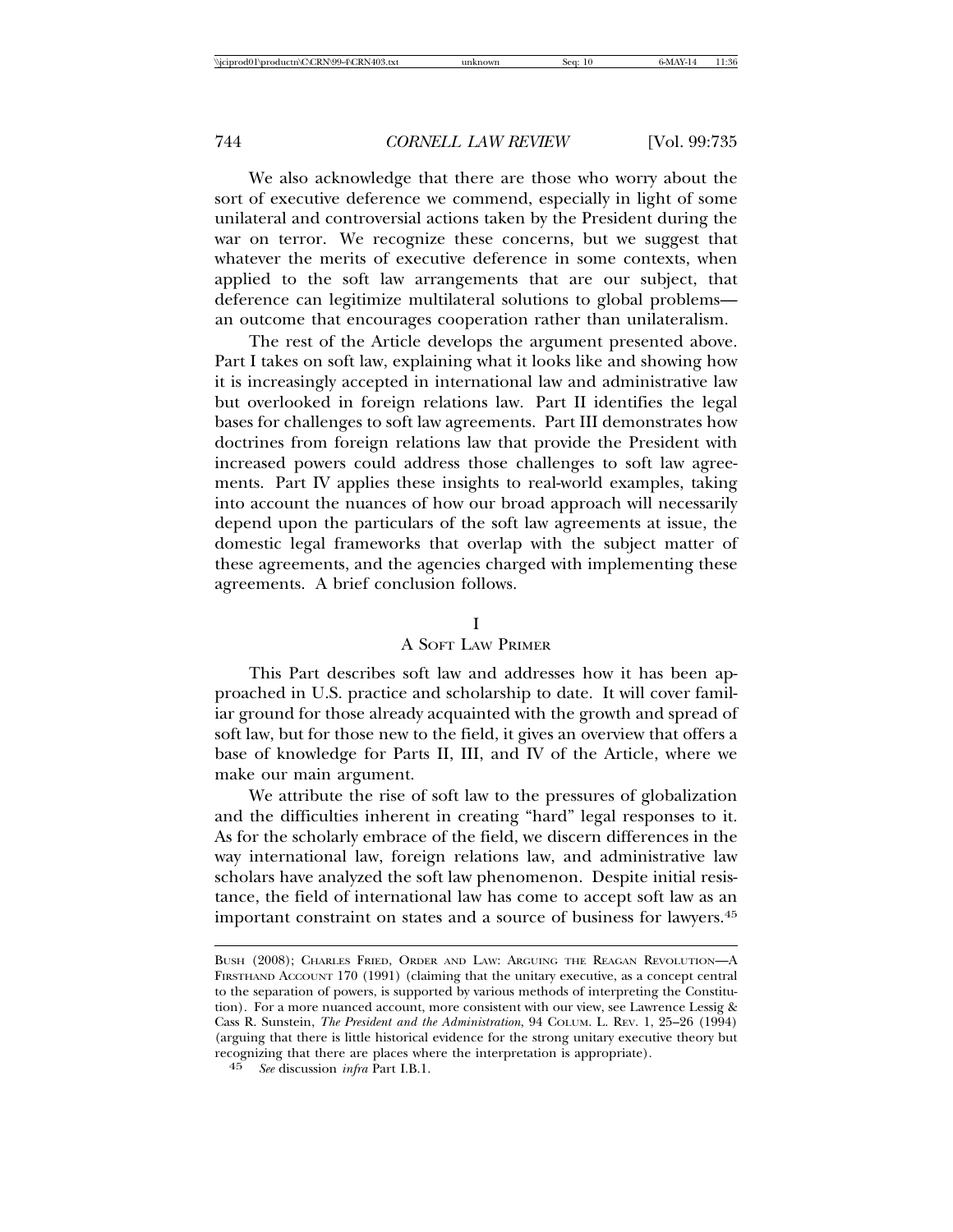This acceptance has been hastened by the work of U.S. legal scholars who draw upon the field of international relations to show that there are a variety of ways of creating governance constraints on states. On the domestic side, which is where soft law implementation occurs, the story is more mixed. In contrast with international legal scholarship, the field of law that deals with foreign affairs and the implementation of international law in the United States—foreign relations law—has almost entirely ignored soft law.46 However, soft law implementation has been celebrated by some administrative lawyers—but more for its potential than as a problem destined for the courts.47

#### A. The Rise of Soft Law

1. *The Rise of Soft Law*

As globalization has created markets, externalities, and public goods that cross borders, bureaucracies have begun to expand across borders as well. This is increasingly done through informal arrangements. The difficulties associated with the creation and implementation of "hard" international legal mechanisms—treaties and customary international law—have driven the U.S. executive branch and its agencies to consider and pursue less formal approaches to solving increasingly globalized problems.48 The result has been an explosion in nonbinding transnational governance standards that were once scorned by international lawyers.49 In fact, the turn to soft law in international governance has been one of the signature developments in the field over the past forty years.

When engaged in the creation of soft law, at least as we define it, substate actors meet with their peers from other jurisdictions to exchange information, coordinate enforcement, and harmonize the regulatory rules applied at home.<sup>50</sup> In the international law literature, this sort of collaboration is understood to have been pursued by

<sup>46</sup> *See* discussion *infra* Part I.B.2.

<sup>&</sup>lt;sup>48</sup> Former State Department Legal Adviser Harold Koh has referred to these nontraditional arrangements variously as "non-legal understandings," "layered cooperation," and "diplomatic law talk." *See* Koh, *supra* note 19.

<sup>49</sup> *See* Martti Koskenniemi, *International Legislation Today: Limits and Possibilities*, 23 WIS. INT'L L.J. 61, 74 (2005) (noting that by 2002, there had been an increase in the use of soft law, signaling a "turn from formal international legislation to what is usually called global 'governance'").

<sup>50</sup> This process is reflected in President Obama's landmark Executive Order 13,609 on international regulatory cooperation. *See supra* note 2 and accompanying text; *see also* **R** Kenneth W. Abbott & Duncan Snidal, *Hard and Soft Law in International Governance*, 54 INT'L ORG. 421, 445 (2000) (explaining how soft law negotiation facilitates compromise and "provides for flexibility in implementation, helping states deal with the domestic political and economic consequences of an agreement and thus increasing the efficiency with which it is carried out").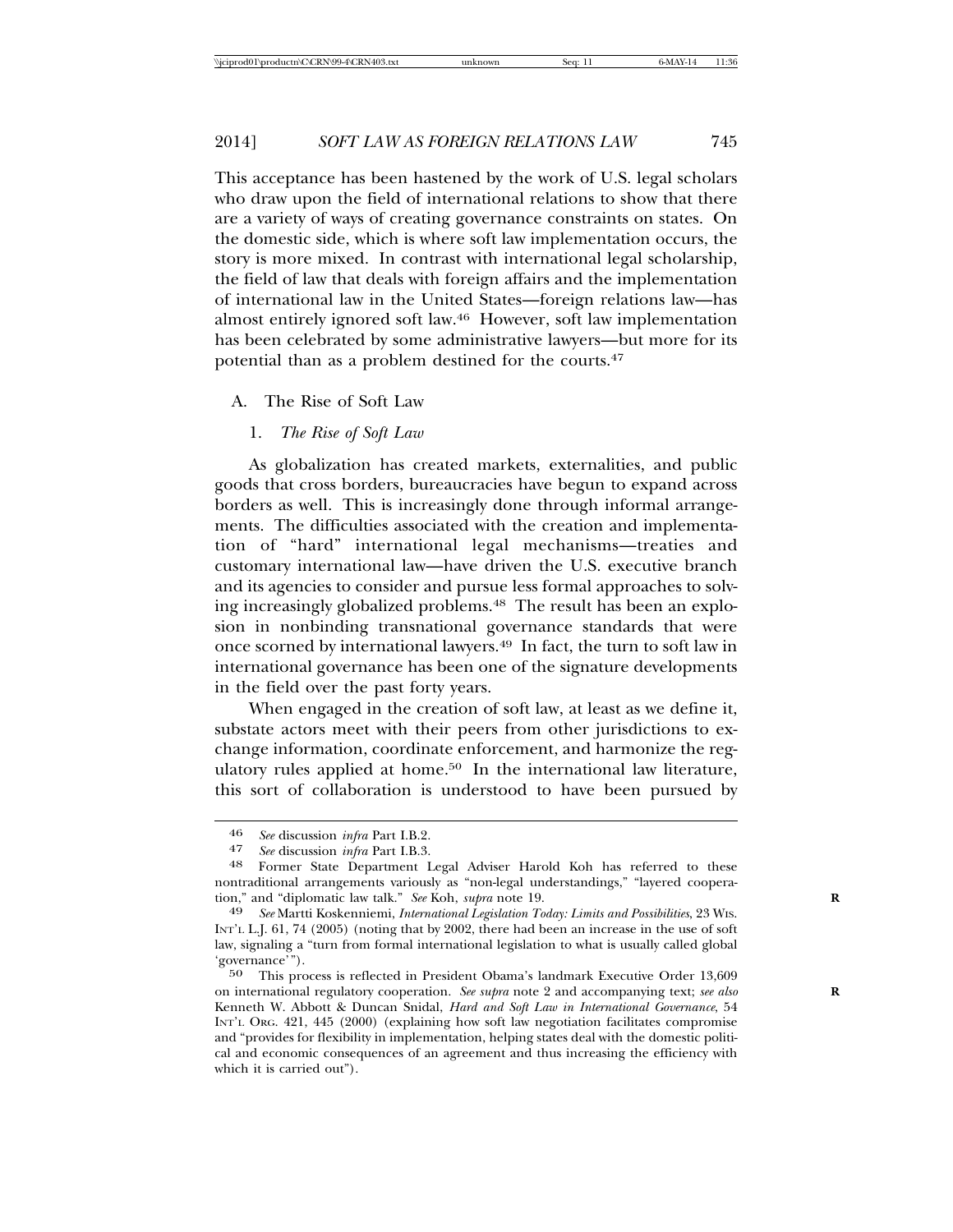so-called regulatory networks, a widely adopted term that is meant to underscore the informality and horizontality of the new regulatory globalization.<sup>51</sup>

Regulatory networks appear in myriad areas where globalization has affected a regulatory project shared across borders by agencies, industries, and interest groups.52 Banking is just one of the many areas where soft law agreements take place; it serves here as an example of how extensive soft law can become.53

In the world of financial regulation, which has been particularly welcoming to such networks, American regulators have joined the International Organization of Securities Commissions (IOSCO) (founded in 1983),54 the Basel Committee on Banking Supervision (founded in 1974),55 the Participants Group of major export credit agencies (founded in 1978),<sup>56</sup> the Financial Action Task Force that deals with money laundering (founded in 1989),<sup>57</sup> the International Association of Insurance Supervisors (founded in 1994),<sup>58</sup> and the semiprivate International Accounting Standards Board (founded in 1973).59 In addition, the new Financial Stability Board (FSB), founded in 2009, is meant to serve as a network of networks, coordinating the international harmonization of financial regulation done by other financial regulatory networks and staffed, like them, by

59 Int'l Fin. Reporting Standards Found., *About the IFRS Foundation and the IASB*, IFRS, http://www.ifrs.org/The-organisation/Pages/IFRS-Foundation-and-the-IASB.aspx (last visited Mar. 13, 2014) (identifying the responsibilities and founding date of the group).

<sup>51</sup> The foundational work on regulatory networks comes from Anne-Marie Slaughter. *See, e.g.*, ANNE-MARIE SLAUGHTER, A NEW WORLD ORDER 12–69 (2004) (describing the spread of regulatory networks).

<sup>52</sup> *See id.* at 45.

<sup>53</sup> *See infra* Part IV (discussing these and other areas).<br>54 *See Ordinary Members of JOSCO* OICU-JOSCO http:

<sup>54</sup> *See Ordinary Members of IOSCO*, OICU-IOSCO, http://www.iosco.org/lists/display\_ members.cfm?memID=1&orderBy=none (last visited Mar. 13, 2014); *see also About IOSCO*, OICU-IOSCO, http://www.iosco.org/about/ (last visited Mar. 13, 2014) (identifying the responsibilities and founding date of the group).<br>55 See Basel Committee Membership BANK FOR I

<sup>55</sup> *See Basel Committee Membership*, BANK FOR INT'L SETTLEMENTS, http://www.bis.org/ bcbs/membership.htm (last visited Mar 13, 2014).

<sup>56</sup> *See The Participants to the Export Credit Arrangement*, OECD, http://www.oecd.org/ tad/xcred/participants.htm (last visited Mar. 13, 2014) (identifying the participants, responsibilities, and founding date of the group).

<sup>57</sup> *See FATF Members and Observers*, FATF-GAFI, http://www.fatf-gafi.org/pages/ aboutus/membersandobservers/ (last visited Mar. 13, 2014); *see also Who We Are*, FATF-GAFI, http://www.fatf-gafi.org/pages/aboutus (last visited Mar. 13, 2014) (identifying the responsibilities and founding date of the group).

<sup>58</sup> *See IAIS Members*, INT'L ASS'N OF INS. SUPERVISORS, http://www.iaisweb.org/IAISmembers-31 (last visited Mar. 13, 2014); see also About the IAIS, INT'L Ass'N OF INS. SUPERVI-SORS, http://www.iaisweb.org/About-the-IAIS-28 (last visited Mar. 13, 2014) (identifying the responsibilities and founding date of the group).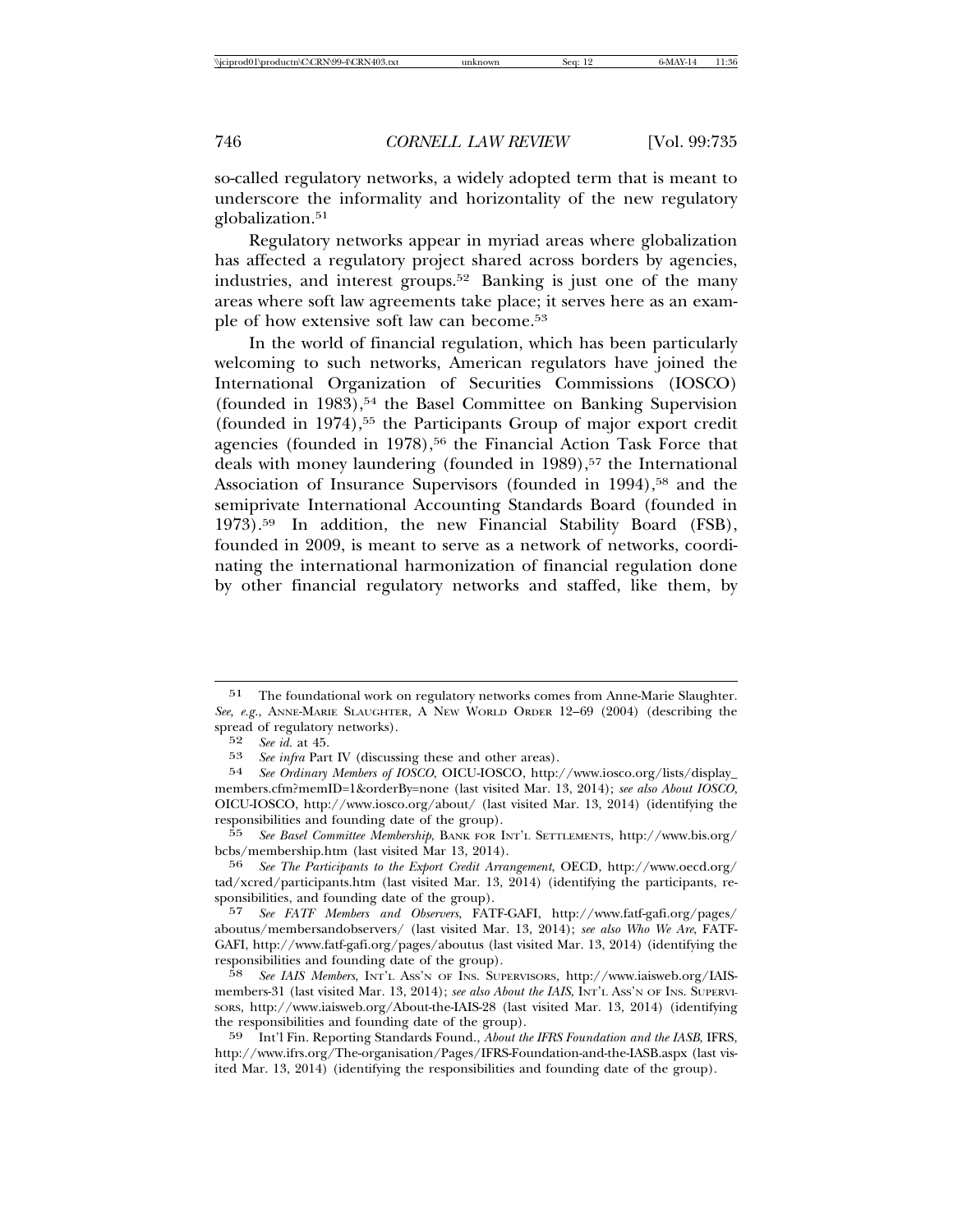domestic-agency officials from the various states that have joined the network.60

This is all very well, but, as we will see, the legal risk for these networks lies in the fact that the rules agreed to by the financial networks affect, often adversely, American firms, as JPMorgan Chase & Co.'s Jamie Dimon has protested.61 Nor are the firms only financial: diamond importers and web designers have found their choices to be constrained by soft law institutions that seek to prohibit trade in so-called conflict diamonds and to control the basic architecture of the Internet.62

And businesses are not the only ones affected by soft law institutions. The government-sponsored International Olympic Committee has agreed to be bound by the decisions of the Court of Arbitration for Sport,63 which means that individual American athletes have been also bound by decisions of the tribunal on their eligibility to compete—sometimes against their will. We will return to these examples in Part IV.

# 2. *The Evolution of Soft Law*

The use of soft law agreements has grown and changed significantly since the 1970s. Important soft law agreements before then dealt mainly with traditional matters of international affairs—the treatment of aliens, military alliances, diplomatic relations, and the like—and they were concluded by traditional diplomatic actors within the executive branch.64 More recently, however, soft law agreements have not only become more prevalent but have also emerged in areas of law classically associated more with domestic than with international affairs, such as financial regulation, consumer protection, and law enforcement.<sup>65</sup> This development is in keeping both with the increased globalization of traditionally domestic challenges and with the

<sup>60</sup> *History*, FIN. STABILITY BOARD, http://www.financialstabilityboard.org/about/ history.htm (last visited Mar. 13, 2014) (discussing the history and founding date of the  $\begin{bmatrix} \text{group} \\ \text{61} \end{bmatrix}$ .

<sup>61</sup> *See* Braithwaite & Jenkins, *supra* note 6. **R**

<sup>62</sup> For a discussion of these instances of soft law, see Part IV, *infra*. <sup>63</sup> *See* Int'l Olympic Comm., Olympic Charter Rule 61 (2013), *available at* http://www. olympic.org/Documents/olympic\_charter\_en.pdf [hereinafter Olympic Charter]. <sup>64</sup> Examples include the 1907 "Gentlemen's Agreement" between the United States

and Japan regarding Japanese immigration and the treatment of Japanese immigrants in the United States; the Atlantic Charter between the Allies during World War II; and the Shanghai Communique, which led to normalized relations between the United States and ´ mainland China. Hollis & Newcomer, *supra* note 18, at 516, 510–11; *see also* Oscar **R** Schachter, Editorial Comment, *The Twilight Existence of Nonbinding International Agreements*, 71 AM. J. INT'L L. 296, 297, 299–300 (1977) (discussing several other examples).

<sup>65</sup> *See* Robert Hockett, *The Limits of Their World*, 90 MINN. L. REV. 1720, 1748 n.146 (2006) (noting the "explosion of attention now being paid to both (a) 'soft law' that emerges from 'networks' or 'epistemic communities' of substate regulators, academics,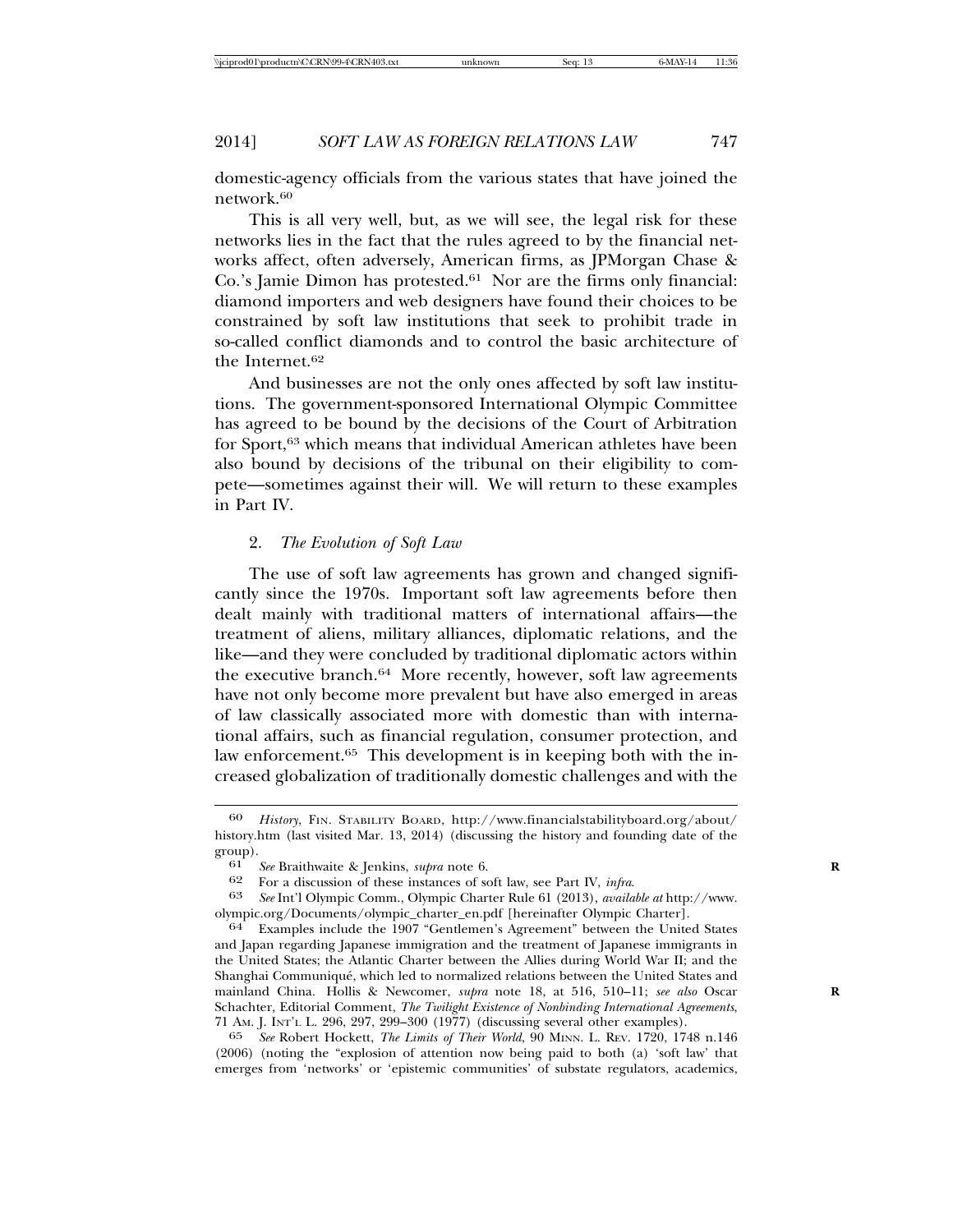rise in transnational interactions among regulatory actors. But we see two reasons in particular for the growth of global soft law in the past four decades and its even-more-striking acceleration in the wake of the financial crisis:

- The difficulties and complexities associated with concluding "hard" international arrangements, either through treaty, executive agreement, or customary law; and
- The acceleration of globalization, throwing the viability of a purely domestic approach to any regulatory enterprise into question.

The growth in international agreements in traditionally domestic areas is not limited to soft law. Treaty practice has experienced a similar development, leading to a sharp increase in the regulation of domestic behavior through treaties.<sup>66</sup> But executive actors often find it advantageous to conduct their business through soft law rather than through treaties. Because soft law agreements constitute a lessened form of international commitment relative to treaties or executive agreements, they can be negotiated and renegotiated with greater ease and violated with lower reputational costs—and therefore they can potentially contain stronger substantive provisions.67 In the human rights context, for example, the choice to make the Helsinki Accords a soft law agreement not only facilitated greater state acceptance but also produced an agreement with clearer and more specific substantive provisions than those found in many hard law human rights treaties.68

and affiliates of nongovernmental organizations, and (b) the 'disaggregated state' whose officials belong to those 'communities'").

<sup>66</sup> *See* Jacob Katz Cogan, *The Regulatory Turn in International Law*, 52 HARV. INT'L L.J. 321, 349–52 (2011) (noting how international law "is reaching ever further into the domestic . . . process to control how it operates" (internal quotation marks omitted)).

<sup>67</sup> *See* Abbott & Snidal, *supra* note 50, at 423 (arguing that soft law arrangements are **R** often "preferable on [their] own terms" because they give states a way to protect their sovereignty, deal with uncertainty, and facilitate compromise); Andrew T. Guzman, *The Design of International Agreements*, 16 EUR. J. INT'L L. 579, 611 (2005) (noting that "soft law represents a choice by the parties to enter into a weaker form of commitment" and emphasizing the trade-off between the credibility of a state's commitments and the costs of a violation); Kal Raustiala, *Form and Substance in International Agreements*, 99 AM. J. INT'L L. 581, 582–83 (2005) (distinguishing between the concepts of "pledge" and "contract" and arguing that the preference for the contract form "often unduly weakens the substance and structure of multilateral agreements" because states will hedge against their own noncompliance by weakening the monitoring mechanisms or "watering down" commitments).

<sup>68</sup> *See* Laurence R. Helfer, *Overlegalizing Human Rights: International Relations Theory and the Commonwealth Caribbean Backlash Against Human Rights Regimes*, 102 COLUM. L. REV. 1832, 1840–41 (2002) (comparing the clear and detailed rules of the "soft law" Helsinki Accords with the "more ambiguous prescriptions" of the "hard law" International Covenant on Economic, Social and Cultural Rights).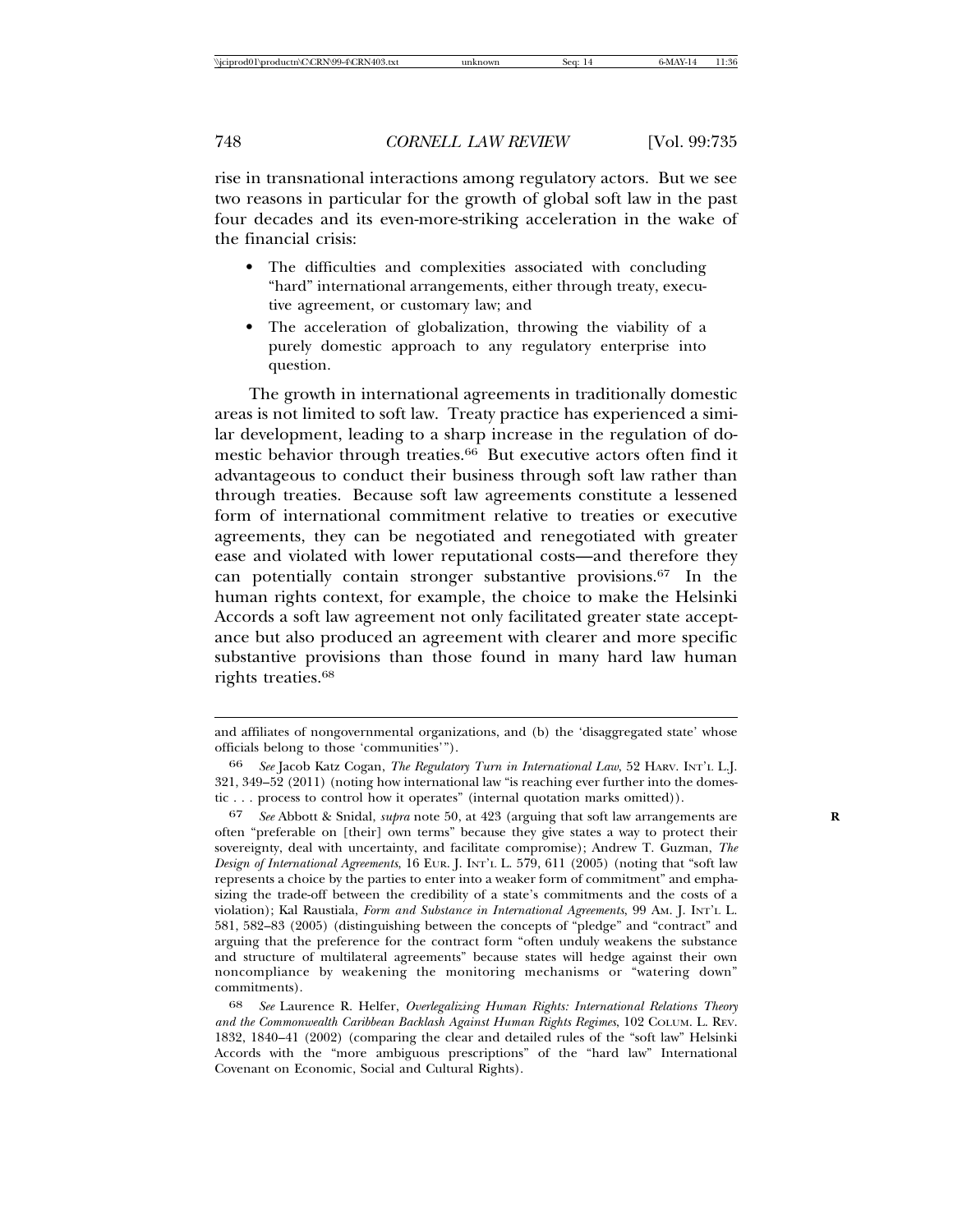Perhaps even more importantly, soft law agreements have the advantage of avoiding the cumbersome ratification processes that domestic law can require of traditional treaties. In the United States, hard law agreements above a certain threshold of significance require strong support from the legislature: either the advice and consent of two-thirds of the Senate under the Treaty Clause of the Constitution or the approval of a majority of both Houses of Congress as a congressional-executive agreement.69 By contrast, soft law agreements "lie more completely within the domain of the executive branch of government."70

#### 3. *Soft Law at Home*

The rise of international soft law has been accompanied by the need to implement it domestically. This raises the question of what laws or framework of laws can be used for its implementation. As suggested in the context of one international regulatory body, the answer depends on "the expectation that individual authorities will take steps to implement them through detailed arrangements—statutory or otherwise—which are best suited to their own national systems."71

As a matter of practice, soft law implementation often falls naturally to administrative agencies.72 Due to their domestic statutory mandates and practice, these entities are used to operating under administrative law principles. Because of the rising need for crossborder cooperation in order to successfully solve regulatory problems, independent agencies or bureaus within Cabinet departments have become the primary negotiators and implementers of many soft law agreements.73 To the extent that soft law implementation has attracted the attention of the executive branch more generally, the framing and tools of administrative law have similarly been employed. In 2012, for example, President Obama issued an important Executive Order on "Promoting International Regulatory Cooperation."74 This order focused on having agencies consider international regulatory

<sup>69</sup> *See* CURTIS A. BRADLEY & JACK L. GOLDSMITH, FOREIGN RELATIONS LAW 479, 584 (4th ed. 2011).

<sup>70</sup> Guzman, *supra* note 67, at 592. **R**

<sup>71</sup> Daniel Lefort, *Bank for International Settlements (BIS): Basel, Switzerland*, *in* 1 INTERNA-TIONAL ENCYCLOPAEDIA OF LAWS: INTERGOVERNMENTAL ORGANIZATIONS 1, ¶ 172 (R. Blanpain et al. eds., 2009).

<sup>72</sup> *See* Benedict Kingsbury et al., *The Emergence of Global Administrative Law*, 68 LAW & CONTEMP. PROBS. 15, 16–17 (2005) (describing how the regulatory decisions of international bodies may be directly implemented by those bodies themselves, "or, more commonly, through implementing measures [by administrative agencies] at the national level").

<sup>73</sup> Some soft law agreements also require congressional legislation for implementation. *See infra* Part IV.A (discussing congressional legislation implementing the soft law Kimberley Process).

<sup>74</sup> Exec. Order No. 13,609, *supra* note 2. **R**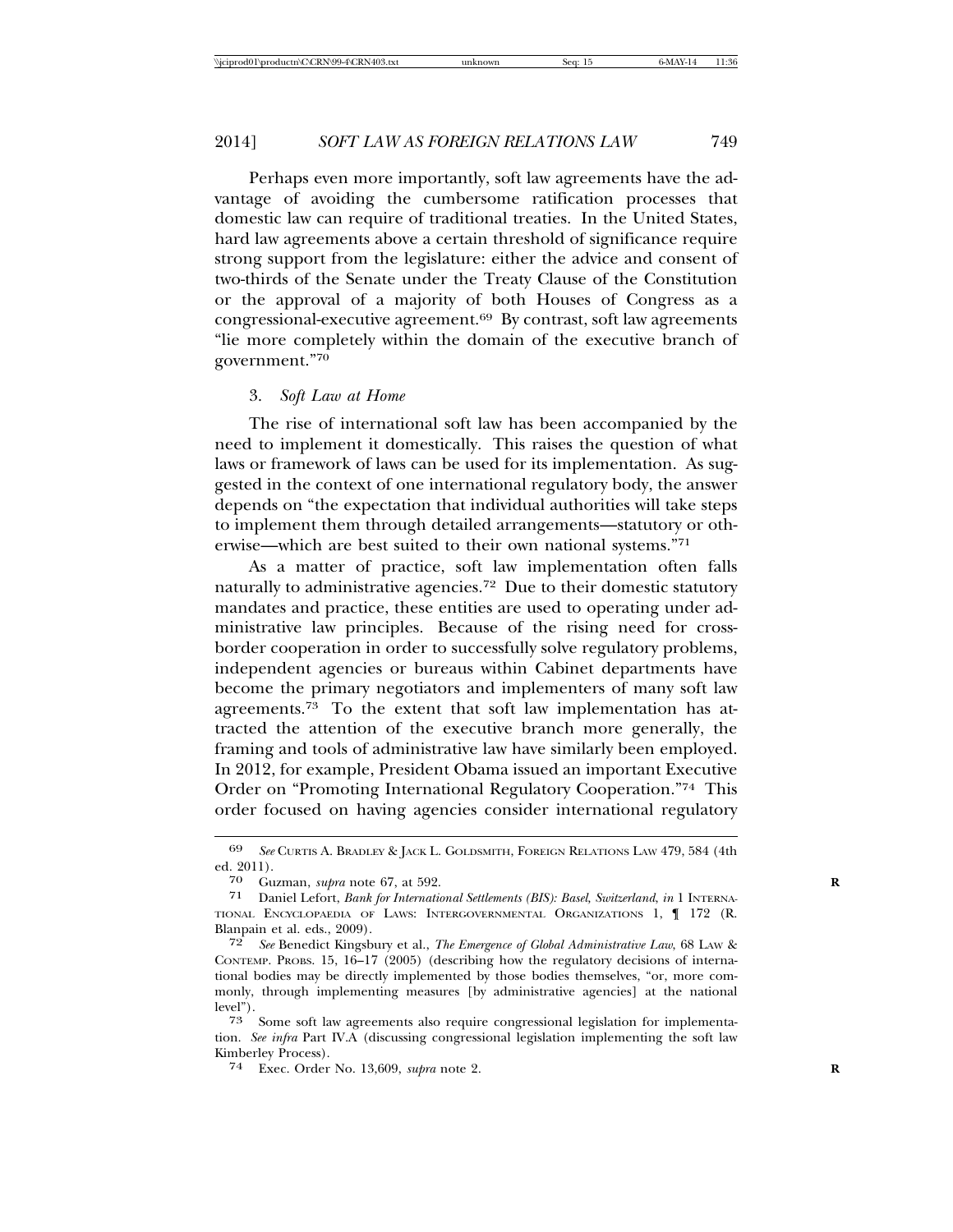options and report them through the reporting process used in the domestic regulatory context. It assigned the role of examining international regulatory cooperation to the Regulatory Working Group, traditionally a body that reviewed only domestic regulation.75

Most agencies, for their part, have, like the FBI, created foreign affairs offices designed to deal with their foreign counterparts and to negotiate soft law arrangements.76 Congress has occasionally, although not comprehensively, called for agencies to pursue international understandings—it did so in the Dodd-Frank Wall Street Reform Act,<sup>77</sup> and it has delegated to the USTR the ability to settle international trade disputes.78 On other occasions, it has demanded that agencies eschew international collaboration.79

#### B. Soft Law in Legal Scholarship

#### 1. *International Legal Scholarship*

International lawyers and legal scholars used to ignore soft law and even deride it as unimportant because it lacked obligation, which

<sup>75</sup> *See id.* For the establishment of the Regulatory Working Group, see Exec. Order 12,866, 58 Fed. Reg. 51,735 (Oct. 4, 1993) (rooting this group in administrative law principles); *see also* Jennifer Nou, *Agency Self-Insulation Under Presidential Review*, 126 HARV. L. REV. 1755, 1816 & n.337 (2013) (noting that the Regulatory Working Group "currently meets only sporadically" but that Executive Order 12,866 "may revive the institution"). President Obama's 2012 Executive Order came largely out of an administrative law background, as it followed a project on International Regulatory Cooperation undertaken by yet another administrative law body—the Administrative Conference of the United States. *See International Regulatory Cooperation*, ADMINISTRATIVE CONFERENCE OF THE UNITED STATES, http:// www.acus.gov/research-projects/international-regulatory-cooperation (last visited Mar. 13, 2014) (describing Recommendation 2011-6).

<sup>76</sup> *See, e.g.*, *About the Office of International and Tribal Affairs (OITA)*, U.S. ENVTL. PROT. AGENCY, http://www2.epa.gov/aboutepa/about-office-international-and-tribal-affairs-oita (last visited Mar. 13, 2014); *Office of Global Regulatory Operations and Policy*, U.S. FOOD & DRUG ADMIN., http://www.fda.gov/AboutFDA/CentersOffices/OfficeofGlobalRegulatory OperationsandPolicy/default.htm (last visited Mar. 13, 2014); *Office of International Affairs*, FED. TRADE COMM'N, http://www.ftc.gov/about-ftc/bureaus-offices/office-internationalaffairs (last visited Mar. 13, 2014).

<sup>77</sup> *See* Dodd-Frank Wall Street Reform and Consumer Protection Act § 175, 12 U.S.C. § 5373 (2012) (providing for the cooperation of U.S. regulators with foreign counterparts and international organizations). For a discussion of these requirements, see Alexander Goodenough, *Dodd-Frank: Regulating Systemic Risk in the Offshore Shadow Banking Industry*, 3 GEO. MASON J. INT'L COM. L. 137, 152–54, 160 (2011).

<sup>78</sup> *See, e.g.*, 7 U.S.C. § 1854 (2012) (providing USTR with this sort of authority for textile trade deals). For a discussion, see Frederick Davis, *The Regulation and Control of Foreign Trade*, 66 COLUM. L. REV. 1428, 1458–60 (1966).

<sup>79</sup> For example, in 2011 Congress banned NASA and the White House Office of Science and Technology Policy from collaborating with cognate agencies in China. *See* William Pentland, *Congress Bans Scientific Collaboration with China, Cites High Espionage Risks*, FORBES, May 7, 2011, http://www.forbes.com/sites/williampentland/2011/05/07/ congress-bans-scientific-collaboration-with-china-cites-high-espionage-risks/.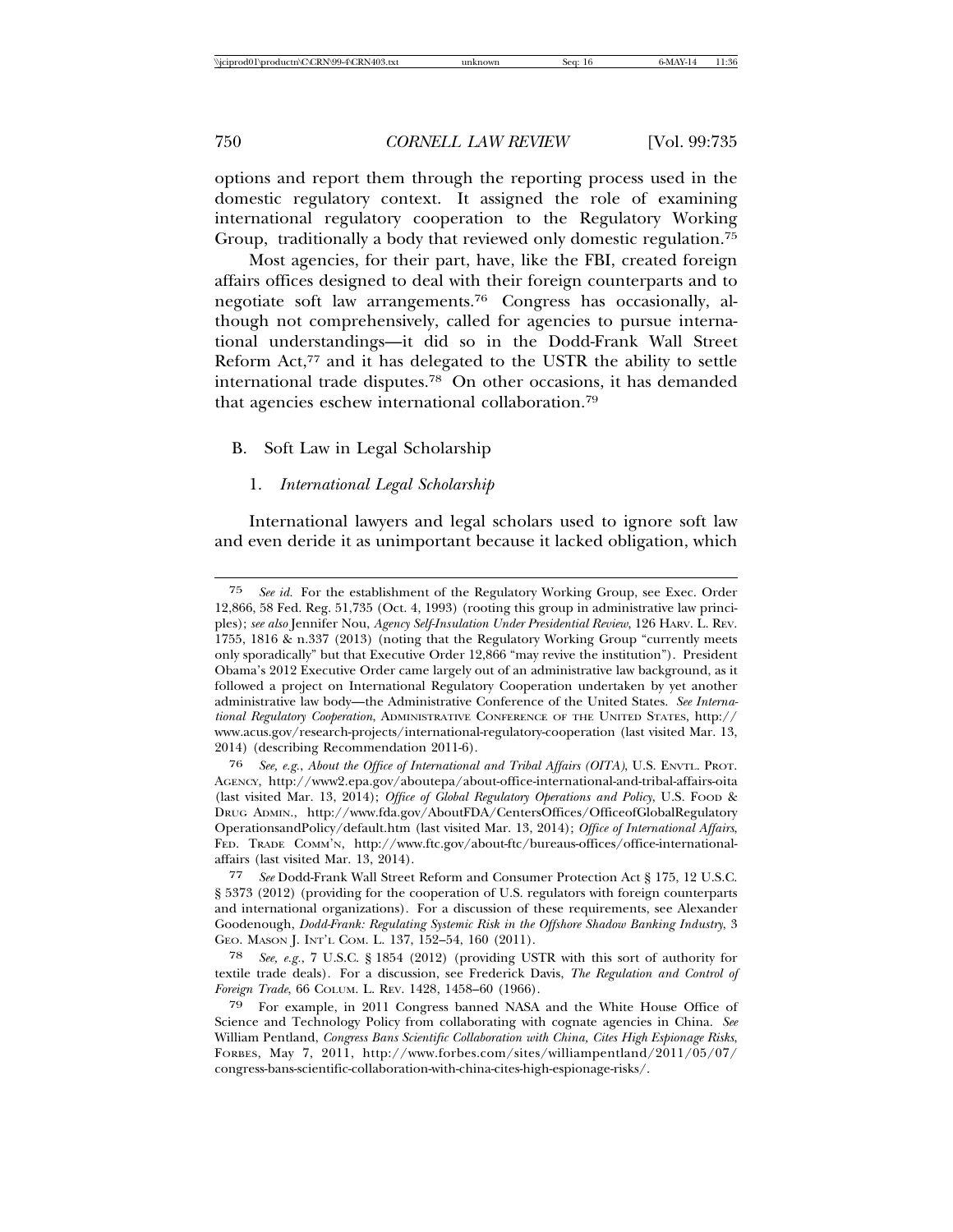they viewed as a critical component of a "real" legal system.80 But soft law, as it has developed, has become at least an internal constraint on what regulators see as their available options when engaged in matters with cross-border implications, has affected the practices of thousands of lawyers across the globe, and has managed to find creative mechanisms that have helped to ensure compliance.<sup>81</sup>

With soft law's rise in international practice has come its increased acceptance by the international legal community. As far back as Philip Jessup, international legal scholarship has recognized the need to pay attention to nontraditional forms of international law.82 And as state practice has increasingly come to include nonbinding commitments which are taken seriously by the producers of international governance within states, international legal scholars have come to understand that excising soft law from the ambit of the discipline would mean ignoring a great deal of the work that international lawyers and government officials spend their time doing.<sup>83</sup> Soft law now is not only widely recognized within the broader field of international law but has also become the subject of extensive study by scholars within the discipline.<sup>84</sup> In the United States, the international legal

<sup>80</sup> *See, e.g.*, Prosper Weil, *Towards Relative Normativity in International Law?*, 77 AM. J. INT'L L. 413 (1983) (criticizing the emergence of soft law for transforming normativity in international law into a matter of degree, thereby diluting the certainty of rights and obligations under international law); *see also, e.g.*, Jan Klabbers, *The Undesirability of Soft Law*, 67 NORDIC J. INT'L L. 381 (1998) (arguing that soft law is actually detrimental to international law and the rule of law because it contributes to "smokescreens" that obscure the law's lack of autonomy from politics or morality).

<sup>81</sup> *See* Chris Brummer, *How International Financial Law Works (and How It Doesn't)*, 99 GEO. L.J. 257, 263 (2011) ("[R]eputational constraints inform the decision making of regulators in the same way that reputation disciplines heads of state who commit to international agreements. Furthermore, even where rules are not legally binding, they may still influence the behavior of regulators and market participants seeking to make credible commitments of efficiency, value, and strong corporate governance to investors."); *see also* David Zaring, *Finding Legal Principle in Global Financial Regulation*, 52 VA. J. INT'L L. 683, 685 (2012) (noting the importance of peer review in assuring compliance with soft law requirements).

<sup>82</sup> *See* PHILIP C. JESSUP, TRANSNATIONAL LAW 2 (1956) (defining "transnational law" as "all law which regulates actions or events that transcend national frontiers" and including "[b]oth public and private international law . . . [plus] other rules which do not wholly fit into such standard categories"); Schachter, *supra* note 64, at 301, 304 (recognizing that **R** although "nonbinding agreements are not governed by international law[, that] does not however remove them entirely from having legal implications," and concluding that their nonbinding character should not obscure their usefulness). <sup>83</sup> *See, e.g.*, Andrew T. Guzman & Timothy L. Meyer, *International Soft Law*, 2 J. LEGAL

ANALYSIS 171, 180 (2010) (attempting to "better understand the impact of soft law" in light of the fact that "[s]oft law has historically been relegated to the fringes of academic international law discourse, notwithstanding its importance in the actual practice of states"); Hollis & Newcomer, *supra* note 18, at 540 (arguing that "[m]odern political commitments," i.e., soft law agreements, "function in ways that the political branches cannot (and should not) ignore"). <sup>84</sup> *See, e.g.*, David M. Trubek et al., *'Soft Law,' 'Hard Law' and EU Integration*, *in* LAW AND

NEW GOVERNANCE IN THE EU AND THE US 65, 69 (Gráinne de Búrca & Joanne Scott eds.,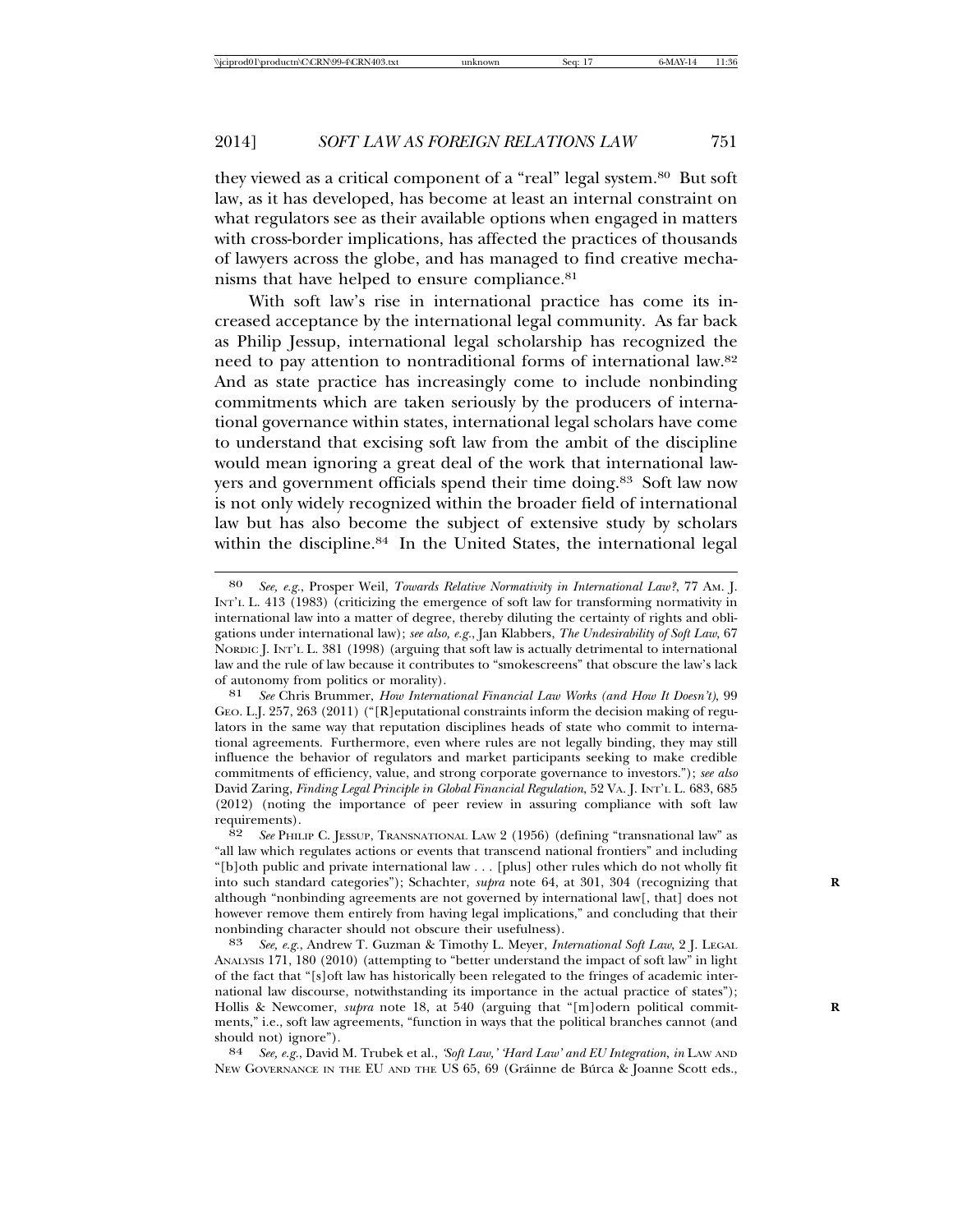scholarship on soft law draws strongly upon the field of international relations.85 Anne-Marie Slaughter pioneered thinking about a variant of international law as generated by transnational networks comprised of national regulators, and much of the work studying soft law embraces this approach.<sup>86</sup> Scholars approaching international law from other international relations framings, most prominently institutionalism, have also extensively studied soft law as a complement or alternative to traditional treaties.87

One rough but quantifiable way to illustrate the rise in the recognition and study of soft law within international law and international relations is to look at the appearances of the term in the flagship journal of international legal scholarship, the *American Journal of International Law* (*AJIL*), and in the flagship journal of international relations scholarship, *International Organization*. *AJIL* has used the term in an ever-increasing number of articles: between 1985 and 1999, the term appeared in an average of 5.2 articles per year in the journal; between 2000 and 2012, the average increased to 9.6.88 An even more striking increase is present in *International Organization*, which used the term in 3 articles before 1998, and since then has used it in 27.89 The interest

87 *See, e.g.*, Abbott & Snidal, *supra* note 50; Guzman & Meyer, *supra* note 83; Timothy **R** Meyer, *Soft Law as Delegation*, 32 FORDHAM INT'L L.J. 888 (2009); Gregory C. Shaffer & Mark A. Pollack, *Hard vs. Soft Law: Alternatives, Complements, and Antagonists in International Governance*, 94 MINN. L. REV. 706 (2010); Gregory C. Shaffer & Mark A. Pollack, *Hard Versus Soft Law in International Security*, 52 B.C. L. REV. 1147 (2011); *see also* Trubek et al., *supra* note 84 **R** (approaching soft law from a constructivist perspective).

88 Authors' calculations using searches run on the Westlaw database through December 2012; more detailed results on file with authors. These results and the results for *International Organization* are likely both overinclusive (because the term "soft law" is sometimes used more broadly than we use it here) and underinclusive (because other terms are sometimes used instead of "soft law"), but they serve as a rough proxy.

Authors' calculations using searches run on the Cambridge Journals database through June 2013; more detailed results on file with authors.

<sup>2006) (&</sup>quot;In the literature in international relations (IR) and international law (IL) we see increasing attention being paid to the role of soft law in multilateral governance.").

<sup>85</sup> *See id.*

<sup>86</sup> *See* SLAUGHTER, *supra* note 51; Anne-Marie Slaughter, *Sovereignty and Power in a* **R** *Networked World Order*, 40 STAN. J. INT'L L. 283, 285 (2004); *see also* Lawrence L. C. Lee, *The Basle Accords as Soft Law: Strengthening International Banking Supervision*, 39 VA. J. INT'L L. 1, 2 (1998) (reviewing the actions of the Basel Committee and promoting the adoption of the Basel Accords as soft law); Kal Raustiala, *The Architecture of International Cooperation: Transgovernmental Networks and the Future of International Law*, 43 VA. J. INT'L L. 1, 3–4 (2002) (explaining that "much contemporary international cooperation is not inter-*national* at all; rather, it is occurring among discrete, specialized agencies of governments" through an "adaptable and decentralized network model"); David Zaring, *Informal Procedure, Hard and Soft, in International Administration*, 5 CHI. J. INT'L L. 547 (2005) (discussing "regulatory globalization" and calling for an International Administrative Procedure Act); David Zaring, *Network and Treaty Performance During the Financial Crisis*, 103 AM. SOC'Y INT'L L. PROC. 63, 65 (2009) (assessing the role of financial regulatory networks in the international response to the financial crisis).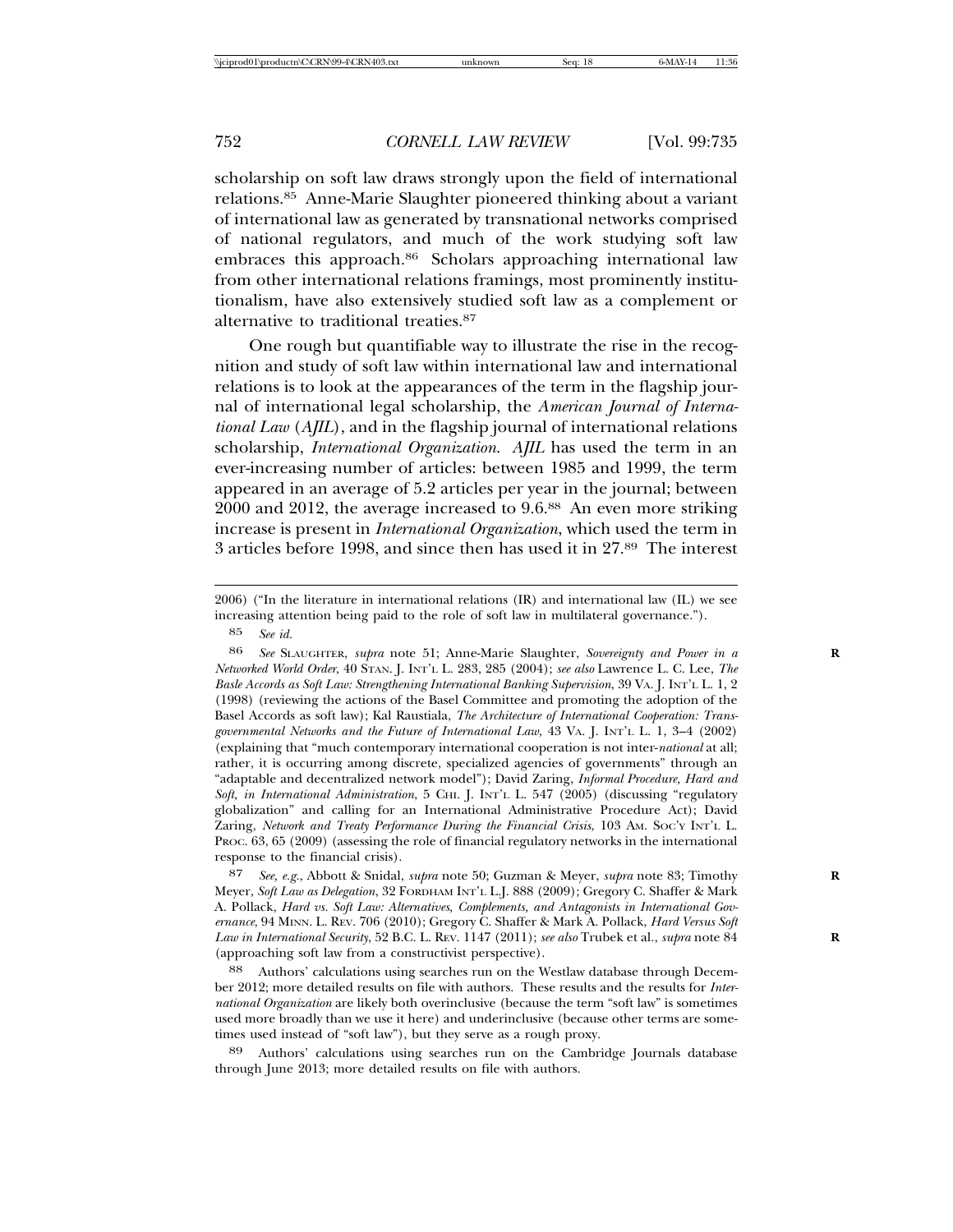in soft law of international law and international relations scholars, in sum, has grown measurably in the past decade or so.

## 2. *Foreign Relations Law Scholarship*

The intersection of U.S. law and international affairs has given rise to a set of doctrines that make up what we now call foreign relations law. Aside from international law, the forms of law that fall within foreign relations law—the Constitution, federal statutes, and executive practice—also appear in fields of purely domestic public law. Yet the understanding and interpretation of these forms of law in the foreign relations context often deviates from those in the domestic context. The Supreme Court has long recognized that differences exist "between the powers of the federal government in respect of foreign or external affairs and those in respect of domestic or internal affairs," observing the fact "that these differences are fundamental, may not be doubted."90 As we discuss in Part III, in general these differences result in considerably more acceptance of executive branch power in foreign relations law.

Foreign relations law concerns itself in detail with the formation and implementation of hard international law obligations—treaties and customary international law.91 Broadly speaking, foreign relations law recognizes three ways through which the United States can enter into binding international law agreements: treaties made through the process set forth in Article II, congressional-executive agreements, and sole executive agreements.92 There is an exhaustive academic literature dealing with the constitutional scope and limitations of these various types of agreements, with their implementation, and with their relationship to other aspects of foreign relations law. A similar literature exists with regard to the foreign relations law dimensions of customary international law.

Soft law agreements, by contrast, get barely a nod in the foreign relations law literature. To the extent that they are discussed, it is usually in the context of their formation rather than their implementation, and even here the discussion is sparse. The 1987 Restatement (Third) of Foreign Relations Law spends less than a page on soft law agreements, in contrast to at least eighty-four pages discussing hard international law agreements.93 Although the use of soft law has

<sup>90</sup> United States v. Curtiss-Wright Exp. Corp., 299 U.S. 304, 315 (1936).<br>91 See Geoffrey Palmer. New Ways to Make International Environmental La

<sup>91</sup> *See* Geoffrey Palmer, *New Ways to Make International Environmental Law*, 86 AM. J. INT'L L. 259, 269 (1992) ("Hard law in the international area comes mainly from custom or treaties.").<br>92  $See$ 

<sup>92</sup> *See* BRADLEY, *supra* note 25, at 31–32, 74–75. **R**

<sup>93</sup> The Restatement devotes an entire part to "International Agreements." *See* RESTATEMENT (THIRD) OF FOREIGN RELATIONS LAW 144–229 (1987). Within this part, however, it only mentions soft law agreements briefly and does so mainly for the purpose of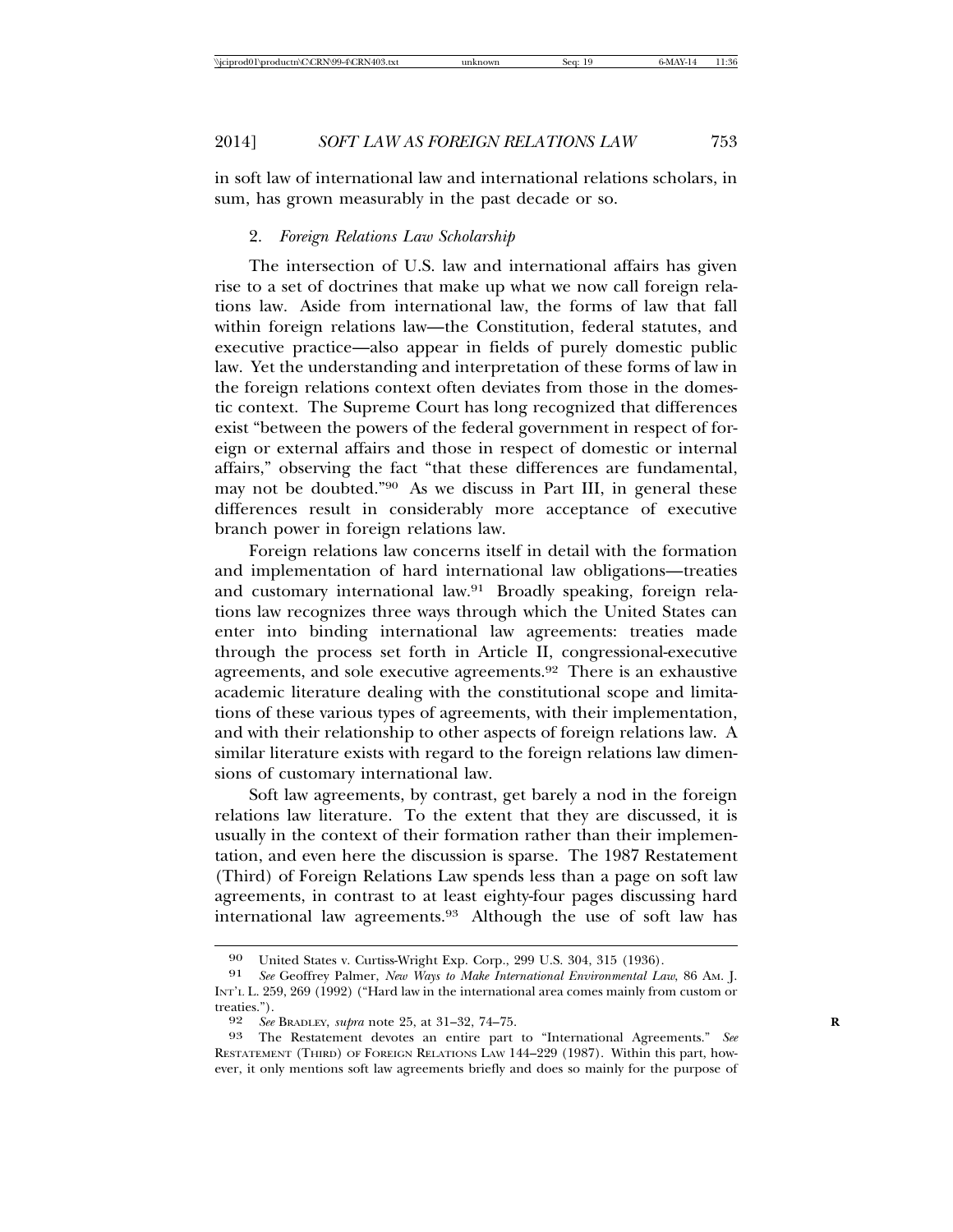grown considerably since then, the foreign relations law literature has not responded to this growth. The 2011 casebook by Curtis Bradley and Jack Goldsmith, for example, mentions soft law agreements only in passing, while devoting several hundred pages to treaties and custom.94 Scholarship in legal journals shows a similar void. With the exception of an article by Duncan Hollis and Joshua Newcomer considering constitutional issues relating to the making of soft law agreements, there is virtually nothing written about these agreements in the foreign relations law literature.95 Moreover, their frequency is not tracked in practice. Although reporting mechanisms exist for treaties under the Senate advice and consent process, and for congressionalexecutive agreements and sole executive agreements under the 1976 Case-Zablocki Act, these mechanisms do not apply to soft law agreements.96

#### 3. *Administrative Law Scholarship*

Instead of foreign relations law, soft law implementation in the United States now finds a doctrinal home in administrative law. However, administrative law scholars have embraced soft law more for its potential than as a problem to be squared with domestic legal doctrine; few have looked into it, and those who have tend to be regulatory scholars with international bents.

For example, there is a rising school of "global administrative law," which has adherents in jurisdictions across the globe but is often associated with the NYU School of Law, that is engaged with cataloging and evaluating all of the ways in which regulatory governance has

stating that this part "does not apply to agreements not intended to have [a] binding character or consequences."  $Id.$  § 301 cmt. e & reporters' note 2.

<sup>&</sup>lt;sup>94</sup> See BRADLEY & GOLDSMITH, *supra* note 69, at 479 & n.\*\* ("Although not explored in this chapter, it should be kept in mind that the United States also often makes *non-binding* international commitments. These commitments, which are not 'treaties' under either U.S. law or international law, can nevertheless be an important component of U.S. foreign policy."). *See generally id.* at 479–711 (discussing treaties and custom).

<sup>95</sup> *See* Hollis & Newcomer, *supra* note 18, at 512 (describing soft law agreements as **R** "invisible" and noting that "[t]he question of whether and how the United States can enter into political commitments [that is, soft law arrangements] with other nations has received virtually no attention"); *see also* BRADLEY, *supra* note 25, at 95–96 (briefly noting existence of **R** soft law agreements and observing that "it is difficult to discern constitutional constraints on executive authority to enter into these agreements").<br><sup>96</sup> Information about treaties is recorded in the THOMAS database of the Library of

Congress, which is available online at http://thomas.loc.gov/home/treaties/treaties.html. The 1976 Case-Zablocki Act requires the executive branch to report international agreements other than treaties to Congress within several months of their ratification, but the executive branch does not interpret this requirement to apply to soft law agreements. *See* 1 U.S.C. § 112b (a), (d) (setting forth reporting requirements); 22 C.F.R. § 181.2(a)(1) (providing that for an agreement to constitute an international agreement for purposes of Case-Zablocki reporting requirements, "[t]he parties must intend their undertaking to be legally binding").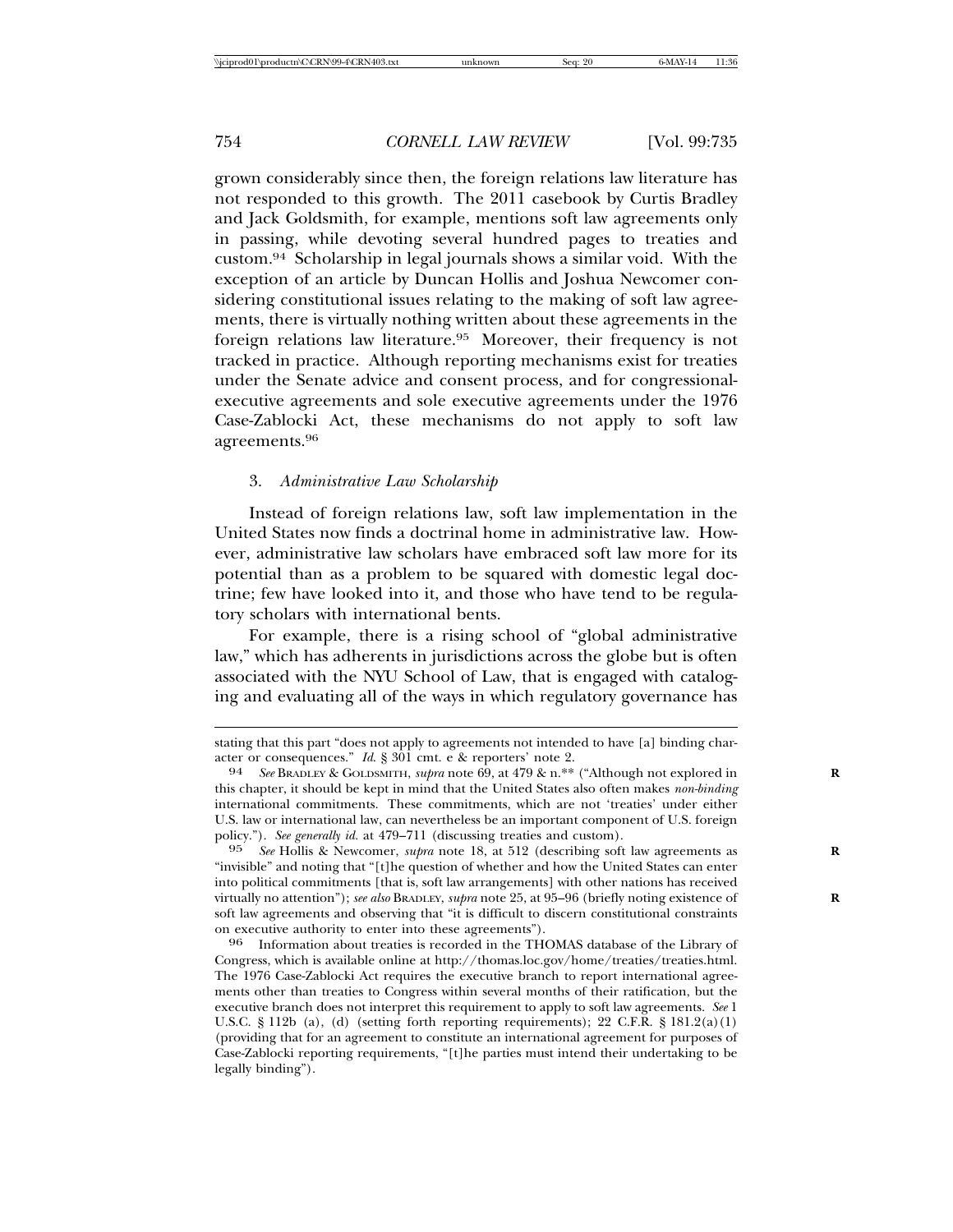become an international proposition.<sup>97</sup> Another collaborative effort along these lines might be found in Geneva, where Joost Pauwelyn, with a series of coauthors, has evaluated the quality of soft law. Pauwelyn calls it "informal law," or IN-LAW, because it features informal processes, the capacious inclusion of new sorts of actors, and output informality—on the usual administrative law metrics of transparency and effectiveness.98

Of course, some scholars—not many, but Richard Stewart is notably among them—have specifically considered soft law implementation in the United States, emphasizing an administrative law approach.99

It is perhaps natural that soft law implementation is understood as falling within the aegis of administrative law, since this is the field of law that traditionally addresses policy implementation in the United States. Yet as we show in the next Part, the fit is often an uneasy one. Because U.S. administrative law was designed for purely domestic decision making,100 its laws and principles do not always map well onto the kind of cross-border policy setting that soft law generates.

#### II

ADMINISTRATIVE LAW PROBLEMS FOR SOFT LAW

Ordinary administrative law poses some uneasy problems for soft law, both conceptually and doctrinally. This Part reviews these problems and posits that as cross-border regulation becomes more and more important, the problems will only increase.

A series of foundational administrative law doctrines are difficult to square with the way that international soft law institutions increasingly work. Indeed, one of us has argued that under ordinary principles of administrative law, at least as they have been traditionally applied, regulatory globalization will never pass muster.101 This has

<sup>97</sup> *See* Kingsbury et al., *supra* note 72 (two of the three authors are NYU professors).<br>98 **Loost Pauwelyn**, *Informal International Lawmaking: Framing the Concept and Research* 98 Joost Pauwelyn, *Informal International Lawmaking: Framing the Concept and Research*

<sup>&</sup>lt;sup>99</sup> See generally Richard B. Stewart, *U.S. Administrative Law: A Model for Global Administrative Law?*, 68 LAW & CONTEMP. PROBS. 63, 81-82 (2005) (briefly noting some foreign relations law connections); Richard B. Stewart, *The Global Regulatory Challenge to U.S. Administrative Law*, 37 N.Y.U. J. INT'L L. & POL. 695 (2005) [hereinafter Stewart, *The Global Regulatory Challenge*] (pursuing similar themes); *see also* Feldman, *supra* note 22, at 401 (similarly approaching the implementation of soft law agreements from an administrative law perspective).

<sup>100</sup> *Cf.* Stewart, *The Global Regulatory Challenge*, *supra* note 99, at 697 ("U.S. domestic **R** regulation and administrative law . . . has until recently remained splendidly isolated from globalization.").<br> $101 \, \text{See}$  Zarin

See Zaring, *supra* note 30, at 38–63. If we relax those assumptions and look to the underlying policies of transparency and responsiveness to guide our evaluation of their legality, the right kind of institutions could pass muster—provided that Congress also endorses regulatory globalization more explicitly. *See id.* at 91–97.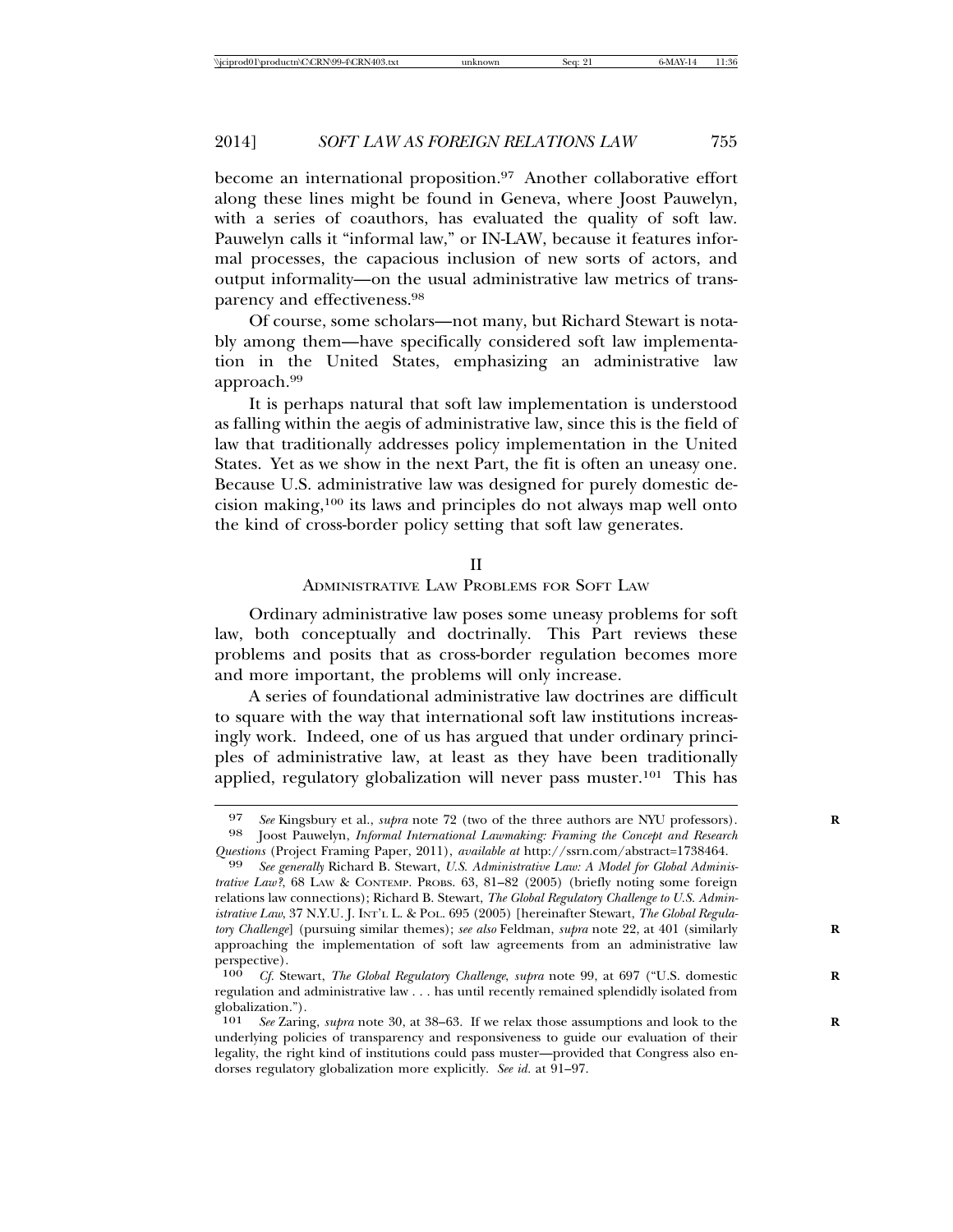not stopped American bureaucrats from eagerly embracing their foreign counterparts,102 nor should it. But it does expose them to significant legal risk—risks that, of course, grow as those regulators increasingly immerse themselves in an interlocking global regime.

These risks exist against a backdrop of suspicion about foreign influences on American law. Justice Antonin Scalia, for example, has argued that the idea "that American law should conform to the laws of the rest of the world . . . ought to be rejected out of hand."103

We have seen, and can expect to see in the future, challenges to American participation in regulatory networks regarding delegation, Administrative Procedure Act (APA) procedural requirements, and due process concerns.104 As the Administrative Conference of the United States observed in 2011, some agencies have been wary of international regulatory cooperation because they consider "that they lack statutory authority to account for international effects when making regulatory decisions."105

The doctrinal problems with regulatory globalization proceed from a foundational disconnect between the local formality of administration and the informality of soft law generation. American agencies have particular procedural requirements, narrow grants of authority in various substantive issue areas, and careful methods of legitimization.106 But the "rules" of soft law do not embrace any of these requirements. Instead, soft law has traditionally generated its commands through a negotiated process among institutions that cross borders.107 For American regulators, this poses a serious mismatch of

See GARY LAWSON, FEDERAL ADMINISTRATIVE LAW 256 (6th ed. 2013).

107 *See* SLAUGHTER, *supra* note 51, at 44–45. These values are the reason why a decision **R** by the European Court of Justice, which has ruled that European antitrust regulators did not have the authority to conclude a cooperation agreement with the United States, is important. *See supra* note 28. **R**

<sup>102</sup> *See, e.g.*, *supra* note 76 (listing examples of agencies that have established foreign **R** affairs offices for the purposes of negotiating and coordinating with their foreign counterparts).

<sup>103</sup> Roper v. Simmons, 543 U.S. 551, 624 (2005) (Scalia, J., dissenting). Justice Scalia was referring specifically to constitutional interpretation, but his statement bespeaks a broader theme of local democratic accountability.

<sup>104</sup> *See, e.g.*, Mathews v. Eldridge, 424 U.S. 319, 335 (1976) (establishing the three-factor test for determining the type of process due in administrative hearings); NRDC v. EPA, 464 F.3d 1, 8 (D.C. Cir. 2006) (explaining that the nondelegation doctrine prohibits an international body from dictating revision of standards to the EPA); Metro. Council of NAACP Branches v. FCC, 46 F.3d 1154, 1164–65 (D.C. Cir. 1995) (stating that a commissioner must recuse himself if he had "made up [his] mind" on the merits of a case in advance of a hearing (alteration in original)). For the APA, see Pub. L. No. 79-404, 60 Stat. 237 (1946) (codified as amended in scattered sections of 5 U.S.C.).

<sup>105</sup> Admin. Conference of the U.S., Recommendation 2011–6 on International Regulatory Cooperation, at 4 (Dec. 8, 2011), *available at* http://www.acus.gov/sites/default/files/ documents/Recommendation%202011-6%20%28International%20Regulatory%20 Cooperation%29.pdf.<br>106 See GARY LAWS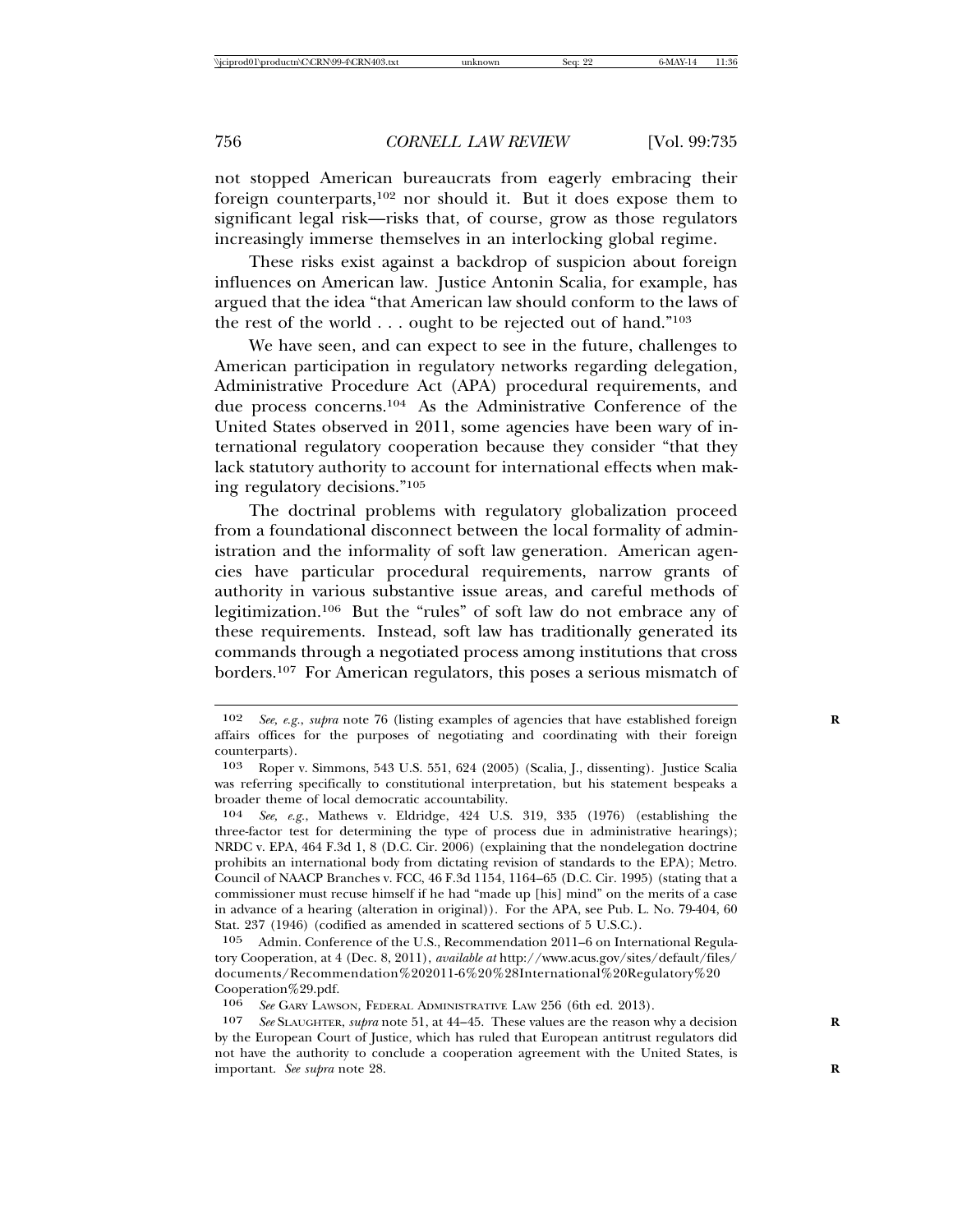process, and even sovereignty. These regulators' work at home is authoritative, but when they go abroad, their agreements lack the indicia of formality.108 The need for give-and-take at the international level—and the subsequent need for domestic implementation according to the terms reached internationally—fits uncomfortably with some of the premises underlying U.S. administrative law.

In this Part, we identify the doctrinal bases for these problems and note a few sorely needed first steps that soft law institutions have taken to address some of them. The amelioration is welcome, but the need for a sounder doctrinal footing to justify U.S. participation in regulatory globalization is required. We provide that justification in the next Part.

#### A. Nondelegation and Subdelegation

The nondelegation doctrine prevents anyone else from playing the legislature's role as the provider of laws.109 Under it, Congress may delegate a portion of that lawmaking authority to another institution—say, a federal agency—but the delegate must be provided with an "intelligible principle" that cabins its discretion.<sup>110</sup>

Under current jurisprudence, this is not a high bar, as the Supreme Court has turned away at least five nondelegation challenges in the past two decades, and the votes have not been close.111 But nondelegation nonetheless has teeth in two respects.

First, the courts of appeal keep sending up certiorari-worthy delegation rulings seemingly in the hope that the Court will crack down on delegations.112 This concern about delegation is especially the case when the delegation is international. As Curtis Bradley has ob-

111 *See Lawson, supra* note 106, at 108–14.<br>112 As Gary Lawson has observed

As Gary Lawson has observed,

In the slightly more than one decade from [1989] through [2001], the combined vote in the Supreme Court on the merits of nondelegation challenges was 53–0 against the challenges. Which is more impressive: the unanimous rejection of the challenges or the fact that the Court had to cast 53 votes during that time?

<sup>108</sup> Joost Pauwelyn notes that these agreements circumvent "formalities traditionally linked to international law" having to do with "output, process, or the actors involved." Pauwelyn, *supra* note 98, at 15.<br>109 *See LAWSON subra* note

<sup>109</sup> *See* Lawson, *supra* note 106, at 61.<br>110 *See* I. W. Hampton, Ir., & Co. v. Ur.

See J. W. Hampton, Jr., & Co. v. United States, 276 U.S. 394, 409 (1928) (articulating the "intelligible principle" test); Mistretta v. United States, 488 U.S. 361, 372 (1989) ("Applying this 'intelligible principle' test to congressional delegations, our jurisprudence has been driven by a practical understanding that in our increasingly complex society, replete with ever changing and more technical problems, Congress simply cannot do its job absent an ability to delegate power under broad general directives.").<br> $111 \text{ }$ See LAWSON, subra note 106 at 108–14

*Id.* at 114; *see also, e.g.*, Richard J. Pierce, Jr., *The Inherent Limits on Judicial Control of Agency Discretion: The D.C. Circuit and the Nondelegation Doctrine*, 52 ADMIN. L. REV. 63, 64, 94 (2000) (criticizing the D.C. Circuit's original holding in *American Trucking Ass'ns v. EPA*, 175 F.3d 1027 (D.C. Cir. 1999), *modified in part*, 195 F.3d 4 (D.C. Cir. 1999) (finding the EPA's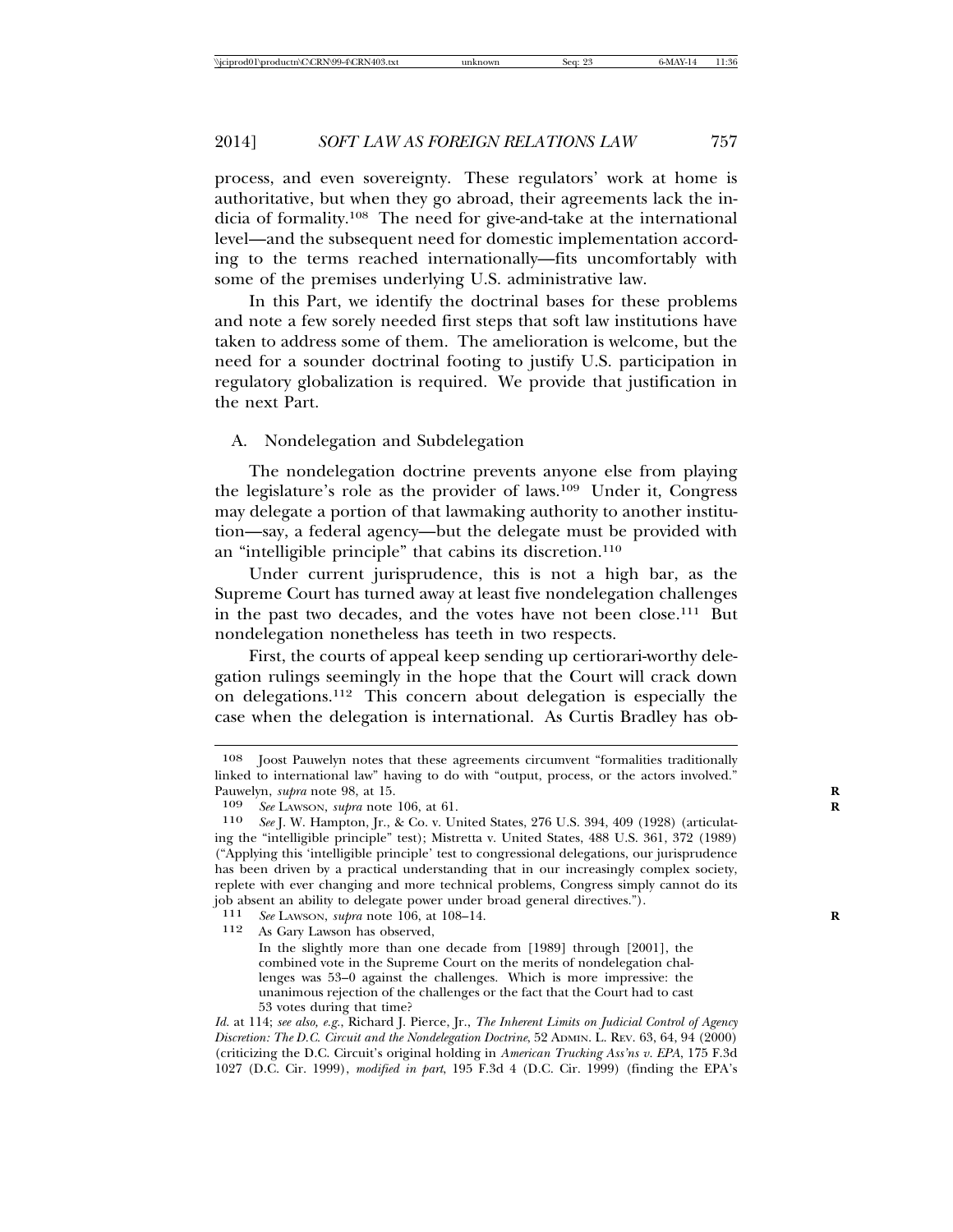served, "transfers of authority by the United States to international institutions could be said to raise 'delegation concerns'" because those institutions, unlike federal agencies or even American states, are not accountable to any organ of American government.113 The idea is that delegations to ungovernable, irreversible international institutions—even with an intelligible principle attached—are ones that ought to be treated with particular suspicion.

Second, as Cass Sunstein and others have argued, the nondelegation doctrine evinces its sharpest bite when it is applied as a canon of construction favoring narrow interpretations of statutory mandates.114 However, the more narrowly agency statutory mandates are construed, the less justification they provide for engaging in international process and the less room they offer to maneuver substantively.

The D.C. Circuit, the nation's premier administrative law court, and hence ground zero for challenges to regulatory globalization, has proven to be particularly receptive to nondelegation challenges. Two judges on that court, for example, have cast doubt on the ability of the body designated by the Montreal Protocol on Substances that Deplete the Ozone Layer to dictate revised standards governing those substances to the Environmental Protection Agency (EPA) because of the nondelegation doctrine.115 They rejected the argument that "because the Protocol authorizes future agreements concerning the scope of the critical-use exemption, those future agreements must 'define the scope of EPA's Clean Air Act authority,'"116 because such a de facto amendment of the Clean Air Act's powers would mean that "Congress either has delegated lawmaking authority to an international body or authorized amendments to a treaty without presidential signature or Senate ratification, in violation of Article II of the Constitution."117

The court also, in the summer of 2013, rejected the delegation by Congress of rulemaking authority to a mix of public and private actors and to an arbitrator.118 The court held that this statute crossed the line between permissibly authorizing private parties to aid in rulemaking and impermissibly giving them "an effective veto" on the

interpretation of the Clean Air Act unconstitutional on nondelegation grounds and predicting the Supreme Court's eventual reversal)).

<sup>113</sup> Bradley, *supra* note 29, at 1558. **R**

<sup>114</sup> Cass R. Sunstein, *Nondelegation Canons*, 67 U. CHI. L. REV. 315, 331–32 (2000); John F. Manning, *The Nondelegation Doctrine as a Canon of Avoidance*, 2000 SUP. CT. REV. 223. For a recent take on the canon, see Adam B. Cox, *Deference, Delegation, and Immigration Law*, 74 U. CHI. L. REV. 1671, 1674–79 (2007) (applying such canons to the immigration context).

<sup>115</sup> NRDC v. EPA, 464 F.3d 1, 8 (D.C. Cir. 2006).

<sup>116</sup> *Id.*

<sup>117</sup> *Id.*

<sup>118</sup> Ass'n of Am. R.Rs. v. U.S. Dep't of Transp., 721 F.3d 666, 670 (D.C. Cir. 2013) ("Federal lawmakers cannot delegate regulatory authority to a private entity.").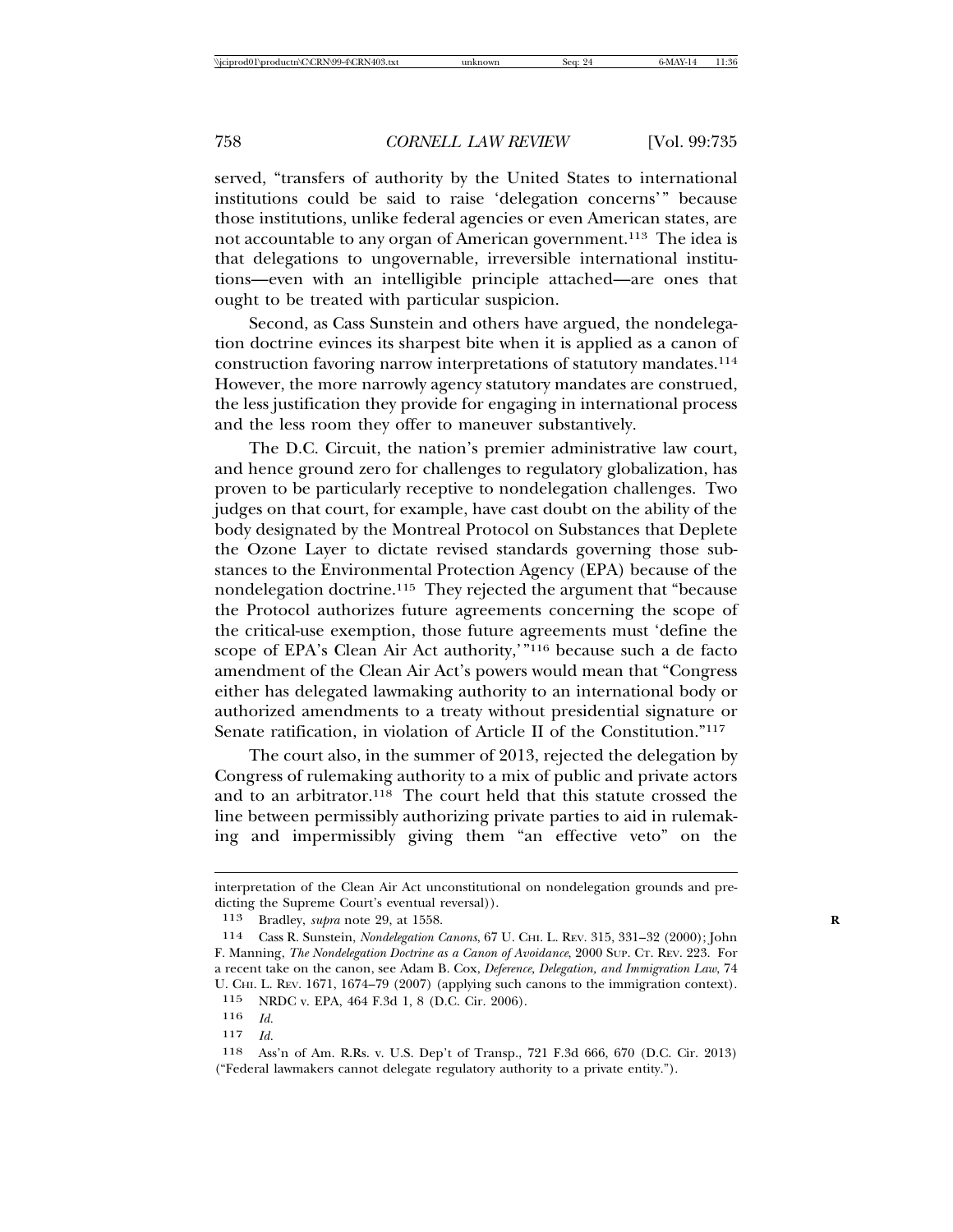process.119 Although this was a purely domestic case, it has potential consequences for delegations to international regulatory bodies, which the court might view as akin to private actors. In short, the court has embraced the nondelegation doctrine in ways that may pose problems for domestic regulators seeking to ground regulatory decisions legally or practically in an international consensus.

A further aspect of delegation doctrine—the subdelegation doctrine—is potentially even more problematic. While the nondelegation doctrine reserves some quantum of the power to legislate to Congress and Congress alone, the subdelegation doctrine further provides that powers delegated by Congress may not, absent a clear statement to the contrary, be delegated by the delegate to anyone else.<sup>120</sup>

Accordingly, the D.C. Circuit has informed the Coast Guard that the uncritical adoption of standards propounded by the International Maritime Organization would violate the subdelegation doctrine.<sup>121</sup> In that case, it warned that "if the Coast Guard had delegated some or all of its decisionmaking authority under the Ports and Waterways Safety Act to an outside body not subordinate to it, such as the International Maritime Organization, the delegation would be unlawful absent affirmative evidence that Congress intended the delegation."122 By the same token, it has rejected the delegation of rulemaking authority by the Federal Communications Commission (FCC) under the Telecommunications Act of 1996 to an internal sovereign—a state public utility commission.123

# B. APA Procedural Requirements

Procedural disconnects also exist between the emerging prominence of soft law institutions and domestic administrative law requirements. Under the APA, the rulemaking process begins with a notice announced to the world in the Federal Register, after which a comment period follows.124 After consideration of the comments, agencies may promulgate their final rules, with an explanation of the reasons for the rule appended, and the prospect of judicial review to

<sup>119</sup> *Id.* at 671.

Discussions of the doctrine may be found in David J. Barron & Elena Kagan, *Chevron's Nondelegation Doctrine*, 2001 SUP. CT. REV. 201; Jason Marisam, *The Interagency Marketplace*, 96 MINN. L. REV. 886, 951 (2012); Thomas W. Merrill, *Rethinking Article I, Section 1: From Nondelegation to Exclusive Delegation*, 104 COLUM. L. REV. 2097, 2176 (2004) ("The exclusive delegation doctrine suggests that the President and executive branch agencies can subdelegate only if and to the extent Congress has authorized subdelegation. The exclusive delegation understanding tells us the Executive has no inherent authority to exercise legislative power.").<br>121 See Defender

<sup>121</sup> *See* Defenders of Wildlife v. Gutierrez, 532 F.3d 913 (D.C. Cir. 2008).<br>122 *Id.* at 927

<sup>122</sup> *Id.* at 927.

<sup>123</sup> U.S. Telecom Ass'n v. FCC, 359 F.3d 554, 568 (D.C. Cir. 2004).<br>124 5 U.S.C. 8 553(b) (c) (2012).

<sup>5</sup> U.S.C. § 553(b)–(c) (2012).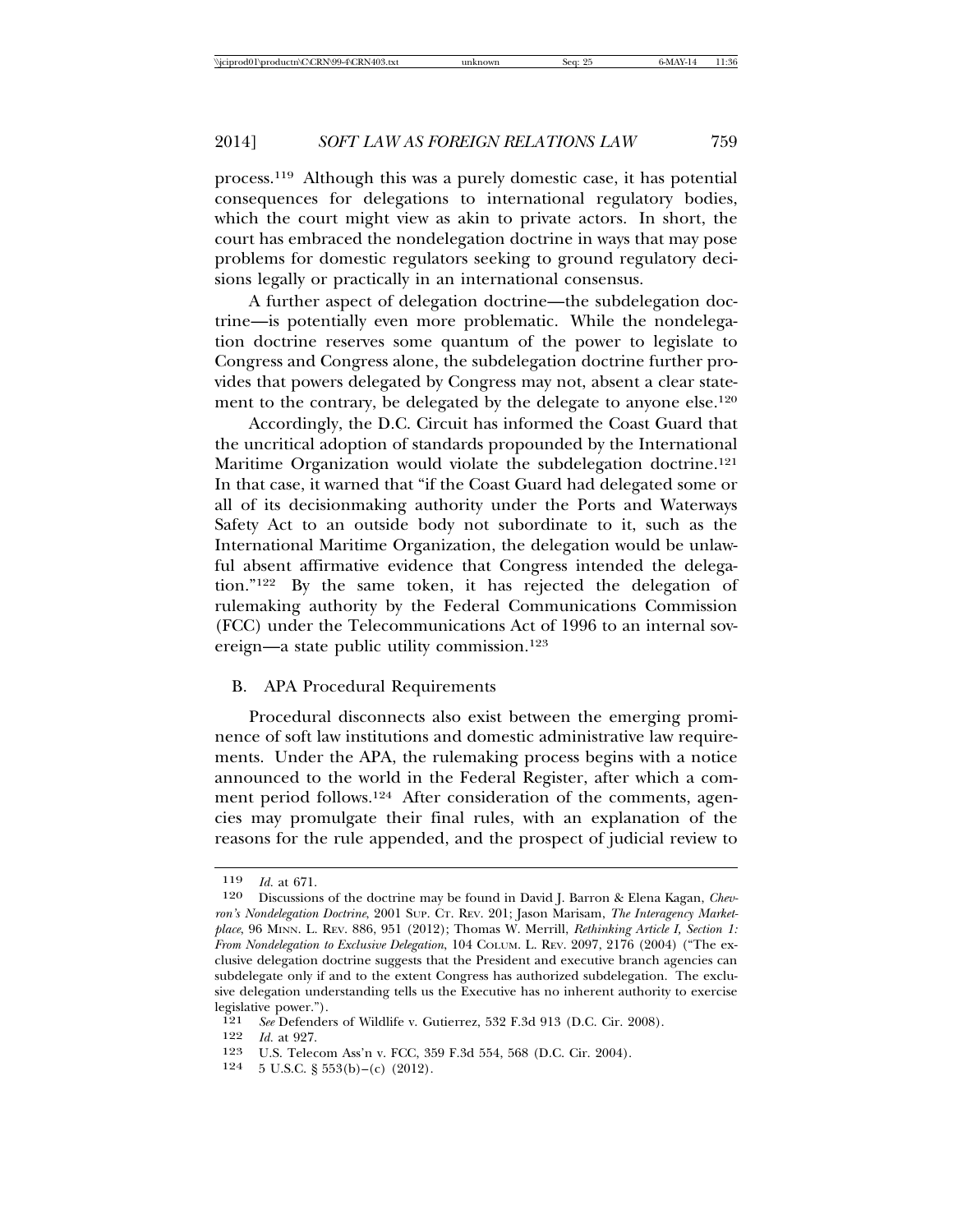follow.125 But, of course, soft law institutions do not require notice and do not publicize their work in the Federal Register (or, sometimes, anywhere), nor are they required to offer comment periods.<sup>126</sup> Moreover, they have different approaches to responding to outside inquiries than do American agencies, which culminate not in direct judicial review but rather in the domestic implementation of the agreed-upon international rules or policies.127

These procedural differences create serious tensions. While a federal agency would have difficulty proposing a rule before soft law negotiations (since the content of the rule would presumably depend upon the outcome of these negotiations), it could try both proposing and then finalizing its rule after a soft law consensus has been reached. But this approach would be at odds with the point of ventilating an administrative proposal before the public. In implementing the first Basel Accord in the late 1980s, for example, the Fed rejected various features proposed by commentators on the simple ground that "the [Basel] Accord does not recognize" these features and therefore they "would be inconsistent with the framework agreed upon by the G-10 countries."128 The more an agency relies on this kind of reasoning, the less meaningful the notice-and-comment process is. Indeed, the charade can create litigation risk; if an agency's mind is unalterably fixed before it begins the rulemaking, courts have found its process to be lacking.129

## C. Due Process Concerns

Finally, there are due process concerns inherent in the fact that when soft law institutions make particularized determinations they will

<sup>125</sup> *Id.* § 553(c)–(d).<br>126 **Recall that these** 

Recall that these procedural safeguards required by the Administrative Procedure Act do not apply to soft law institutions, which are international entities not governed by statute. *Cf.* Kingsbury et al., *supra* note 72, at 33 (noting that while "some federal regulatory officials afford notice and comment when participating in international standardsetting on certain topics," so far "these types of efforts are episodic and fragmented").<br> $\frac{127}{8}$  See Lefort, subra note 71 and accompanying text

<sup>127</sup> *See* Lefort, *supra* note 71 and accompanying text.<br>128 **Feldman** *supra* note 22 at 416 (quoting Risk-Re

Feldman, *supra* note 22, at 416 (quoting Risk-Based Capital Guidelines, 54 Fed. Reg. 4186, 4190–91 (Jan. 27, 1989) (codified as amended at 12 C.F.R. pts. 208, 225)) (internal quotation marks omitted); *see also id.* at 415–20 (describing how, while the Fed changed its proposed approach in response to some of the six issues substantially contested by commentators, in no case did the Fed act inconsistently with the Basel Accord). Feldman does find occasional willingness by the Fed to deviate from the framework of the second Basel Accord in ways that were inconsistent with that Accord. *See id.* at 424–25.

<sup>129</sup> "[W]e will set aside a commission member's decision not to recuse himself from his duties only where he has 'demonstrably made up [his] mind about important and specific factual questions and [is] impervious to contrary evidence.'" Metro. Council of NAACP Branches v. FCC, 46 F.3d 1154, 1165 (D.C. Cir. 1995) (quoting United Steelworkers of Am. v. Marshall, 647 F.2d 1189, 1209 (D.C. Cir. 1980)); *see also* C & W Fish Co. v. Fox, 931 F.2d 1556, 1565 (1991) (identifying an "unalterably closed mind" as the test for disqualifying a rule maker (internal quotation marks omitted)).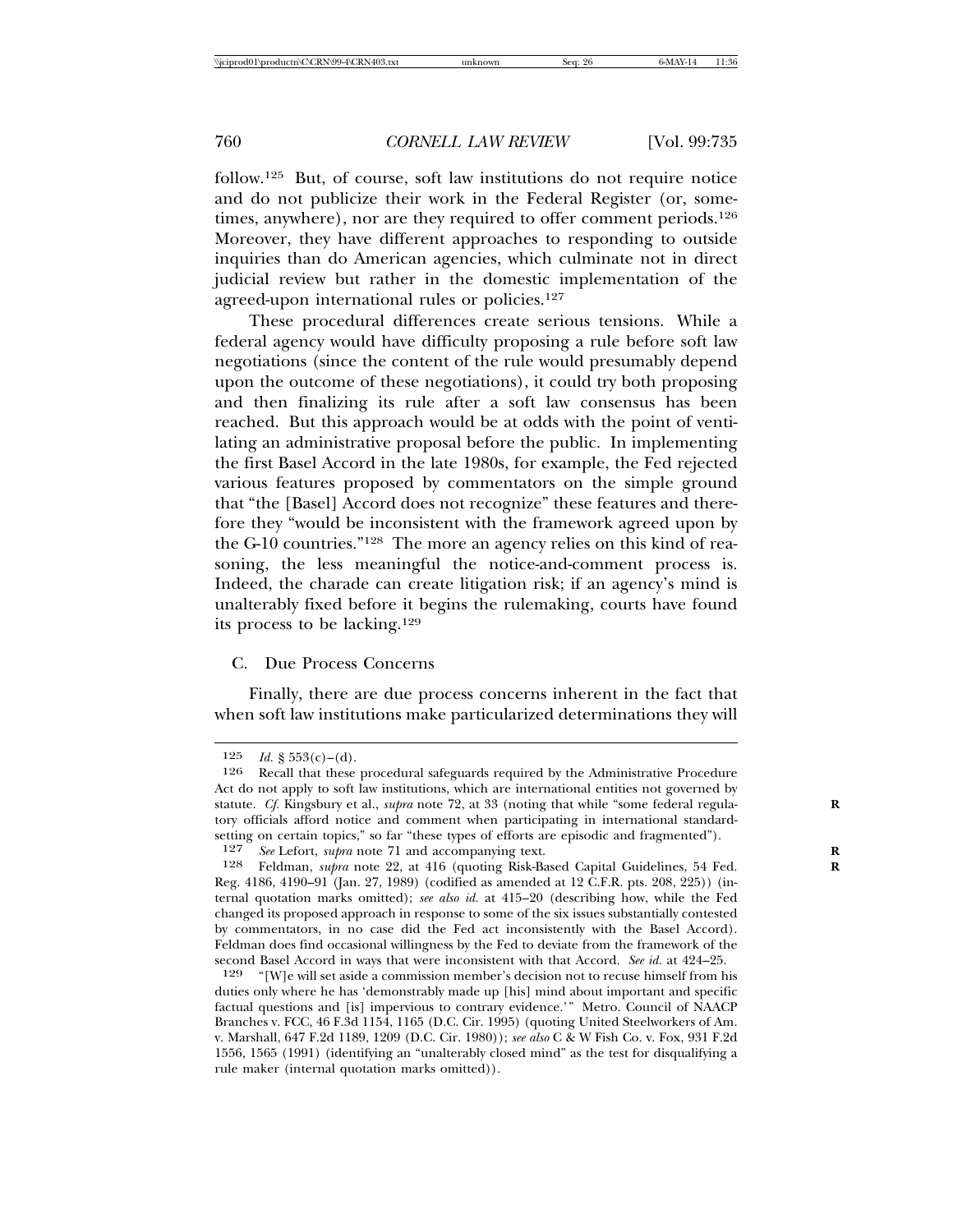not necessarily offer the kind of hearing to affected American businesses and individuals that ordinarily would be required.130 As Margaret Chon has explained, "[t]he questions of due process within the standard-setting process, potential abuse of market position, and related issues have long been a concern with respect to the decentralized promulgation of standards."131 Determining the kind of process due in these cases usually requires a look at the oft-invoked three-factor test in *Mathews v. Eldridge*:

First, the private interest that will be affected by the official action; second, the risk of an erroneous deprivation of such interest through the procedures used, and the probable value, if any, of additional or substitute procedural safeguards; and finally, the Government's interest, including the function involved and the fiscal and administrative burdens that the additional or substitute procedural requirement would entail.132

Due process's reach in international matters depends, as we will see, on the matter at issue. In American administrative law jurisprudence, due process is invoked to protect citizens faced with individualized determinations of their rights and duties, and traditionally requires "some kind of hearing" when a deprivation of life, property, or liberty is at issue.133 But internationally, when the goal is harmonization, or mutual recognition, or something as diffuse as enforcement cooperation or the devising of best practices, there is unlikely to be a clear link between the global rule and any individualized deprivation. But increasingly, international soft law is striving to make more calibrated decisions; those decisions do create a domestic due process problem out of a global process.

An example might be found in the Basel Committee on Banking Supervision and FSB's determination of which institutions constituted Global Systemically Important Financial Institutions (G-SIFIs).134 The

<sup>130</sup> *See* 5 U.S.C. § 553 (2012).

<sup>131</sup> Margaret Chon, *Marks of Rectitude*, 77 FORDHAM L. REV. 2311, 2318 (2009).

Mathews v. Eldridge, 424 U.S. 319, 335 (1976) (citing Goldberg v. Kelly, 397 U.S. 254, 263–71  $(1970)$ ).<br>133 *See* Henry I. I

<sup>133</sup> *See* Henry J. Friendly, *"Some Kind of Hearing*," 123 U. PA. L. REV. 1267, 1267–68  $(1975).$ <br>134

The FSB made the determination using a methodology developed by the Basel Committee. *See* BASEL COMM. ON BANKING SUPERVISION, GLOBAL SYSTEMICALLY IMPORTANT BANKS: ASSESSMENT METHODOLOGY AND THE ADDITIONAL LOSS ABSORBENCY REQUIREMENT (2011), *available at* http://www.bis.org/publ/bcbs207.pdf; Policy Measures, *supra* note 5. **R** For a discussion of G-SIFIs, see Edward F. Greene & Joshua L. Boehm, *The Limits of "Name-and-Shame" in International Financial Regulation*, 97 CORNELL L. REV. 1083, 1087 (2012) ("For global systemically important financial institutions (G-SIFIs), where active oversight and prompt enforcement are indispensable, only deeper and binding efforts can ensure effective supervision, recovery, and resolution."); Randall D. Guynn, *Are Bailouts Inevitable?*, 29 YALE J. ON REG. 121, 122 (2012) ("Policymakers have therefore been searching for ways to make taxpayer-funded bailouts of systemically important financial institu-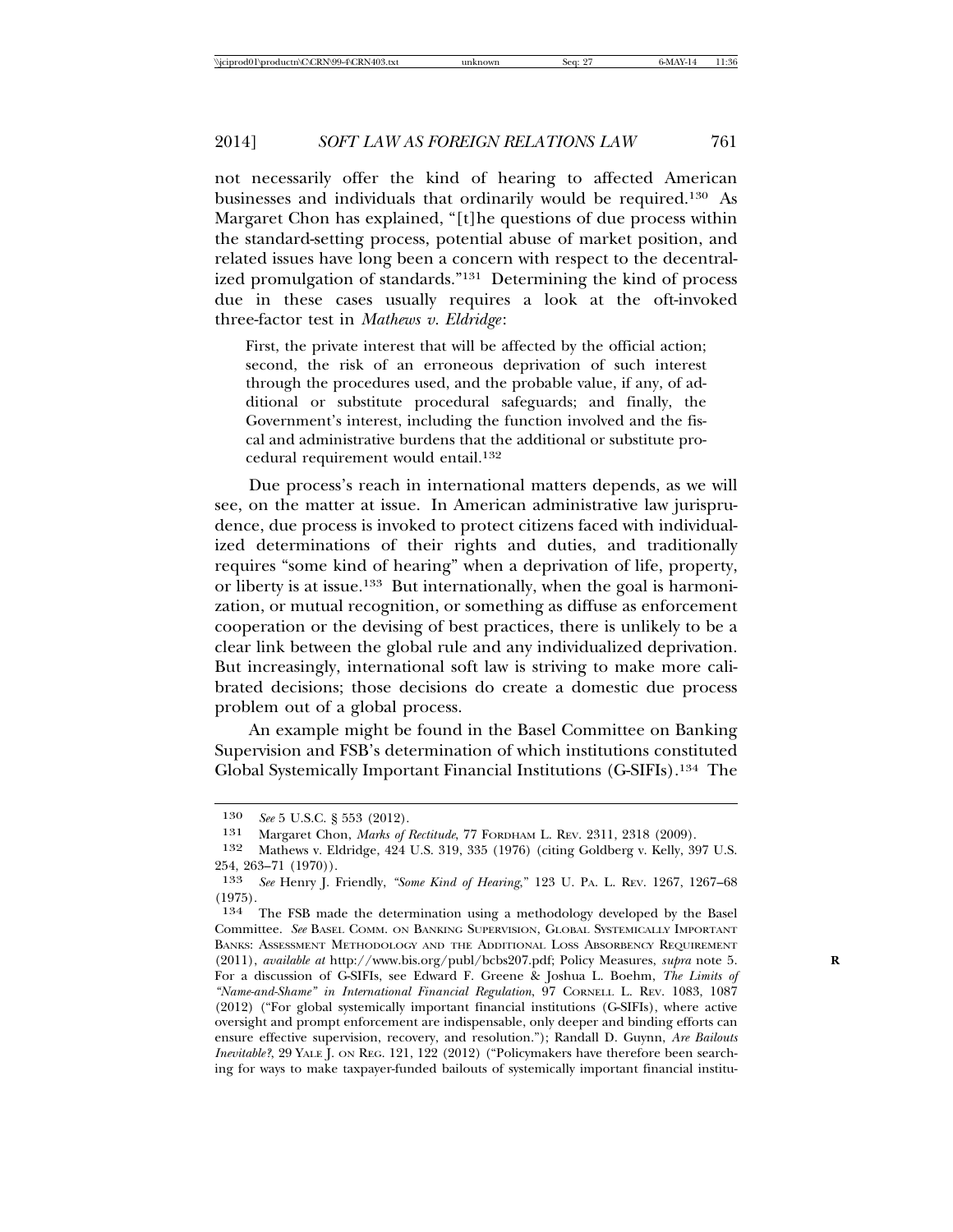Basel Committee and Financial Stability Board identified twenty-nine such institutions in its initial G-SIFI determination, and it has updated the list annually.135 Eight of the institutions on the first list are American; the FSB has since instructed American regulators to increase the capital requirements on these institutions.136 It is precisely these kinds of particularized determinations that might lead to a deprivation of property that American courts since the turn of the twentieth century have subjected to the requirement of "some kind of hearing."137

#### III

#### REFRAMING SOFT LAW AS FOREIGN RELATIONS LAW

The imperfect fit between administrative law and the implementation of soft law agreements demonstrates the need for a better framework going forward. We argue here that foreign relations law can give soft law a much firmer conceptual and doctrinal footing in U.S. law and help further empower this useful form of law. Our argument, however, depends on a broadening of the traditional basis of foreign relations deference from the President alone, to the President and his agents.

The application of different constitutional principles to foreign affairs and domestic ones has long-standing roots. It goes back to the nation's founding, as exemplified by Thomas Jefferson's vision of the states being "one as to everything connected with foreign nations, and several as to everything purely domestic."138 While these differences have been and continue to be contested, as a matter of practice they have become ingrained in a distinctive set of doctrines that make up the "foreign affairs constitution."139

tions (SIFIs) a thing of the past."); David Zaring, *Who Are the G-SIFIs?*, THE CONGLOMERATE (Dec. 21, 2011), http://www.theconglomerate.org/2011/12/who-are-the-g-sifis.html.

<sup>135</sup> *See* Policy Measures, *supra* note 5, at 4. **R**

<sup>136</sup> *See* Jonathan Macey, *It's All Shadow Banking, Actually*, 31 REV. BANKING & FIN. L. 593, 607 (2012) ("In late 2011, the FSB embraced the view that risk to the global financial system was posed by what are known as 'global systemically important financial institutions,' or G-SIFIs. G-SIFIs are defined as those financial institutions 'whose distress or disorderly failure, because of their size, complexity and systemic interconnectedness, would cause significant disruption to the wider financial system and economic activity.'"); David Zaring, *The 28 G-SIFIs, As Selected by the Financial Stability Board*, THE CONGLOMERATE (Nov. 7, 2012), http://www.theconglomerate.org/2012/11/the-28-g-sifis-as-selected-by-thefinancial-stability-board.html ("Lawyers have a term for that sort of determination: it is called an 'adjudication.'").

<sup>137</sup> *See* Friendly, *supra* note 133, at 1278–79 (describing the jurisprudence on when **R** such hearings are required).

<sup>138</sup> Thomas Jefferson, Letter to Edward Carrington (Aug. 4, 1787), *in* LETTERS AND ADDRESSES OF THOMAS JEFFERSON 63 (William B. Parker & Jonas Viles eds., 1905).

<sup>139</sup> There is a rich debate over the extent to which the foreign affairs constitution does and should differ from domestic constitutional law. See, e.g., Henkin, *supra* note 42, at 716 (noting "the need for a fresh look at old dogma" but also observing that "[f]oreign affairs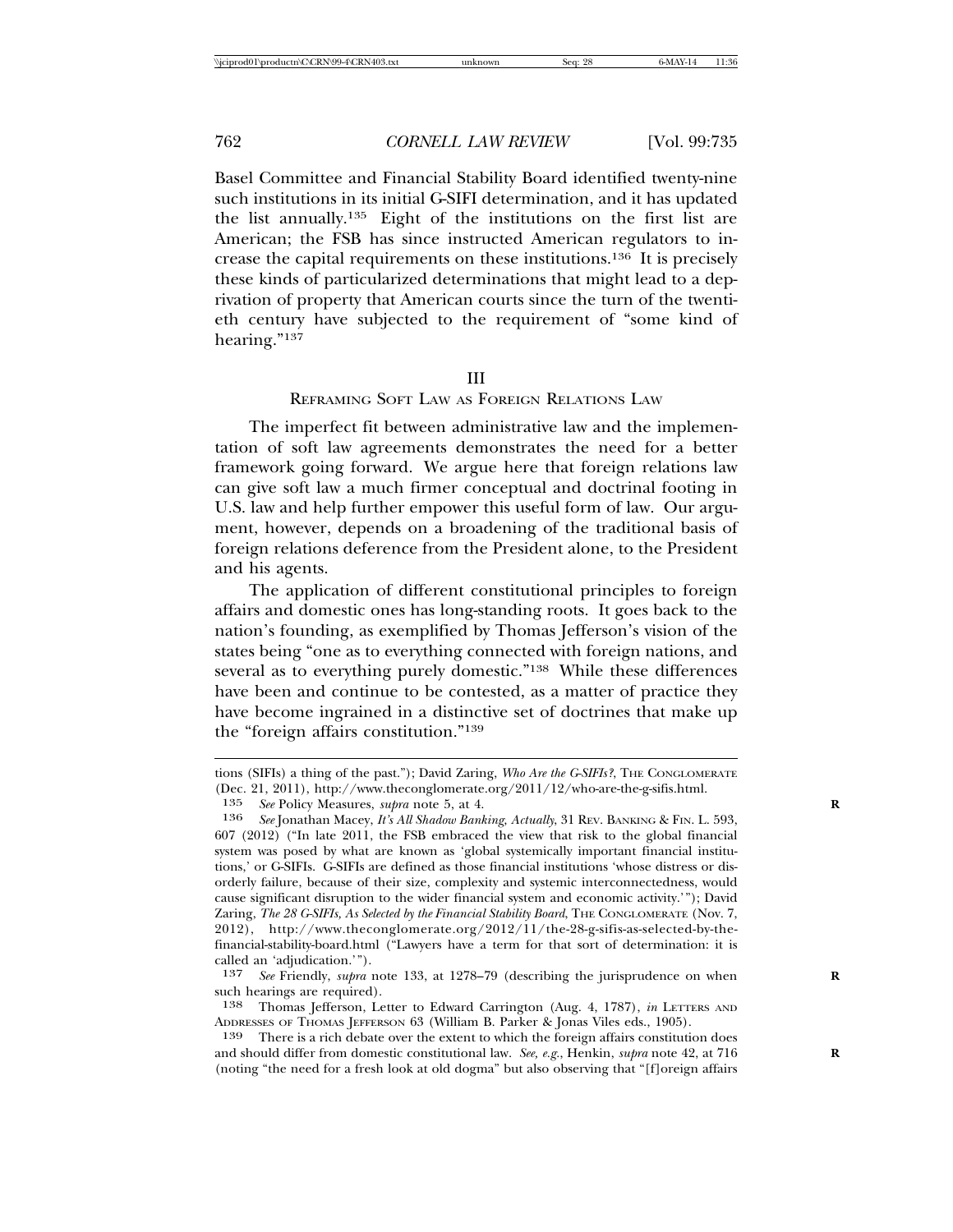A key feature of the foreign affairs constitution is that the President assumes the "lion's share" of foreign affairs power under it,140 with the President embodying the executive branch in some ill-defined way. This development, which stems from historical and functional reasons, at first applied mainly to international dealings such as diplomatic relations and international negotiations.<sup>141</sup> But gradually it has also come to influence the implementation within the United States of decision making based on foreign affairs concerns, as we will discuss below. The doctrines that make up the foreign affairs constitution boost the executive branch's power in several different ways. Some increase the power of the executive branch to act despite the absence of statutory authority (and sometimes even in opposition to this authority). Perhaps more importantly, other doctrines expand the range of powers that are available to the President in interpreting and implementing statutes, in part by empowering the President and in part by depowering the courts and the states. We focus here on four aspects of foreign relations law: presidential power over foreign affairs, acceptance of broader delegations, increased deference, and reduced procedural obligations.142

Applying these principles to soft law agreements, however, requires expansive understandings of the reach of the President's foreign affairs powers within the executive branch and of the foreign affairs exemption in the APA. As to the former, foreign affairs deference is often justified with reference to the unique constitutional role given the President to conduct foreign affairs.143 Because the

143 *See, e.g.*, United States v. Curtiss-Wright Exp. Corp., 299 U.S. 304, 319 (1936) (asserting that "[i]n [the] vast external realm [of foreign affairs], with its important,

are likely to remain constitutionally 'special' in the next century, as they have been in the past two"); Peter J. Spiro, *Globalization and the (Foreign Affairs) Constitution*, 63 OHIO ST. L.J. 649, 649 (2002) (arguing that the foreign affairs constitution rests on outdated premises in light of trends accompanying the rise of globalization). We do not engage these debates here but rather focus on considering what the current set of doctrines that exist in practice may have to offer to soft law. It may well be that principles of foreign relations law need reexamining. Our argument here is simply that, conditional on their existence, they should apply to soft law agreements.<br>140 FDWARD S CORWIN THE PRES

<sup>140</sup> EDWARD S. CORWIN, THE PRESIDENT: OFFICE AND POWERS 208 (3d ed. 1948).<br>
141 *See* Henkin, *supra* note 42, at 713–14.<br>
142 **We focus here on the set of foreign relations law principles that we think are** 

We focus here on the set of foreign relations law principles that we think are likely to increase executive branch strength and flexibility in soft law practice. This set is not exhaustive. For example, we do not discuss the reduced application of federalism canons in the foreign relations law, even though this could arguably assist the executive branch in soft law implementation in certain contexts. Nor do we discuss Appointments Clause issues, although foreign relations law may authorize greater reliance than administrative law on the use of officials who have not undergone the Senate confirmation process. Our focus is on the doctrines that we perceive as addressing the tensions identified in Part II. It is also worth noting that nonbinding international cooperation can occur through actors other than the federal executive branch—such as through the actions of U.S. state governments and nonstate actors. Our argument here does not address these forms of cooperation (other than to the extent that there is federal executive branch involvement in them).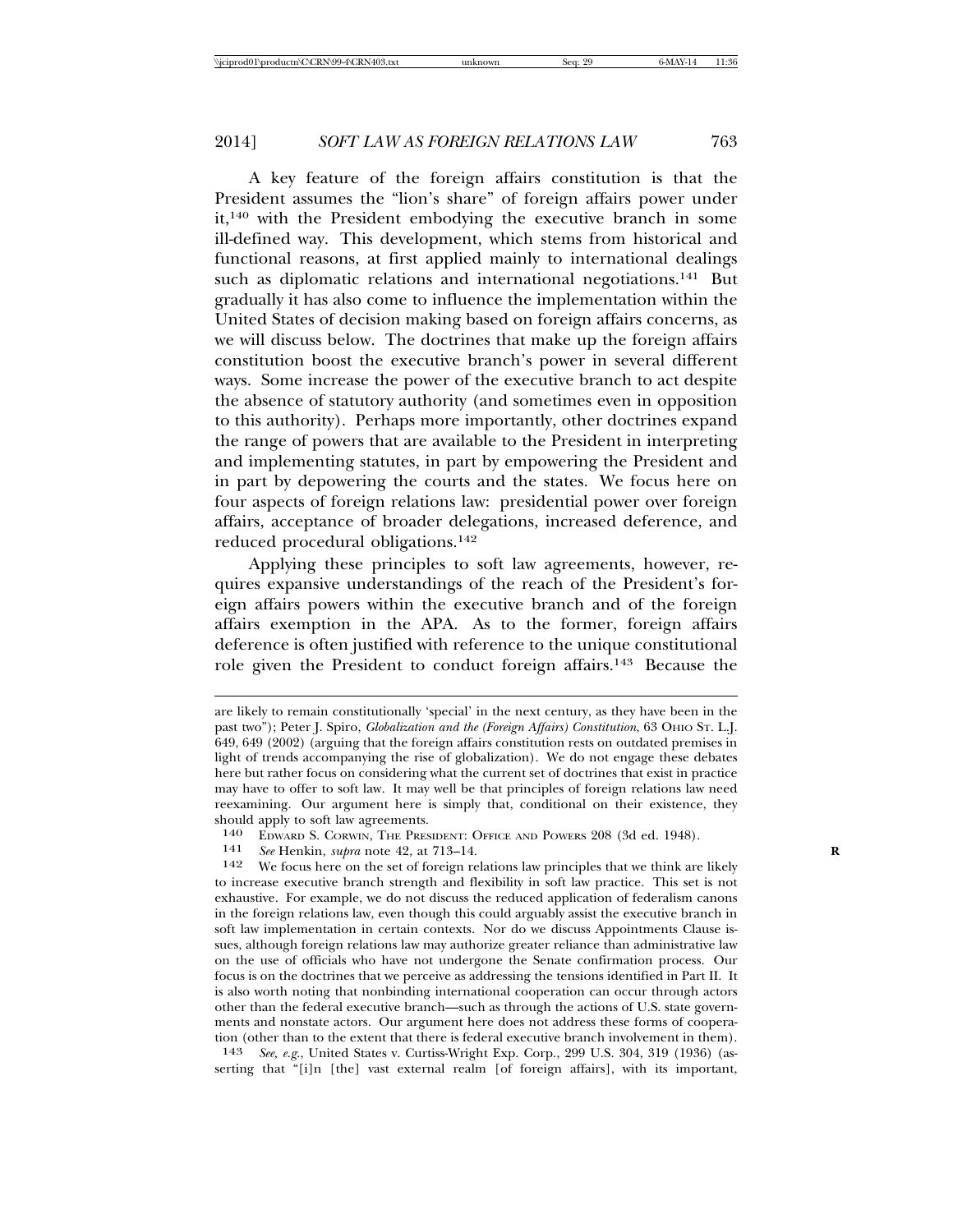President has never exercised those unique powers alone without the help of subordinates, we argue that they rub off on the other agencies in the government—in this sense, you might call us enthusiasts of a form of unitary executive theory who nonetheless have welcomed the fragmentation of the administrative state. And as to the foreign affairs exemption in the APA, we see no reason to apply it solely to the work of the President and his generals and diplomats, given that so many other agencies are necessarily involved in international affairs in their own right.

One way to think about how these doctrines might apply is to consider them in relation to the continuum proposed by Justice Robert Jackson in *Youngstown Sheet & Tube Co. v. Sawyer*.<sup>144</sup> In his continuum, congressional endorsement is presumed to mark the apogee of presidential authority, congressional silence creates a zone under which the President is often empowered to act under his independent powers, and congressional disapproval puts the President's power at its "lowest ebb."145

This continuum applies in foreign relations law as in domestic law, and we think it is useful in understanding the power of agencies to engage in soft law. Where Congress has encouraged overseas collaboration, courts should be especially deferential when reviewing the fruits of such collaboration; where Congress has not spoken to the issue, the inherent foreign affairs powers located in the executive branch suggest that agencies still should be presumed to have the right to pursue their objectives through soft law, cabined in ways that we will discuss; and, if Congress has expressly discouraged agencies from soft law, those agencies should be especially leery of implementing such agreements. In determining which category an agency is acting under in a particular case, however—an issue that often turns upon statutory interpretation—considerable deference should be paid to the agency's view of the matter. This is consistent with the way in which, in foreign relations law, courts are typically generous to the President in determining under which *Youngstown* category he is operating.146

complicated, delicate and manifold problems, the President alone has the power to speak or listen as a representative of the nation," and therefore he "must necessarily be most competent to determine when, how, and upon what subjects [international] negotiation may be urged" (internal quotation marks omitted)).<br> $144 - 343$  U.S. 579–635–38 (1952) (Jackson L. con

<sup>144 343</sup> U.S. 579, 635–38 (1952) (Jackson, J., concurring).<br>145 See id

<sup>145</sup> *See id.*

Dames & Moore v. Regan,  $453$  U.S.  $654$ ,  $669$  (1981) ("[I]t is doubtless the case that executive action in any particular instance falls, not neatly in one of three [categories], but rather at some point along a spectrum running from explicit congressional authorization to explicit congressional prohibition. This is particularly true as respects cases such as the one before us, involving responses to international crises the nature of which Congress can hardly have been expected to anticipate in any detail."). The Court then interpreted the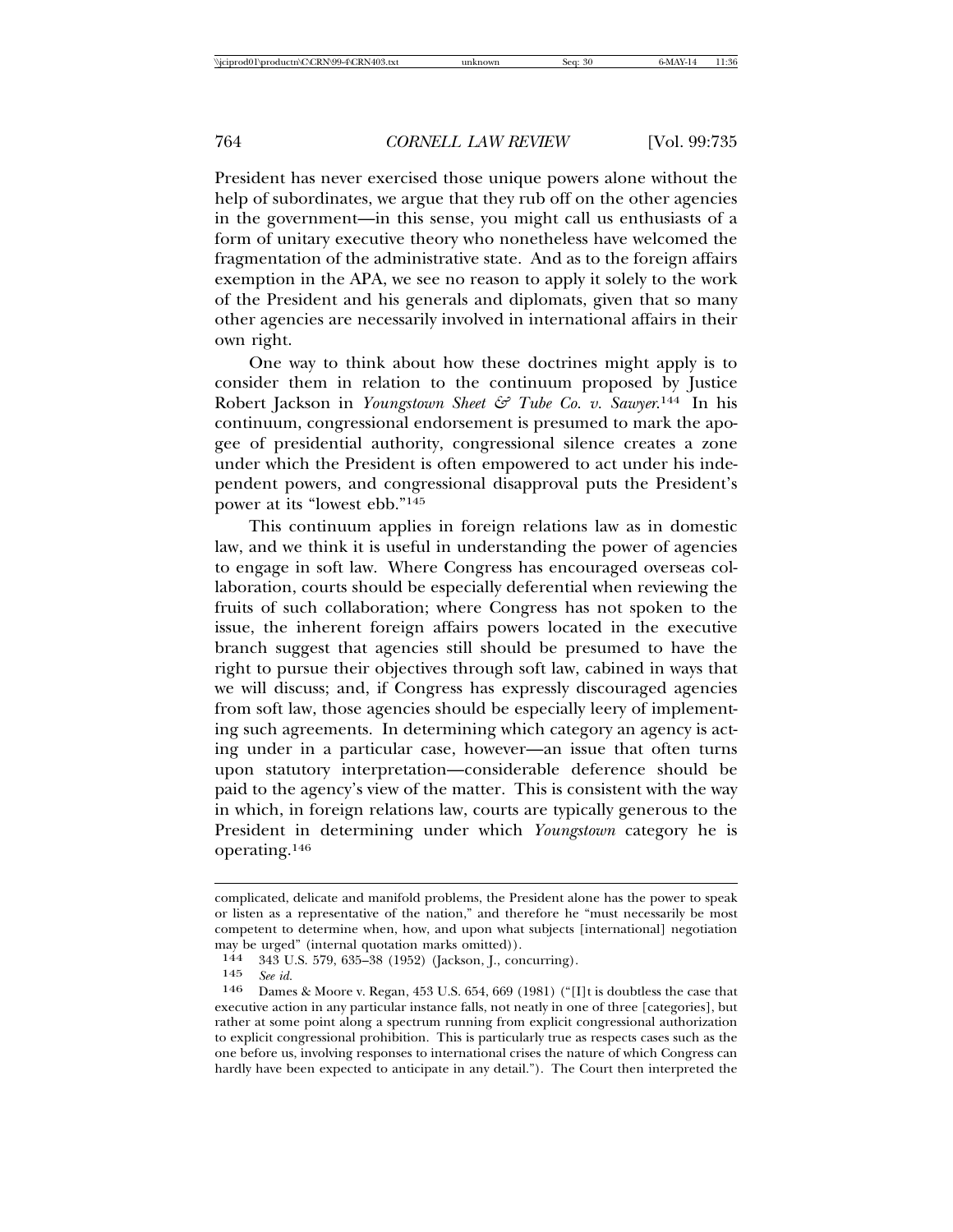#### A. Presidential Power over Foreign Affairs

In *United States v. Curtiss-Wright Export Corp.*, Justice George Sutherland famously described "the very delicate, plenary and exclusive power of the President as the sole organ of the federal government in the field of international relations—a power which does not require as a basis for its exercise an act of Congress."147 Although the legitimacy and reach of this power has been contested,148 in practice executive branch actors and the courts have relied on it in defending aggressive uses of presidential power on matters that relate to foreign affairs.149

In *Curtiss-Wright*, Justice Sutherland went on to discuss the President's foreign affairs power in connection with diplomatic interactions with other nations, emphasizing that the President's diplomatic sources, combined with the often "highly necessary" need for secrecy, leave him better positioned than Congress to conduct international negotiations.150 Since *Curtiss-Wright*, however, this power has also been used to justify the domestic implementation of some international agreements and foreign policy decisions made solely by the executive branch. In the 1930s and 1940s, the Supreme Court relied on the understanding of the President as the sole organ of foreign affairs in holding that a sole executive agreement entered into by the President that settled claims between actors in the United States and the Soviet Union was domestically enforceable and preempted state law.151 Indeed, the Court has said that the fact that "the President's control of foreign relations includes the settlement of claims is indisputable."152 After World War II, the executive branch relied on its

relevant statutes generously to support a favorable *Youngstown* category for the President. *Id.* at 677–80. *But see* Ingrid Wuerth, Medell´ın*: The New, New Formalism?*, 13 LEWIS & CLARK L. Rev. 1, 6–7 (2009) (observing that in its 2008 decision in *Medellín v. Texas*, the Supreme Court applied Justice Jackson's framework unfavorably against the President when it concluded that his efforts to enforce a non-self-executing treaty fell under *Youngstown* category three).

<sup>147</sup> 299 U.S. 304, 320 (1936). Justice George Sutherland borrowed the term "sole organ" from a speech by John Marshall in the House of Representatives in 1800, *see id*. at 319, and it reflects a concept with roots in both international and constitutional law. *See* Jean Galbraith, *International Law and the Domestic Separation of Powers*, 99 VA. L. REV. 987, 1012–15, 1029 (2013).

<sup>148</sup> Harold Koh, for example, has criticized *Curtiss-Wright* and remarked that "[a]mong government attorneys, Justice Sutherland's lavish description of the president's powers is so often cited that it has come to be known as the 'Curtiss-Wright, so I'm right' cite." HAROLD H. KOH, THE NATIONAL SECURITY CONSTITUTION: SHARING POWER AFTER THE IRAN-CONTRA AFFAIR 94 (1990) (internal quotation marks omitted).<br>149 See Galbraith subra note 147 at 1014–15 1018

<sup>149</sup> *See* Galbraith, *supra* note 147, at 1014–15, 1018. **R**

<sup>150 299</sup> U.S. at 320–24 (citing historical sources for this proposition).<br>151 See United States v. Pink. 315 U.S. 203 (1942): United States v. Be

<sup>151</sup> *See* United States v. Pink, 315 U.S. 203 (1942); United States v. Belmont, 301 U.S.  $324$  (1937).<br>152 Am.

<sup>152</sup> Am. Ins. Ass'n v. Garamendi, 539 U.S. 396, 415 (2003) (quoting *Pink*, 315 U.S. at 240 (Frankfurter, J., concurring)) (internal quotation marks omitted).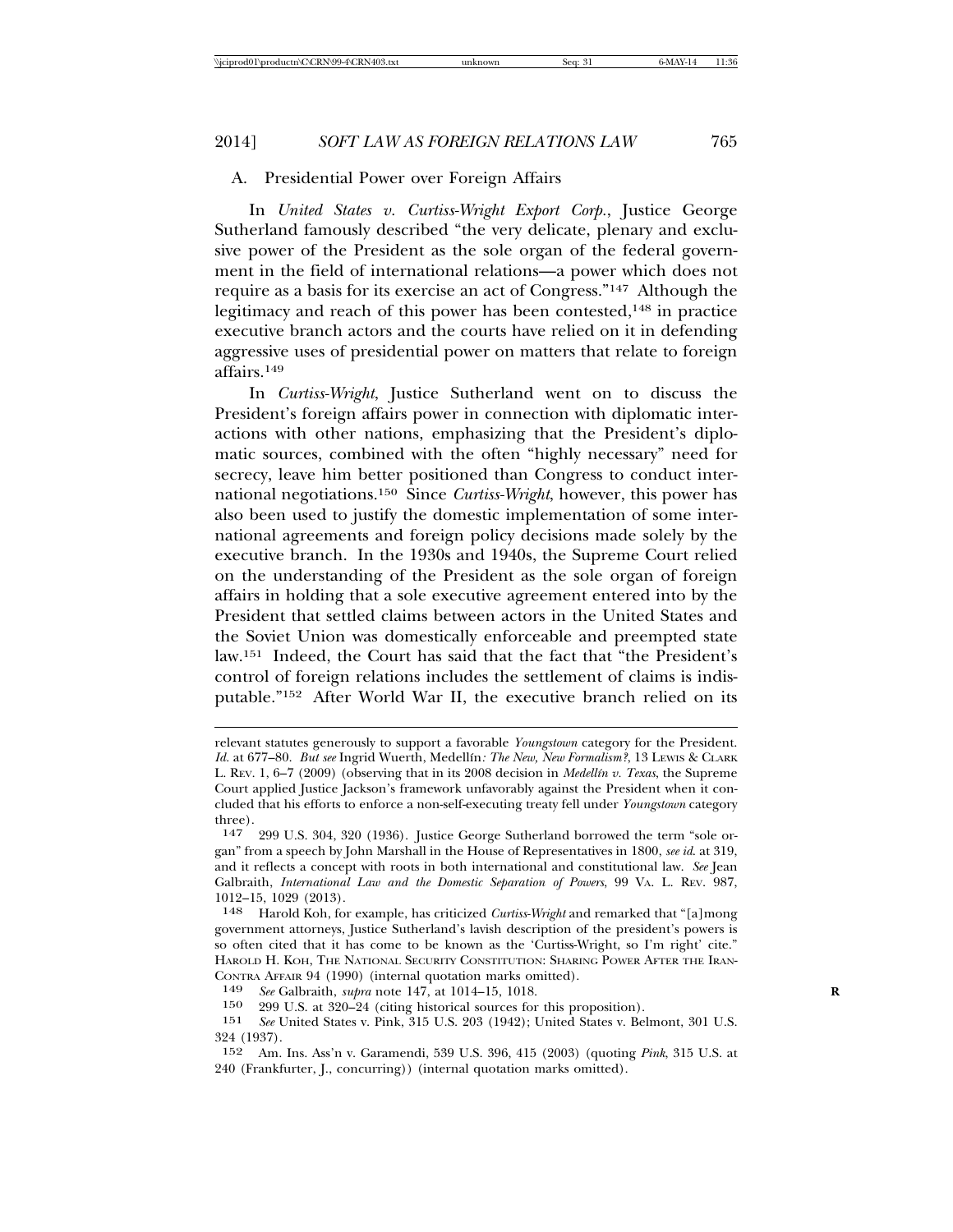sole organ power to enter into the "provisional" General Trade and Tariff Agreement (GATT).153 Despite never receiving a clear endorsement from Congress or the Senate, the GATT was implemented in the United States in ways that preempted contrary state law until its replacement by the World Trade Organization (WTO) Agreement in the 1990s.154 As these examples suggest, the sole organ power has helped enable the President to implement some hard international law agreements in U.S. law under his own authority. There is necessarily an upper limit on this power—a point at which approval from the Senate or Congress will be necessary for such presidential implementation—but it is unclear where exactly this limit lies.155

Although the President's foreign affairs powers are often discussed in the context of hard international law agreements, this is not a prerequisite. In *American Insurance Ass'n v. Garamendi*, for example, the Supreme Court held that a California law regarding insurance policy disclosures was preempted by the President's foreign affairs powers even though no hard international agreement signaled the intent to preempt such laws.156 Indeed, some of the important agreements of the twentieth century made under the President's foreign affairs powers have been nonbinding soft law agreements.157 The President's foreign affairs powers thus authorize him to make soft law.

It is this theory that forms the basis for our view that a particular sort of deference to the foreign affairs work of agencies is warranted; that deference builds on the idea that the executive branch, through the President's constitutional powers, must have a relatively untrammeled role to play in international affairs. Like other parts of the Constitution that have evolved and broadened from narrow original

<sup>153</sup> *See Extension of the Reciprocal Trade Act: Hearings on H.R. 1211 Before the S. Comm. on Fin.*, 81st Cong. 1051 (1949).<br>154 *See* Joel R. Paul. *The G.* 

<sup>154</sup> *See* Joel R. Paul, *The Geopolitical Constitution: Executive Expediency and Executive Agreements*, 86 CALIF. L. REV. 671, 751–57 (1998) (describing the Executive's use of the "provisional" GATT until it was replaced by the 1994 agreement which established the WTO).

<sup>155</sup> In *Youngstown*, the Supreme Court concluded that the President's foreign affairs powers did not authorize him to seize domestic steel mills despite a proclaimed need based on the President's decision to engage in the Korean War. 343 U.S. 579, 587–88 (1952); *see also id.* at 645–46 (Jackson, J., concurring) (drawing a distinction between what the President can do "when turned against the outside world for the security of our society" and what he can do "inward" even where the inward acts are "important or even essential for the military and naval establishment"); Medellín v. Texas, 552 U.S. 491, 530–32 (2008) (holding that the President's foreign affairs powers do not enable him to preempt state criminal law in order to enforce an international law obligation of the United States under a non-self-executing treaty).<br> $156$  539 U.S. 396, 491 (9)

<sup>156</sup> 539 U.S. 396, 421 (2003) (finding a "consistent Presidential foreign policy" to "encourage European governments and companies to volunteer settlement funds in preference to litigation or coercive sanctions" even though no sole executive agreement or specific executive branch representations prohibited the content of the California law at issue).

<sup>157</sup> *See* examples *supra* note 64.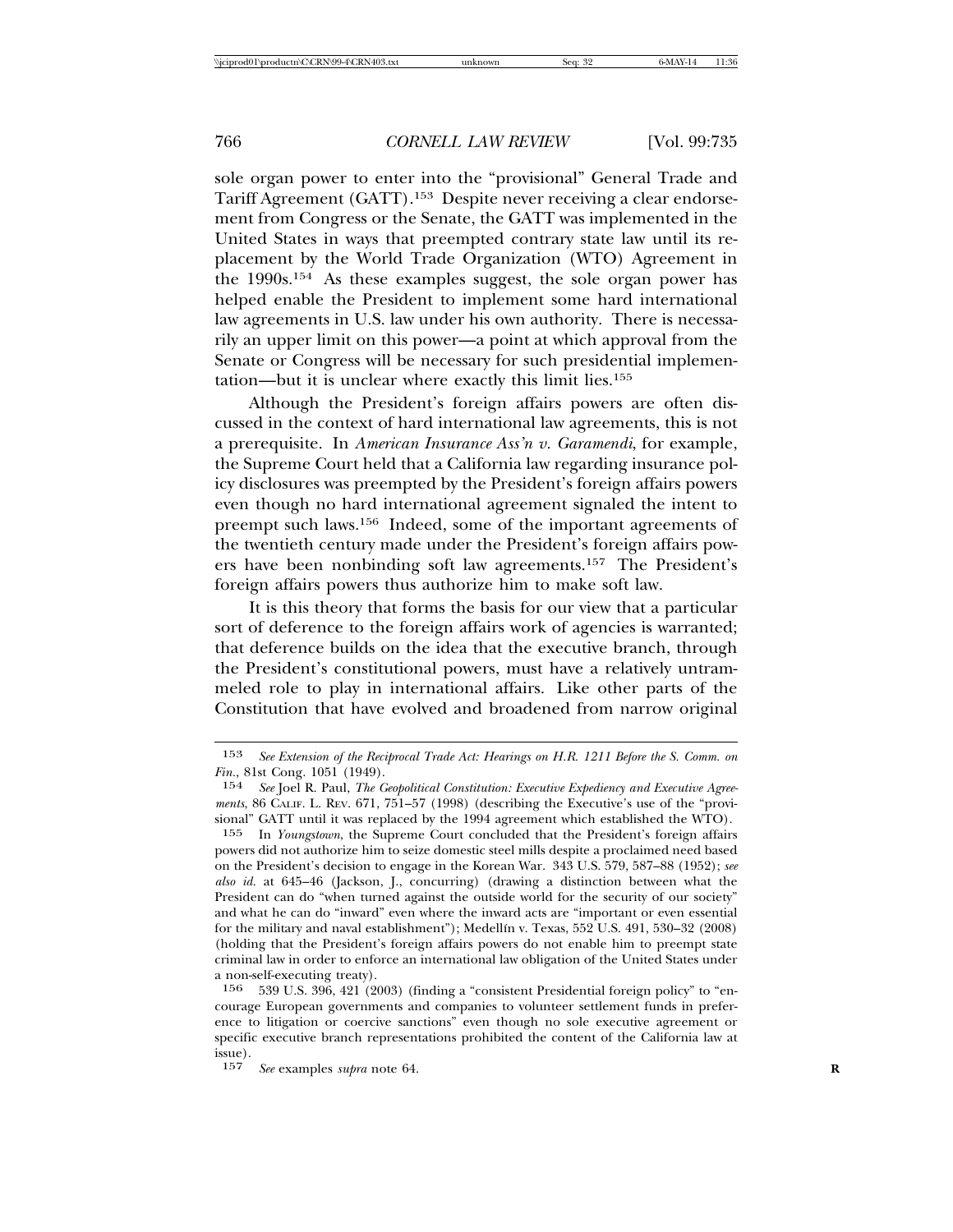grants, we think it is reasonable to impute the basis for foreign affairs deference to not just the President, but to the representatives of the executive branch who make it possible for the United States to speak with a consistent voice in all of the specific issue areas where soft law plays a role. In other words, we suggest that executive branch regulators engaged in soft law should similarly be understood to partake of the President's foreign affairs powers—and thus to have a source of authority for going beyond their statutory mandates in international negotiation.

Foreign relations law rarely grapples directly with the question of the extent to which President's powers extend to the executive branch more generally.158 In administrative law, however, unitary executive theory helps explain the connections between the President and executive branch agencies. This theory finds its roots in Article II of the U.S. Constitution, which states that "[t]he executive Power shall be vested in a President of the United States of America."159 The fact that the framers of the Constitution chose to assign this power to one individual rather than accepting a proposal to allocate it to members of an executive council, proponents say, should be interpreted as giving the President authority over all executive branch officers.160 Moreover, unitary theorist adherents argue that the "Take Care" clause within Article II mandates that the President himself is charged with deploying enumerated powers granted by the Constitution.<sup>161</sup> Academic literature discussing the unitary executive theory in relation to administrative agencies generally speaks in terms of the President's authority to direct agency regulatory decisions162 and the President's authority to remove agency officials from office without cause.163 Steven Calabresi and Christopher Yoo have accordingly argued that

<sup>158</sup> *Cf.* Henkin, *supra* note 42, 715 & n.8 (suggesting that scholars turn to "explore the **R** foreign affairs applications of . . . executive privilege and delegation of authority . . . especially within the executive branch" and urging that "there may be something still to be said about legislative veto and presidential impoundment where foreign affairs are concerned").

<sup>159</sup> U.S. CONST. art. II,  $\S 1$ , cl. 1.<br>160 See Robert V. Percival Who's i

<sup>160</sup> *See* Robert V. Percival, *Who's in Charge? Does the President Have Directive Authority over Agency Regulatory Decisions?*, 79 FORDHAM L. REV. 2487, 2491 (2011).

<sup>161</sup> U.S. CONST. art. II, § 3 (stating that the executive must "take Care that the Laws be faithfully executed").<br> $162 \text{ See } \text{Percival}$ 

<sup>162</sup> *See* Percival, *supra* note 160, at 2488. **R**

The authority to remove agency officials without cause is the characteristic traditionally associated with an "executive," as compared to an "independent," administrative agency. *See generally* Marshall J. Breger & Gary J. Edles, *Established by Practice: The Theory and Operation of Independent Federal Agencies*, 52 ADMIN. L. REV. 1111, 1141–46 (2000) (discussing the respective roles of the President and Congress in the removal of administrators who perform "quasi-legislative" or "quasi-judicial," as opposed to "purely executive," functions); Kirti Datla & Richard L. Revesz, *Deconstructing Independent Agencies (and Executive Agencies)*, 98 CORNELL L. REV. 769, 775–76 (2013) (describing the traditionally conceived difference between "independent" and "executive" administrative agencies—the presence of a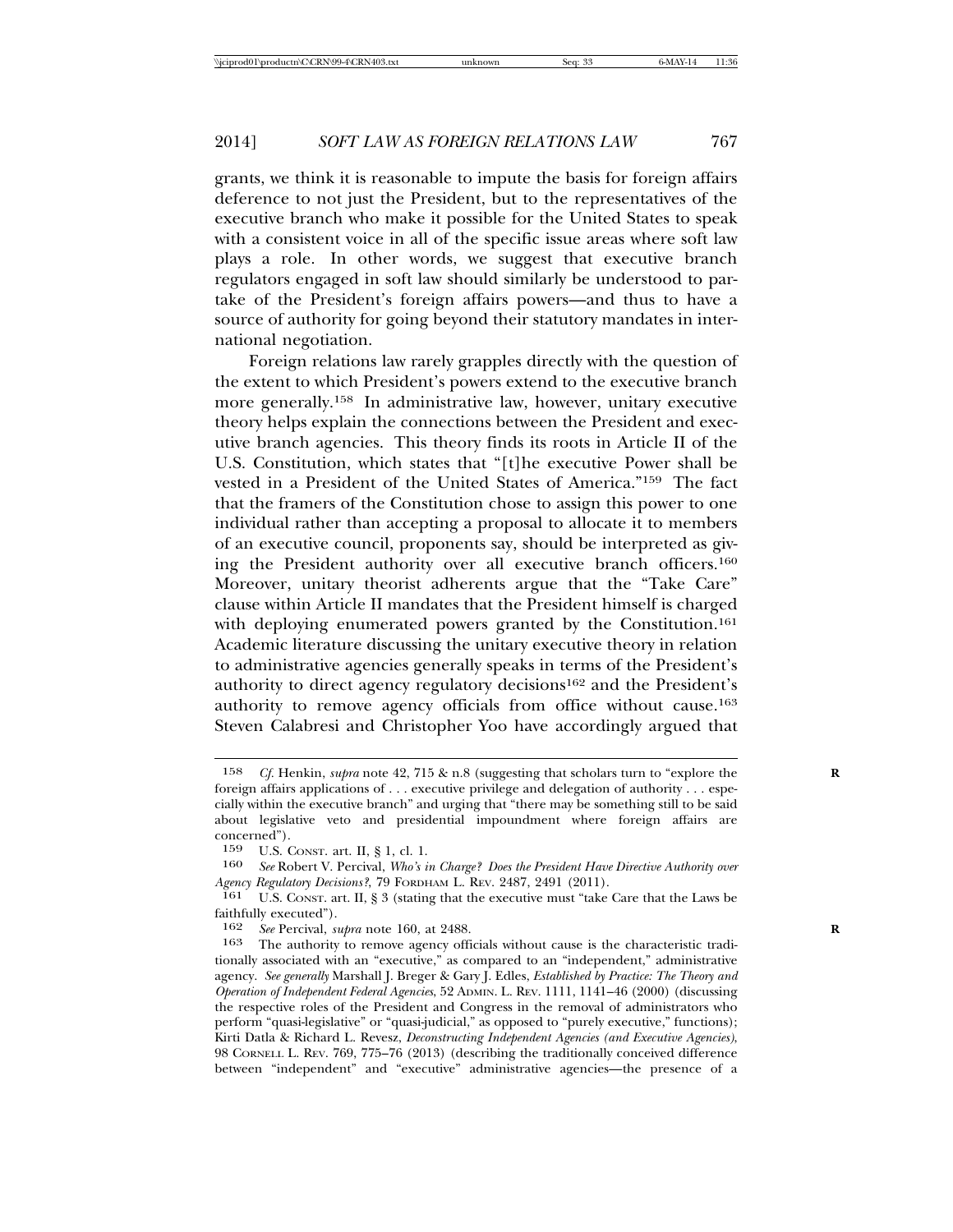"[t]he Constitution's creation of a unitary executive eliminates conflicts in law enforcement and regulatory policy by ensuring that all of the cabinet departments and agencies that make up the federal government will execute the law in a consistent manner and in accordance with the president's wishes."164

The concept of a unitary executive branch is particularly natural in the area of foreign policy, which the Supreme Court has described as a "vast external realm, with . . . important, complicated, delicate and manifold problems," in which "the President alone has the power to speak or listen as a representative of the nation."165 We differ from unitary-executive theorists, however, in attributing that power to agencies—even independent agencies like the Fed that are relatively free of executive oversight. Indeed, while we see agencies pursuing a welter of soft law projects on their own initiative without necessarily evincing a great deal of direction from the White House itself, we suspect that the complex, modern, globalized world admits of no alternative.

Understanding the President's foreign affairs power to extend to other executive branch actors is in many ways a straightforward move. In practice a broad extension is already tolerated. No one thinks the President can or should personally involve himself in all the foreign policy work of the United States, and actors in the State Department and the military are commonly taken to act for him in foreign affairs. The same functionalist considerations that Justice Sutherland pointed to in justifying the President's foreign affairs powers apply to soft law creation by regulatory agencies.166 The agencies are negotiating on behalf of the United States in an international forum and their expertise makes them best positioned to accomplish these negotiations. Moreover, the President has now personally endorsed international regulatory cooperation in Executive Order 13,609, declaring that "[i]n an increasingly global economy, international regulatory cooperation . . . can be an important means of promoting" regulatory goals, including where national differences "might not be necessary" and "[i]n meeting shared challenges."167

<sup>&</sup>quot;for-cause removal protection clause"—as specious and concluding that no "binary" distinction exists).

<sup>164</sup> CALABRESI & YOO, *supra* note 44, at 3. **R**

<sup>165</sup> United States v. Curtiss-Wright Exp. Corp., 299 U.S. 304, 319 (1936).

<sup>166</sup> Indeed, we think it likely that administrative agencies can partake sufficiently of the President's sole-organ powers that they can negotiate at the international stage for positions that are in contradiction to their statutory mandates (although domestic implementation would await congressional approval). *See Curtiss-Wright*, 299 U.S. at 319 ("[T]he President alone has the power to speak or listen as a representative of the nation . . . . Into the field of negotiation the Senate cannot intrude; and Congress itself is powerless to invade it.").

<sup>167</sup> Exec. Order No. 13,609, *supra* note 2. **R**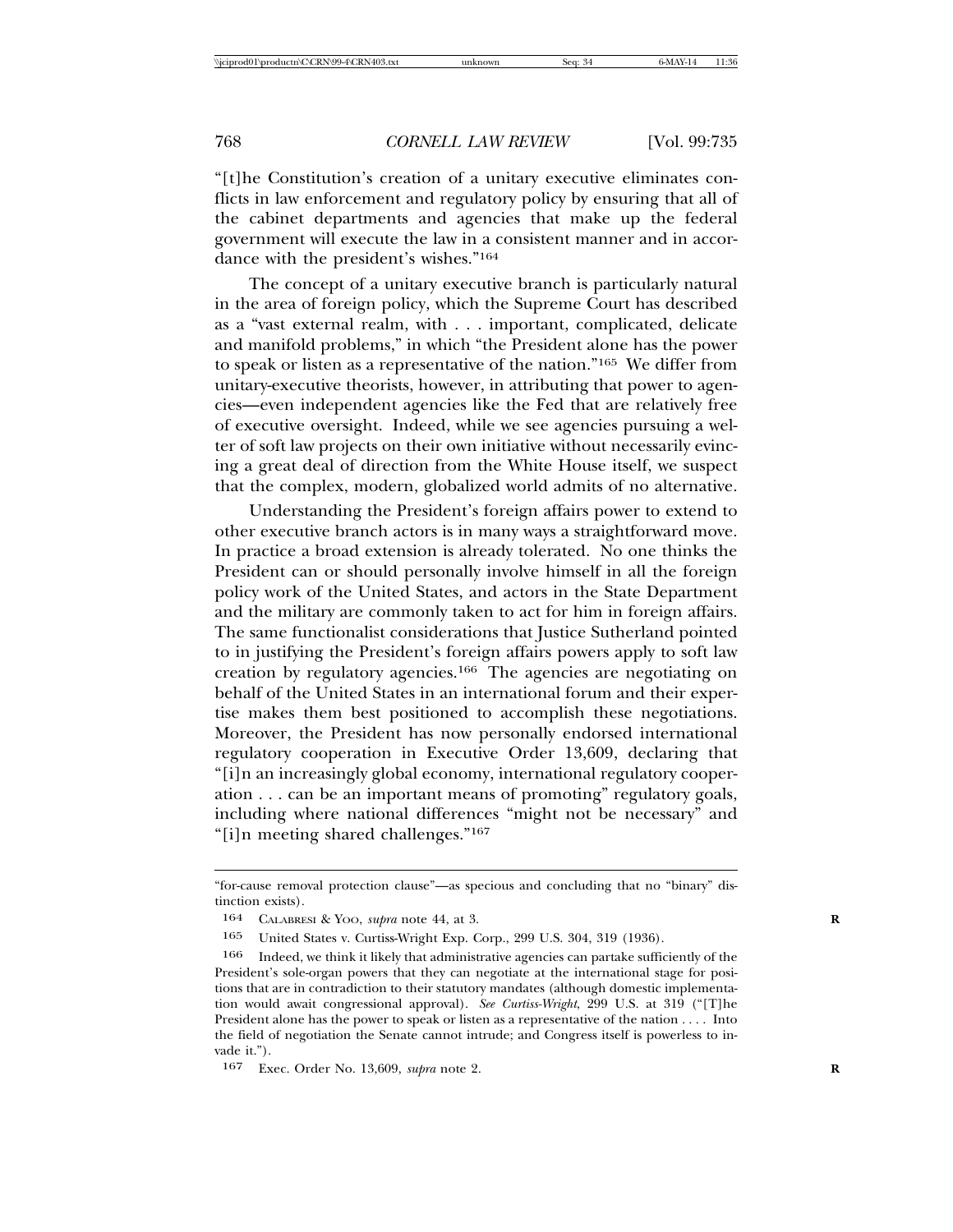In addition, as a practical matter, agencies' interactions with their international counterparts may raise the profile of their actions and lead to greater supervision from the President and other executive branch actors. Because soft law negotiations are also diplomatic negotiations, they may receive more initial attention within the executive branch, such as triggering involvement from the State Department.168 Where international soft law fora cover issues relevant to multiple agencies, as with the Basel Committee on Banking Supervision, agencies may need to engage more with each other than they ordinarily would. At the Codex Alimentarius, for example, an important soft law food organization, the FDA must collaborate with the Department of Agriculture and USTR because both food safety and trade interests are at issue.169 Particularly high-profile negotiations may even lead to the personal involvement of the President, as was the case with the soft law agreement on climate change negotiated at Copenhagen in 2010.170 Indeed, as in this case, lower-level executive branch actors may sometimes need the President's personal involvement in order to get foreign nations to accept a soft law agreement.

The President's foreign affairs powers, when leavened through the rest of the administrative state, thus provide a doctrinal basis for addressing some of the administrative law concerns with regard to soft law agreements. They not only provide the executive branch with the power to conduct soft law negotiations at the international level but also can increase the power and flexibility of the executive branch

<sup>168</sup> Jennifer Nou has proposed using a public-choice framework to understand how agencies can help "self-insulate" themselves from review by the President by employing strategies that increase the costs of this review. Jennifer Nou, *Agency Self-Insulation Under Presidential Review*, 126 HARV. L. REV. 1755, 1760–61 (2013). Although she only discusses purely domestic regulations, this framework may be helpful in thinking about intra-executive branch dynamics in the soft law context. When agencies act internationally in setting soft law, they may be less able to self-insulate because of the greater interagency cooperation required in this process. Once a soft law agreement has been reached, however, the agencies may have greater power to self-insulate during its implementation because the Office of Information and Regulatory Affairs (OIRA) and other executive branch agencies may find it more costly to upset an agency policy that is embedded in an international consensus.<br>169 See Patti A

<sup>169</sup> *See* Patti A. Goldman, *Resolving the Trade and Environment Debate: In Search of a Neutral Forum and Neutral Principles*, 49 WASH. & LEE L. REV. 1279, 1288 (1992) (describing the roles played by the U.S. Department of Agriculture and FDA with regard to public participation in the process); Lucinda Sikes, *FDA's Consideration of Codex Alimentarius Standards in* Light of International Trade Agreements, 53 FOOD & DRUG L.J. 327, 328 (1998) (discussing food safety interests in cases where Codex standards fall below the minimum required by the FDA and U.S. Department of Agriculture).

<sup>170</sup> That is, the Copenhagen Accord, Dec. 18, 2009, United Nations Framework Convention on Climate Change, Rep. of the Conf. of the Parties on its 15th Sess., Dec. 7–19, 2009, U.N. Doc. FCCC/CP/2009/11/Add.1, at 4–7 (Mar. 30, 2010), *available at* http:// unfccc.int/resource/docs/2009/cop15/eng/11a01.pdf. For a discussion, see Hannah Chang, *International Executive Agreements on Climate Change*, 35 COLUM. J. ENVTL. L. 337 (2010).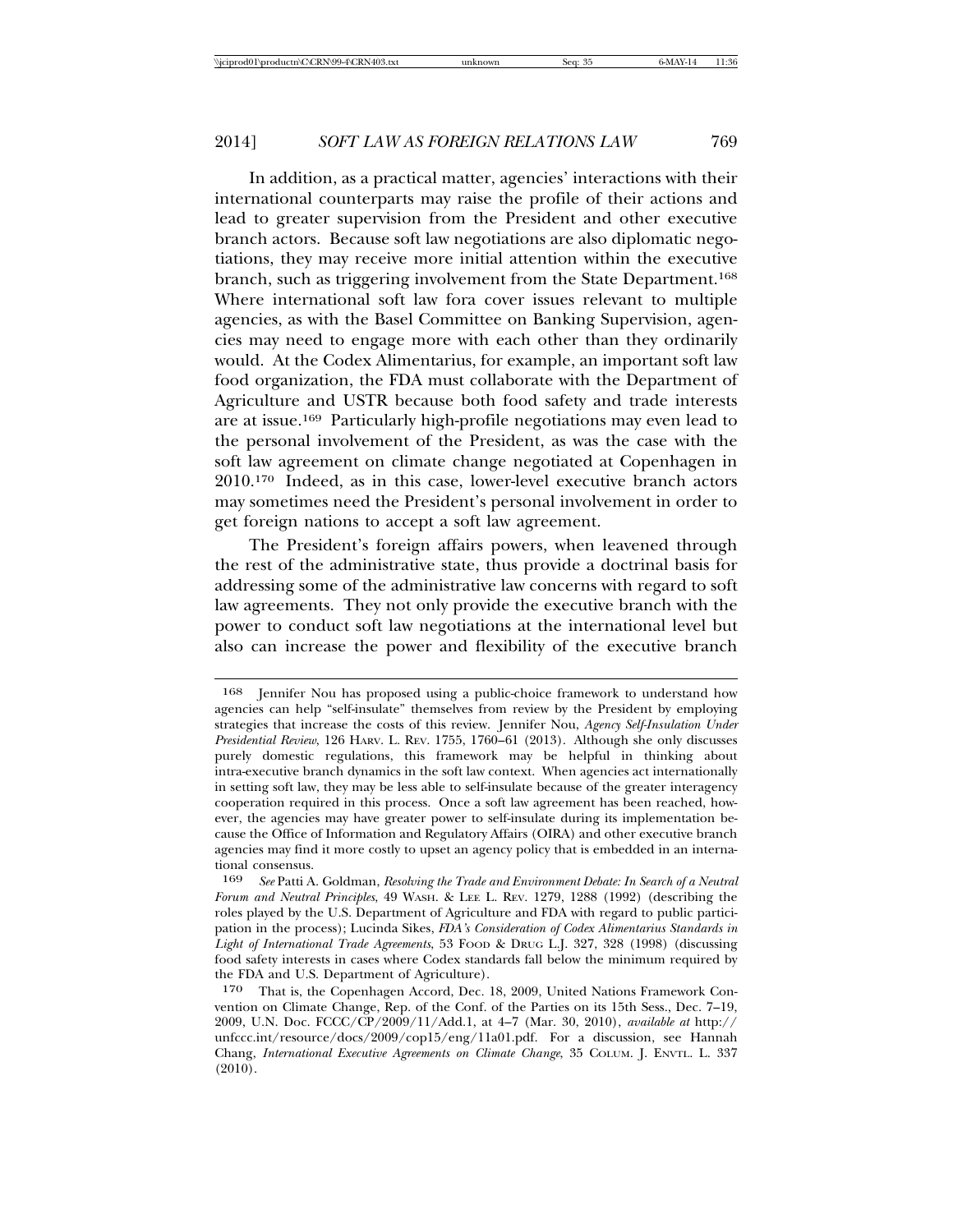where domestic implementation is concerned. As an example of how this can matter in the regulatory context, consider the proposed and existing Keystone oil pipelines running from Canada to the United States.171 The President's foreign affairs powers give him the power to require that such a transboundary project obtain a federal permit and thus effectively to require executive branch approval—even though no statute of Congress requires it.172 Relying largely on the sole-organ doctrine, two federal district courts have further held that the State Department, acting on behalf of the President, can decide whether or not to issue these transboundary permits without needing to comply with the requirements of the National Environmental Policy Act (NEPA).<sup>173</sup> As this example suggests, the President's foreign affairs powers can increase the executive branch's flexibility in the context of transnational regulatory decisions.

## B. Delegation Principles

Considering the foreign relations law dimensions of soft law agreements adds flexibility to their implementation in a way that reduces administrative law delegation concerns. This is because foreign relations law takes a looser approach to delegation than does administrative law in several important respects.

To begin with, foreign relations law is more tolerant than administrative law of delegations from Congress to the President. As the Supreme Court has concluded, "Congress—in giving the Executive authority over matters of foreign affairs—must of necessity paint with

<sup>171</sup> For background on this project, see generally CONG. RESEARCH SERV., PROPOSED KEYSTONE XL PIPELINE: LEGAL ISSUES (Jan. 20, 2012).

<sup>172</sup> The original executive order requiring permits emphasized this foreign relations perspective. Exec. Order No. 11,423, 3 C.F.R. § 441 (1970), 33 Fed. Reg. 11,741 (Aug. 20, 1968) ("[T]he proper conduct of the foreign relations of the United States requires that executive permission be obtained for the construction and maintenance at the borders of the United States of facilities connecting the United States with a foreign country."); *see also* CONG. RESEARCH SERV., *supra* note 171, at 4–6 (concluding that, as several district **R** courts have held, the President's authority to require a permit rests in his foreign affairs powers, including his Commander in Chief power).

<sup>173</sup> Sisseton-Wahpeton Oyate v. U.S. Dep't of State, 659 F. Supp. 2d 1071, 1079–82 (D.S.D. 2009) (citing the sole-organ doctrine in concluding that no proper challenge lies through the APA and NEPA because the permit is presidential rather than agency action); NRDC v. U.S. Dep't of State, 658 F. Supp. 2d 105, 112–13 (D.D.C. 2009) (reaching a similar conclusion). *But see* Sierra Club v. Clinton, 689 F. Supp. 2d 1147, 1156–57 (D. Minn. 2010) (concluding without any discussion of foreign relations law that NEPA applies via the APA to the State Department's permitting decision particularly given that it had in fact prepared an environmental impact statement). In analyzing these various opinions, a report prepared by the Congressional Research Service suggested that the executive branch could choose whether or not to make itself subject to NEPA based on whether or not it chose to conduct a NEPA review, at least for cross-border projects. *See* CONG. RESEARCH SERV., supra note 171, at 25–26. **R**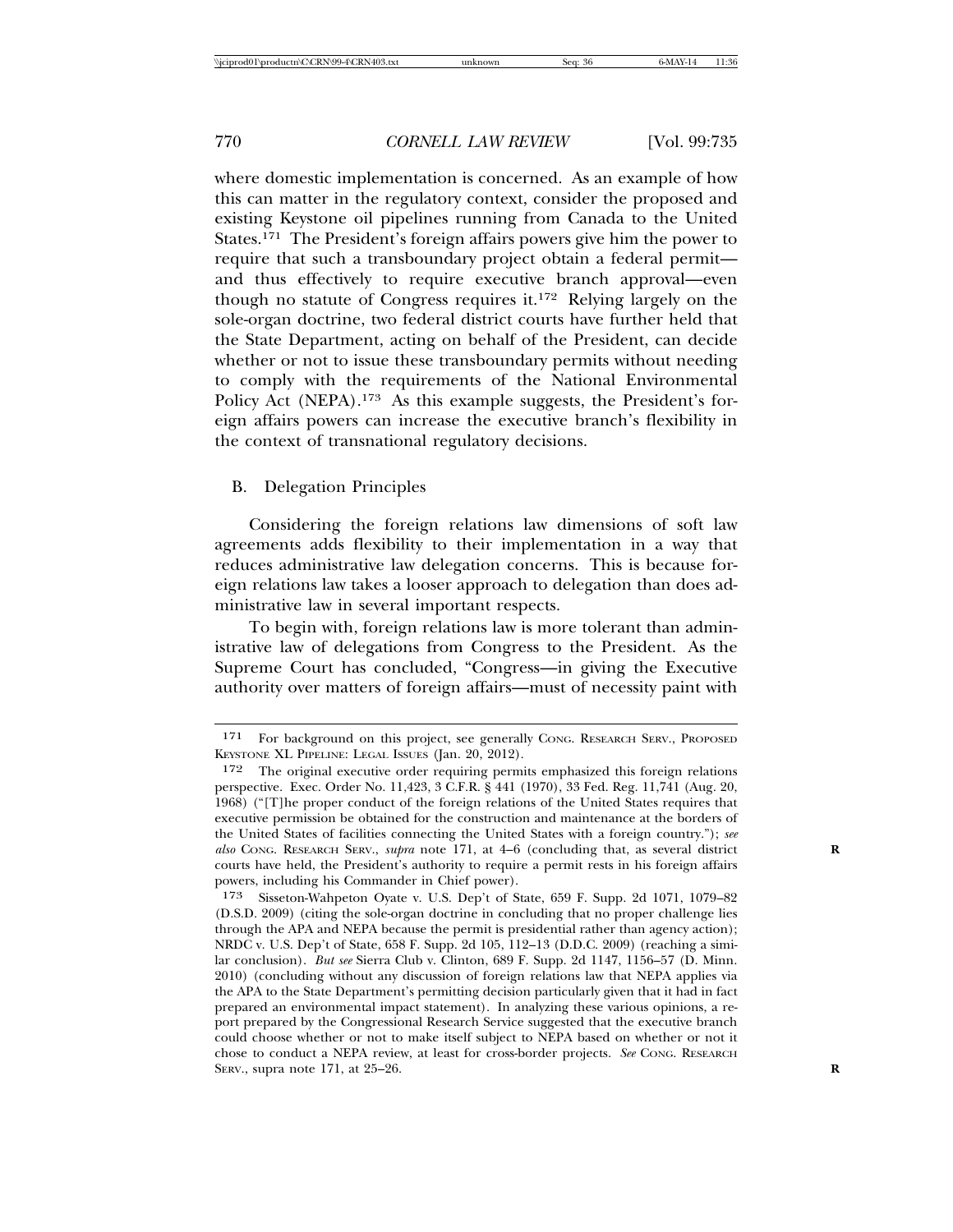a brush broader than that it customarily wields in domestic areas."174 A long line of cases dating back at least to the Supreme Court's 1892 decision in *Field v. Clark*175 recognizes this principle.176 The importance of this distinction has dwindled since the Supreme Court relaxed its approach to domestic delegations during the New Deal, yet courts continue to draw upon it in upholding broad delegations to the President in foreign relations law cases.177

This relaxed delegation standard can make it easier for courts to accept agency implementation of soft law agreements under statutes delegating broad authority to the agencies. Quite often, Congress empowers executive branch actors to seek international cooperation or international agreements (without specifying whether these are to be hard or soft) in particular subject areas while providing little guidance on the content of these agreements.178 For example, Congress has authorized the President to "conclude agreements . . . with other countries" to control aspects of the drug trade,<sup>179</sup> to have his intellectual property appointees "work[ ] with other countries to establish international standards and policies for the effective protection and enforcement of intellectual property rights,"180 and to have the Secretary of Health and Human Services "participate and otherwise cooperate in any international health or medical research or research training meetings, conferences, or other activities."181 A foreign relations law approach reduces the doctrinal delegation concerns with these kinds of delegations. Of more practical importance, it also reduces the risk that courts will narrowly construe these and other statutes that agencies act under in implementing soft law agreements

- 179 22 U.S.C. § 2291(a)(2) (2012).
- 180 15 U.S.C.  $\S 8113(a)(6) (2012)$ .<br>181 22 U.S.C.  $\S 2102(b)(4) (2012)$
- 22 U.S.C. § 2102(b)(4) (2012).

<sup>174</sup> Zemel v. Rusk, 381 U.S. 1, 17 (1965).<br>175 143 U.S. 649 690 (1899) ("[Preceden]

<sup>143</sup> U.S. 649, 690 (1892) ("[Precedent shows] that, in the judgment of the legislative branch . . . it is often desirable, if not essential . . . to invest the President with large discretion in matters arising out of the execution of statutes relating to trade and commerce with other nations.").

<sup>176</sup> *See, e.g.*, Haig v. Agee, 453 U.S. 280, 292 (1981); United States v. Curtiss-Wright Exp. Corp., 299 U.S. 304, 321–24 (1936).

<sup>177</sup> Examples from the courts of appeal in recent years include *United States v. Kuok*, 671 F.3d 931, 939 (9th Cir. 2012) ("The '[d]elegation of foreign affairs authority is given even broader deference than in the domestic arena.'" (alteration in original) (quoting Freedom to Travel Campaign v. Newcomb, 82 F.3d 1431, 1438 (9th Cir. 1996))); *United States v. Amirnazmi*, 645 F.3d 564, 578–79 (3d Cir. 2011) ("Mindful of the heightened deference accorded the Executive in this field [i.e., foreign affairs], we decline to interpret the legislative grant of authority parsimoniously."); and *United States v. Dhafir*, 461 F.3d 211, 215 (2d Cir. 2006) (noting that foreign affairs is "a sphere in which delegation is afforded even broader deference").

<sup>178</sup> *See, e.g.*, Oona A. Hathaway, *Presidential Power over International Law: Restoring the Balance*, 119 YALE L.J. 140, 159–66 (2009) (listing a selection of thirty-six such authorizing statutes in twenty different subject areas and observing that "many of the authorizations provide relatively few specific substantive limits").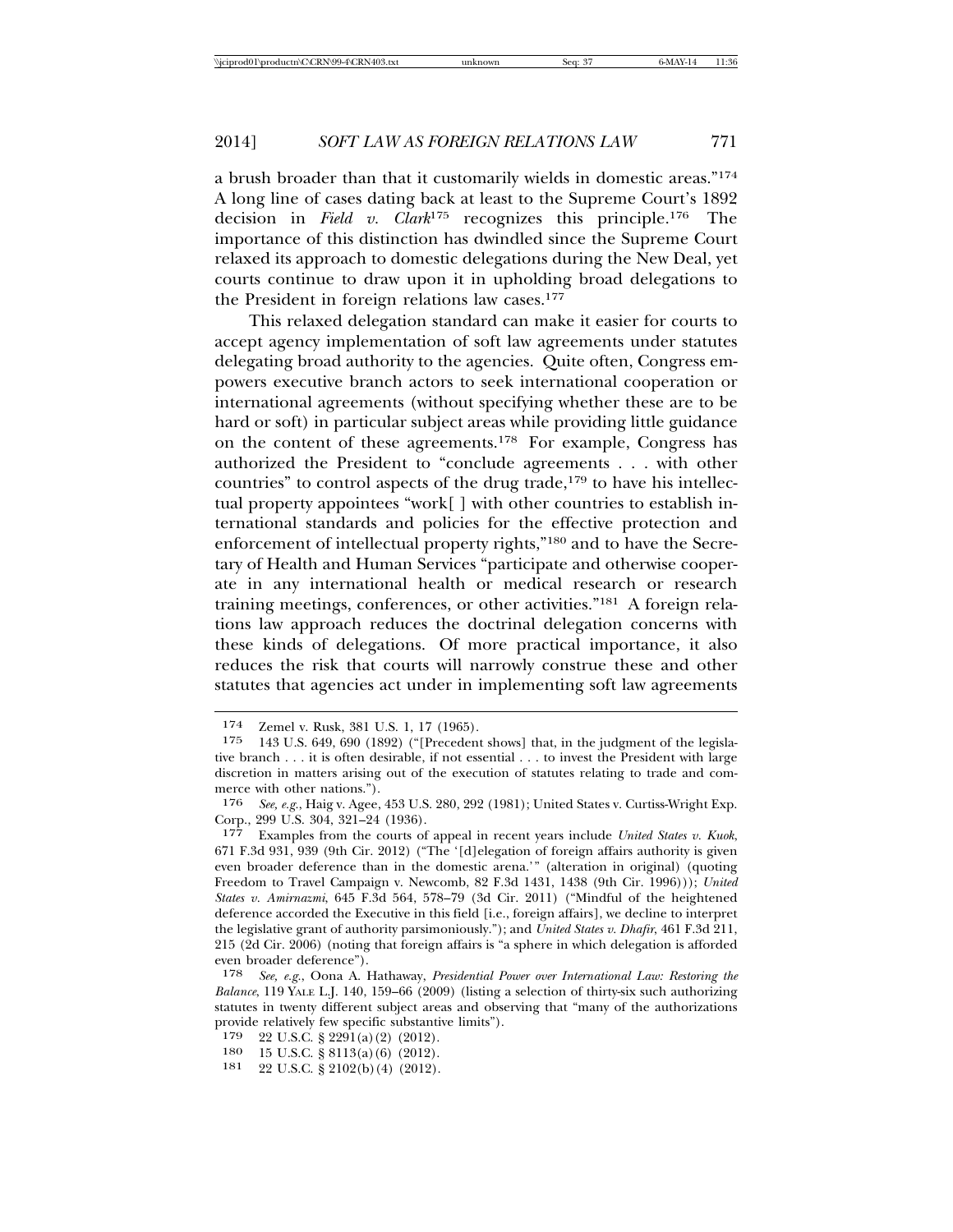in order to avoid delegation concerns, since the delegation concerns are less in the first place.

Foreign relations law can also help ease concerns about delegations from the United States to international institutions in several ways. First, the greater tolerance of delegations from Congress to the executive branch in the foreign relations law context may justify a relaxing of the subdelegation doctrine: if Congress need not be as specific in its delegations of power, then presumably it also does not need to be as specific about delegations of the delegations. Second, there is reason to think that as a constitutional matter, delegations outside the federal government may be less problematic where foreign affairs are concerned.182 The United States participates in a number of international organizations in ways that could be said to raise delegation concerns under the domestic constitutional principles applicable in the ordinary administrative law context.183 Although some commentators have raised these concerns, others have disputed them,<sup>184</sup> and the United States is building up an impressive amount of historical practice to support the more relaxed position.

Perhaps even more importantly, taking into account the foreign relations law dimensions of soft law agreements permits a functional compromise on the constitutional question of delegation of decisionmaking authority to international organizations. This compromise is to accept that the domestic agencies may almost always follow the international consensus which they have helped to develop but nonetheless to find the delegation problem soothed by the fact that domestic law does not legally obligate the agencies to implement this consensus. This is the approach that the D.C. Circuit ultimately embraced in relation to hard law in the Montreal Protocol case discussed

<sup>182</sup> In the foreign affairs context, such delegations go at least back to the Jay Treaty of 1796, which provided for a mixed arbitration tribunal. Opponents of the treaty unsuccessfully protested this provision as an unconstitutional delegation. *See* David Golove, *The New Confederalism: Treaty Delegations of Legislative, Executive, and Judicial Authority*, 55 STAN. L. REV. 1697, 1745–46 (2003).<br>183 See e.g. Bradley

See, e.g., Bradley, *supra* note 29, at 1578–82, 1594 (giving various examples, including the Chemical Weapons Convention, which relies on verification through the use of international inspectors who are by design unaccountable to domestic governments); Edward T. Swaine, *The Constitutionality of International Delegations*, 104 COLUM. L. REV. 1492, 1495, 1516–17 (2004) (describing the "inexorable" growth of international delegations and giving the example of a U.N. Security Council Resolution compelling all nations to take specific actions against the financing of terrorist activities); *see also* Barbara Koremenos, *When, What, and Why Do States Choose to Delegate?*, 71 LAW & CONTEMP. PROBS. 151, 159–60 (2008) (finding based on a random sample of treaties filed with the U.N. that more than half of the international agreements call for some form of foreign delegation).

<sup>184</sup> For those raising concerns, see, e.g., Bradley, *supra* note 29; Ku, *supra* note 29. For **R** those rebutting concerns, see, e.g., Kristina Daugirdas, *International Delegations and Administrative Law*, 66 MD. L. REV. 707 (2007); Golove, *supra* note 182. For more intermediate views, see Evan J. Criddle, *When Delegation Begets Domination: Due Process of Administrative Lawmaking*, 46 GA. L. REV. 117, 201–08 (2011); Swaine, *supra* note 183. **R**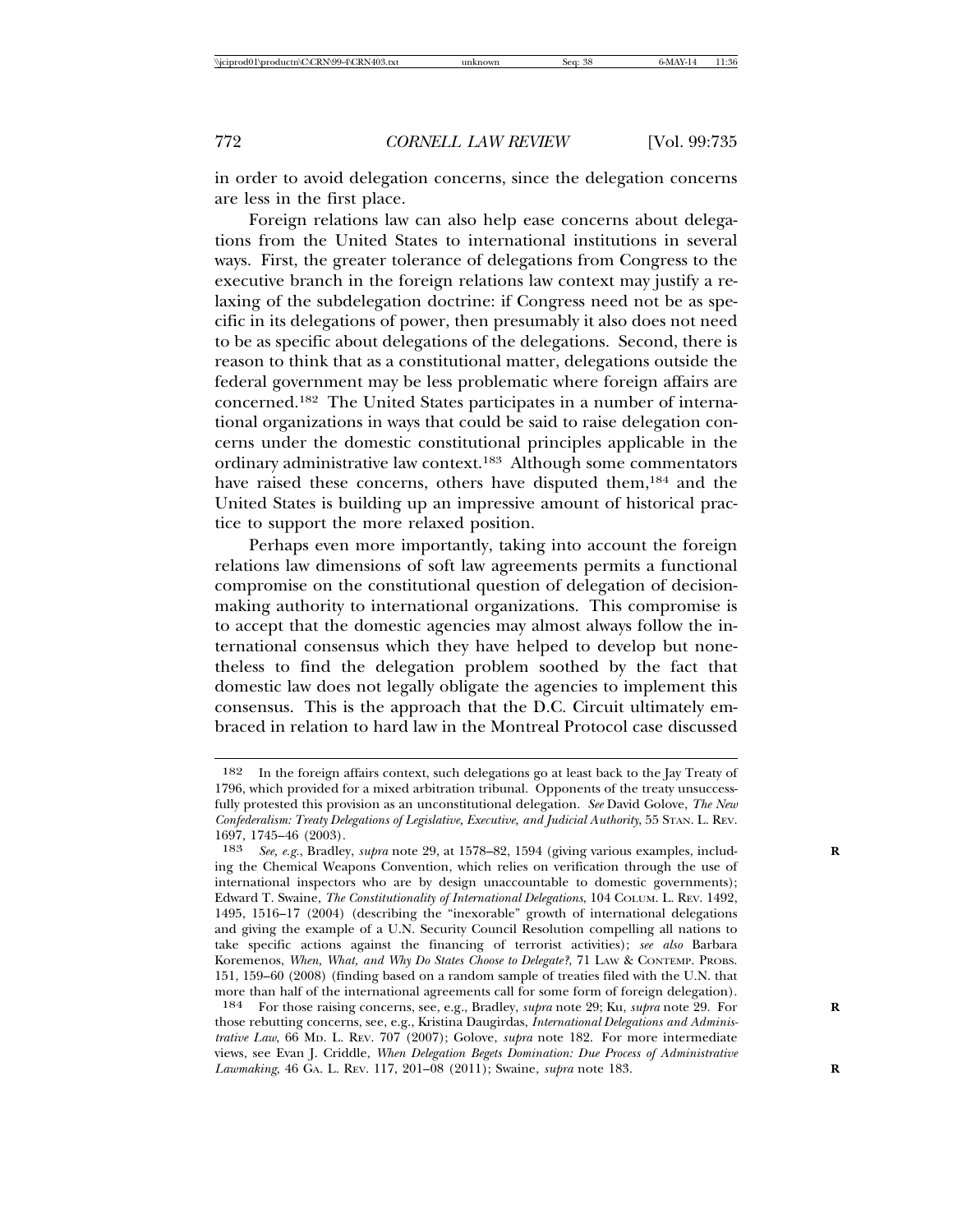in Part II. The court concluded that the delegation problem there was avoided by construing the statute in question to give the executive branch the option of choosing to implement the international consensus, reasoning that "[t]he Executive has the power to implement ongoing collective endeavors with other countries."185 By framing the executive branch's ultimate decision as optional and nodding to the value that the executive branch gains from coordination with other countries, the court suggested that a formalist, easy-to-satisfy understanding of the nondelegation doctrine could be applied in the soft law context.

### C. Deference to the Executive Branch

Courts tend to give special deference to the views of the executive branch where foreign relations law is implicated. Typically grounded in functionalist justifications, this deference can occur with regard to treaty interpretation, to factual determinations, to presidential policy judgments, and to the interpretation of statutes dealing with foreign affairs or implicating foreign affairs.186 To be sure, this deference is not always present and courts can be unpredictable in their use of it. In a recent, nuanced account of the issue, Ingrid Wuerth has described the Supreme Court's approach to foreign affairs deference as a "doctrinal mess" and suggested that the Supreme Court is increasingly wary of it in many contexts.187 But the concept persists, and lower courts in particular frequently apply foreign affairs deference both in justiciability determinations and in evaluating the merits of various claims.188

Emphasizing the foreign relations dimensions of soft law agreements could increase the scope available to the executive branch in its statutory interpretation and the deference that courts extend it in litigation. Executive branch actors implementing statutory schemes already typically receive some deference under administrative law principles, such as *Chevron* deference for notice-and-comment rulemaking, *Auer* deference for an agency's interpretation of its own regulations, and arbitrary-and-capricious review under the APA for

<sup>185</sup> NRDC v. EPA, 464 F.3d 1, 10 (D.C. Cir. 2006). Curtis Bradley has proposed a more stringent position, arguing that decisions of international organizations which the United States belongs to under treaties should be understood as non-self-executing and should require congressional implementation. Bradley, *supra* note 29, at 1587–95.

<sup>186</sup> *See* BRADLEY, *supra* note 25, at 19–21. **R**

<sup>187</sup> Ingrid Wuerth, Kiobel v. Royal Dutch Petroleum Co.*: The Supreme Court and the Alien Tort Statute*, 107 AM. J. INT'L L. 601, 613–14 (2013).<br>188 *See* Daniel Abebe & Fric A. Posner, *The Flazus of* 

<sup>188</sup> *See* Daniel Abebe & Eric A. Posner, *The Flaws of Foreign Affairs Legalism*, 51 VA. J. INT'L L. 507, 509–10 (2011) (describing the "avoidance doctrines" that courts have developed to limit their own capacity to adjudicate foreign affairs issues and citing examples of judicial deference to executive determinations on such issues).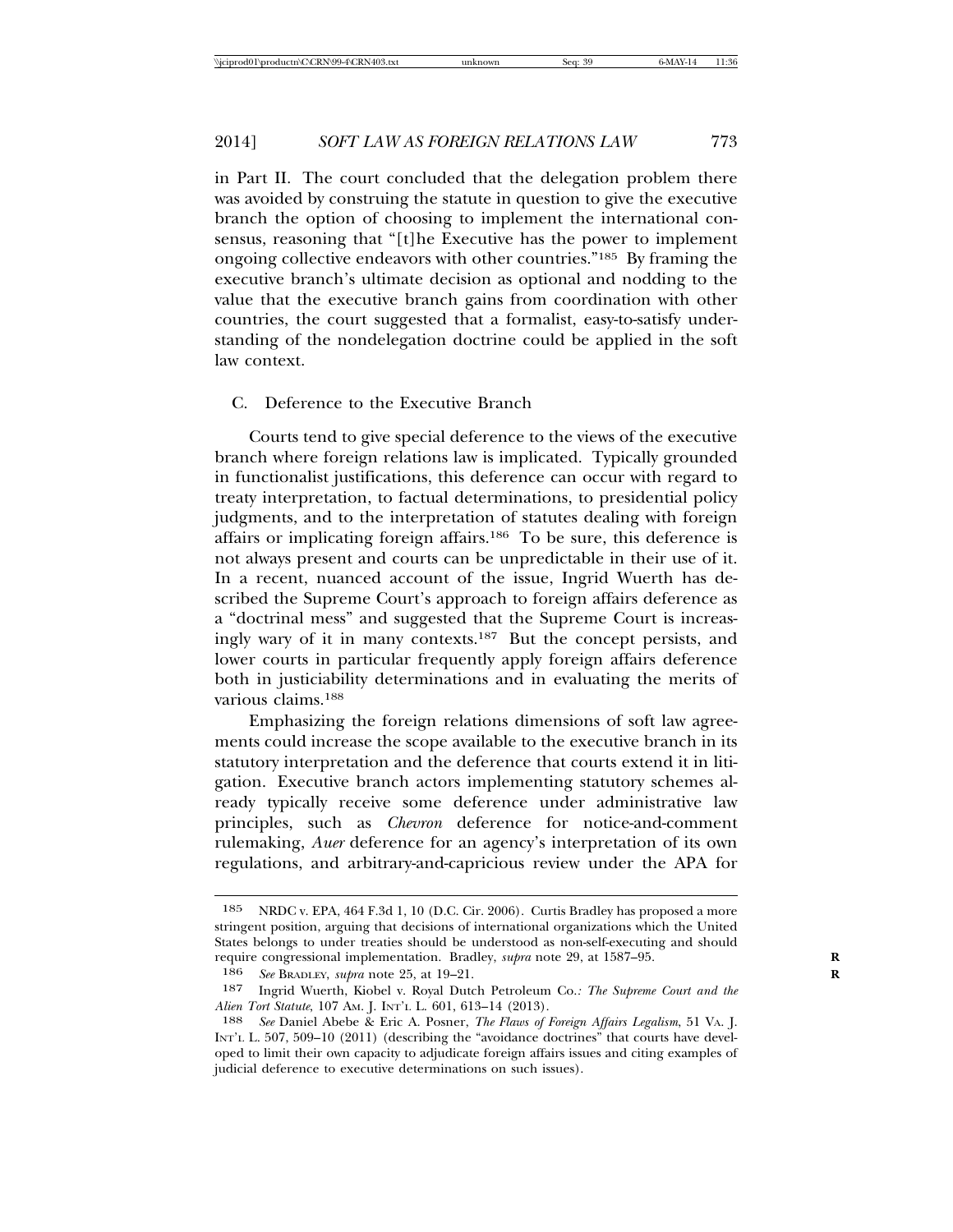various forms of agency action.189 Foreign relations law principles can boost these levels of deference, sometimes by increasing the formal level of deference at issue190 and sometimes by providing courts with a basis for being particularly generous in how they apply the relevant level of administrative deference.

By way of example, in a recent case involving the power of the Secretary of State to issue regulations preempting a New York property tax on residences of foreign diplomats, Judge Guido Calabresi observed for the Second Circuit that:

When Congress expressly confers to an agency interpretive authority over a statute that the agency is administering, our review of the agency's interpretation is limited and deferential. . . . Our deference is especially substantial with respect to the State Department's administration of its delegated responsibilities under the [Act at issue] because the Act deals with an area "bound up with security concerns and issues of reciprocity among nations."<sup>191</sup>

This extra boost to deference can widen the functional scope of a statutory mandate. Agency action in the soft law context typically deals with "issues of reciprocity among nations" and thus provides leeway for particularly wide interpretation of congressional statutes, especially those signaling support for cooperative international approaches.192 Although this additional scope will appear only on the margins and will often be hard to isolate, it suggests that agencies will

192 *Permanent Mission of India*, 618 F.3d at 181.

<sup>189</sup> *See, e.g.*, Chevron v. NRDC, 467 U.S. 837, 842–43 (1984); Auer v. Robbins, 519 U.S. 452, 462–63 (1997); 5 U.S.C. § 706(2)(a). Indeed, there is a literature looking at how administrative deference and foreign affairs deference connect up. *See* Eric A. Posner & Cass R. Sunstein, Chevron*izing Foreign Relations Law*, 116 YALE L.J. 1170 (2007); Curtis A. Bradley, Chevron *Deference and Foreign Affairs*, 86 VA. L. REV. 649 (2000).

<sup>190</sup> Jensen v. Nat'l Marine Fisheries Serv., 512 F.2d 1189, 1191 (9th Cir. 1975) ("Since presidential action in the field of foreign affairs is committed to presidential discretion by law, it follows that the APA does not apply to the action of the Secretary in approving the regulations here challenged." (citations omitted)); Dist. No. 1 v. Mar. Admin., 215 F.3d 37, 41–42 (D.C. Cir. 2000) (rejecting an APA claim to federal approval of a shipping transfer on the grounds that a decision driven by "national defense, the adequacy of the merchant marine, foreign policy, and the national interest" was a matter committed to agency discretion by law).<br> $\frac{191}{\text{City }6}$ 

<sup>191</sup> City of New York v. Permanent Mission of India to the United Nations, 618 F.3d 172, 181 (2d Cir. 2010) (citations omitted); *see also id.* at 189 (describing the delegation of authority as "exceptionally broad" and noting the foreign affairs dimensions in deferring to the State Department's interpretation of the preemptive scope of the statute); *see also* INS v. Abudu, 485 U.S. 94, 110 (1988) (concluding that because "INS officials must exercise especially sensitive political functions that implicate questions of foreign relations . . . therefore the reasons for giving deference to agency decisions on petitions for reopening or reconsideration in other administrative contexts apply with even greater force in the INS context"); Paradissiotis v. Rubin, 171 F.3d 983, 988 (5th Cir. 1999) (concluding in a case about financial sanctions related to Libya that "[i]n matters like this, which involve foreign policy and national security, we are particularly obliged to defer to the discretion of executive agencies interpreting their governing law and regulations").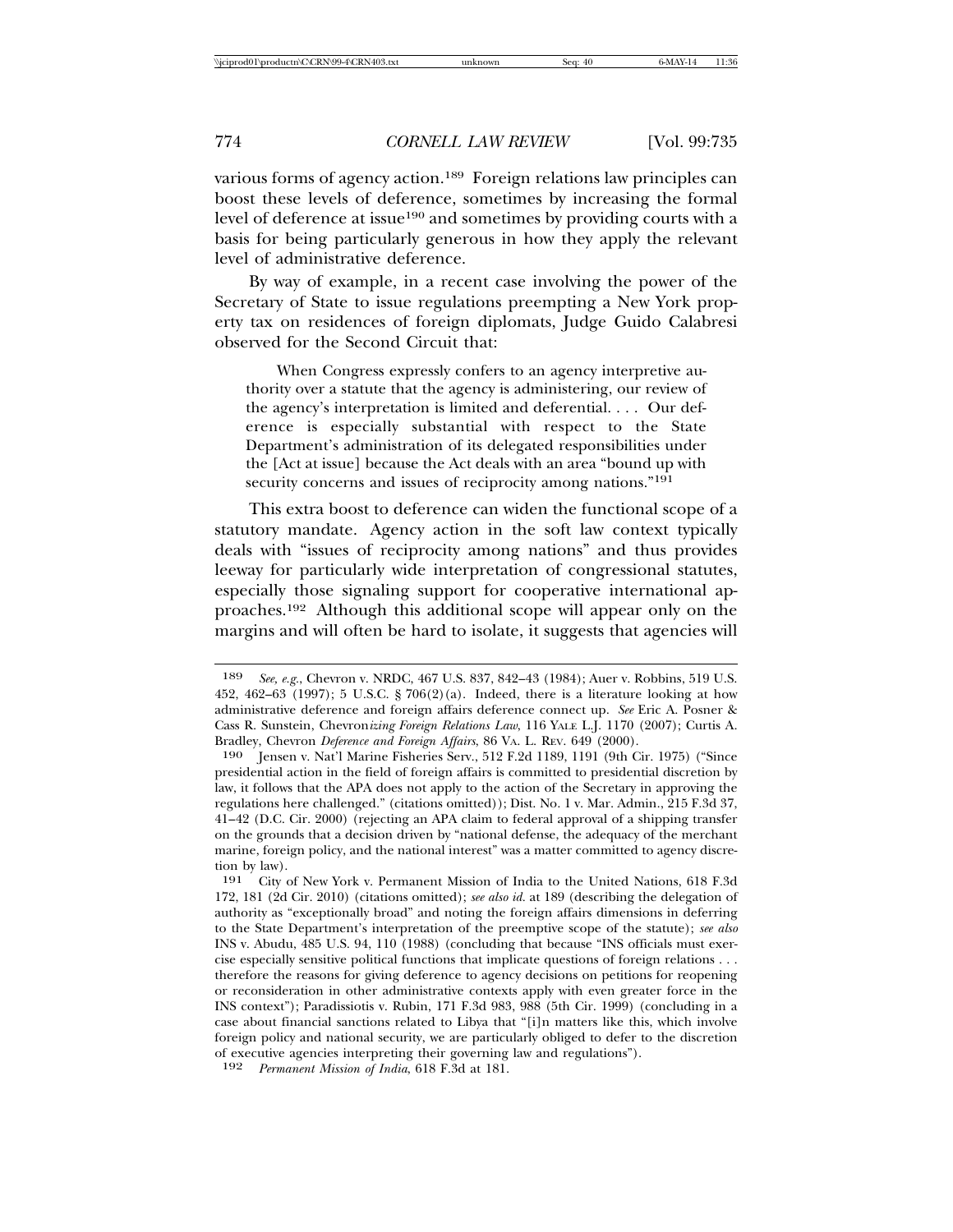benefit from framing the implementation of soft law agreements as actions with foreign relations dimensions.

D. Reduced Procedural Obligations

Foreign relations law may also bring flexibility to the procedural requirements of administrative law where soft law implementation is concerned. This helps get around the awkward fit between notice-and-comment rulemaking, with its presumption of a discrete decision-making body, and the realities of international regulatory cooperation, which can require domestic flexibility prior to the negotiations and consistency after them. It also may ameliorate some procedural due process concerns.

Doctrinally, the foreign affairs cast to soft law implementation may make the notice-and-comment procedures of the APA inapplicable in certain circumstances. For one thing, these APA procedures may not apply at all where the agency is understood to be exercising power delegated from the President, since the President is not an "agency" within the meaning of the APA. The recent case of *Ancient Coin Collectors Guild v. United States Customs & Border Protection* illustrates this principle.193 A congressional statute authorizes the President to impose import limitations on cultural property where he has entered into agreements with other countries to do so.<sup>194</sup> Pursuant to an agreement with Cyprus, the State Department issued a rulemaking barring the importation of certain coins.195 When coin collectors sued, claiming a violation of the APA's notice-and-comment procedures, the federal district court held that the APA did not apply because "the State Department . . . [was] acting on behalf of the President," reasoning that this "conclusion is particularly justified here, because the Department . . . act [ed] in the realm of foreign affairs."196

Moreover, the APA's notice-and-comment provisions do not apply to "a military or foreign affairs function of the United States."197 This foreign affairs function exception could conceivably be used to exempt at least some regulations based on soft law agreements from

<sup>193</sup> 801 F. Supp. 2d 383 (D. Md. 2011), *aff'd*, 698 F.3d 171 (4th Cir. 2012).

<sup>194 19</sup> U.S.C. § 2602 (2012).<br>195 See Ancient Coin Collectors

<sup>195</sup> *See Ancient Coin Collectors Guild*, 801 F. Supp. 2d at 392.

Id. at 403; see also id. at 404 (noting that decision making about what countries to reach agreements with "will involve a variety of considerations beyond those set out in [the statute]" and observing that "Congress likely concluded that deference to the President was appropriate given the foreign policy considerations inherent in deciding whether to impose import restrictions"). On appeal, the Fourth Circuit did not reach this issue, but it signaled the importance of deference to the executive branch in light of the foreign affairs nature of the issue. *See Ancient Coin Collectors Guild*, 698 F.3d at 183–84 (4th Cir. 2012).

<sup>197</sup> 5 U.S.C. § 553(a)(1) (2012).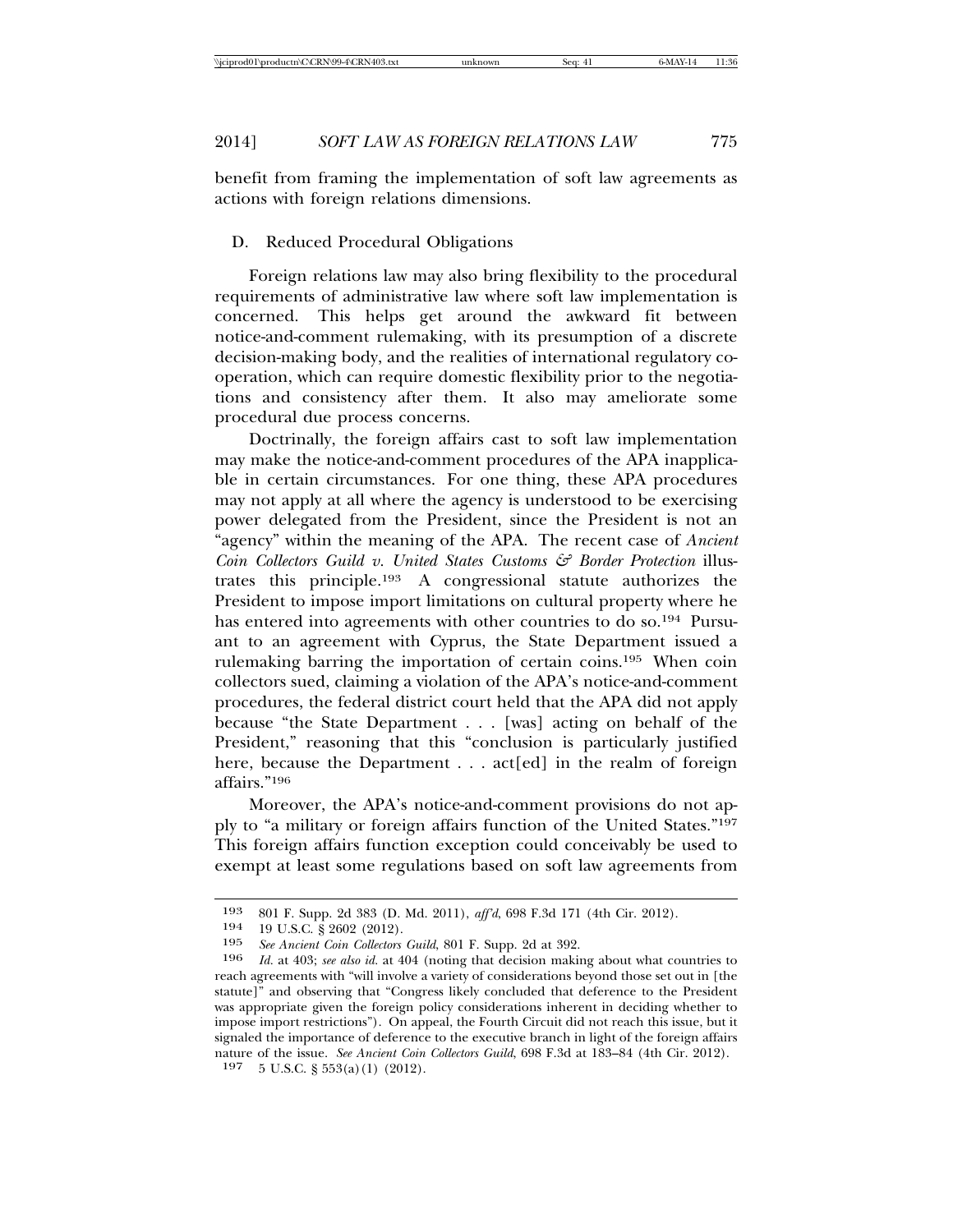traditional notice and comment. The inclusion of this exception was probably motivated by congressional concerns about the need for secrecy in military and foreign affairs.198 But the language reaches farther and has been applied more broadly, including where a "rule does no more than carry out obligations to a foreign nation undertaken for purposes of resolving a problem requiring coordination."199 Courts have found the foreign affairs function exception applicable in contexts as wide-ranging as Federal Highway Administration regulations implementing transnational trucker-licensing agreements,200 FCC regulations implementing international agreements on broadcasting power,<sup>201</sup> State Department regulations on benefits to foreign missions and consular offices,<sup>202</sup> and immigration regulations where "public rulemaking provisions should provoke definitely undesirable international consequences."203 Of course, not every soft law agreement can justify discarding the notice-and-comment process, but the foreign affairs function exception provides a statutory basis for flexibility in at least some circumstances. Even if this exception does not apply, we think judges could appropriately take into account the foreign affairs context of soft-law-based rulemaking in determining how stringently to apply the APA's procedural requirements.

In suggesting that the foreign relations law nature of soft law agreements can justify more procedural flexibility in rulemakings implementing these agreements, we do not mean that secrecy and lack of public notice are always necessary or wise. Our claim is simply that the current system of notice-and-comment rulemaking is designed for

<sup>198</sup> *See, e.g.*, S. Rep. No. 79-248, at 12 (1946) (discussing "foreign affairs functions" in terms of whether they "requir[e] secrecy in the public interest"). The Attorney General's Manual on the APA suggests that while this exception does not apply to everything extending beyond the borders of the United States, it is implicated where relations with other states are affected, and that it is not limited to merely diplomatic functions. *See* U.S. DEP'T OF JUSTICE, ATTORNEY GENERAL'S MANUAL ON THE ADMINISTRATIVE PROCEDURE ACT 26–27 (1947). The Administrative Conference of the United States has long recommended eliminating this exception, but it would retain an exception where specific foreign affairs secrecy interests are at stake. It emphasizes that the APA's general exception for situations where notice-and-comment is "impracticable, unnecessary, or contrary to the public interest," 5 U.S.C. § 553(b)(3)(B) (2012), would continue to apply as well to foreign affairs issues. *See* ADMIN. CONFERENCE OF THE U.S., RECOMMENDATION 73–5: ELIMINATION OF THE "MILITARY OR FOREIGN AFFAIRS FUNCTION" EXEMPTION FROM APA RULEMAKING REQUIRE-MENTS (adopted Dec. 18, 1973), *available at* http://www.acus.gov/sites/default/files/ documents/73-5.pdf. This exception might also apply with regard to some soft law agreements, but we do not analyze that issue here.<br>199 Int'l Bhd of Teamsters v Pena 17 F<sup>5</sup>

<sup>199</sup> Int'l Bhd. of Teamsters v. Pena, 17 F.3d 1478, 1486 (D.C. Cir. 1994).<br>200 See id. It is unclear whether the agreement with Mexico that gave rise

See id. It is unclear whether the agreement with Mexico that gave rise to this was a soft law obligation or a hard one.

<sup>201</sup> WBEN, Inc. v. United States, 396 F.2d 601, 616 (2d Cir. 1968).<br>202 City of New York v. Permanent Mission of India to the United

<sup>202</sup> City of New York v. Permanent Mission of India to the United Nations, 618 F.3d 172, 201 (2d Cir. 2010).

<sup>203</sup> Zhang v. Slattery, 55 F.3d 732, 744 (2d Cir. 1995) (quoting Yassini v. Crosland, 618 F.2d 1356, 1360 n.4 (9th Cir. 1980)) (internal quotation marks omitted).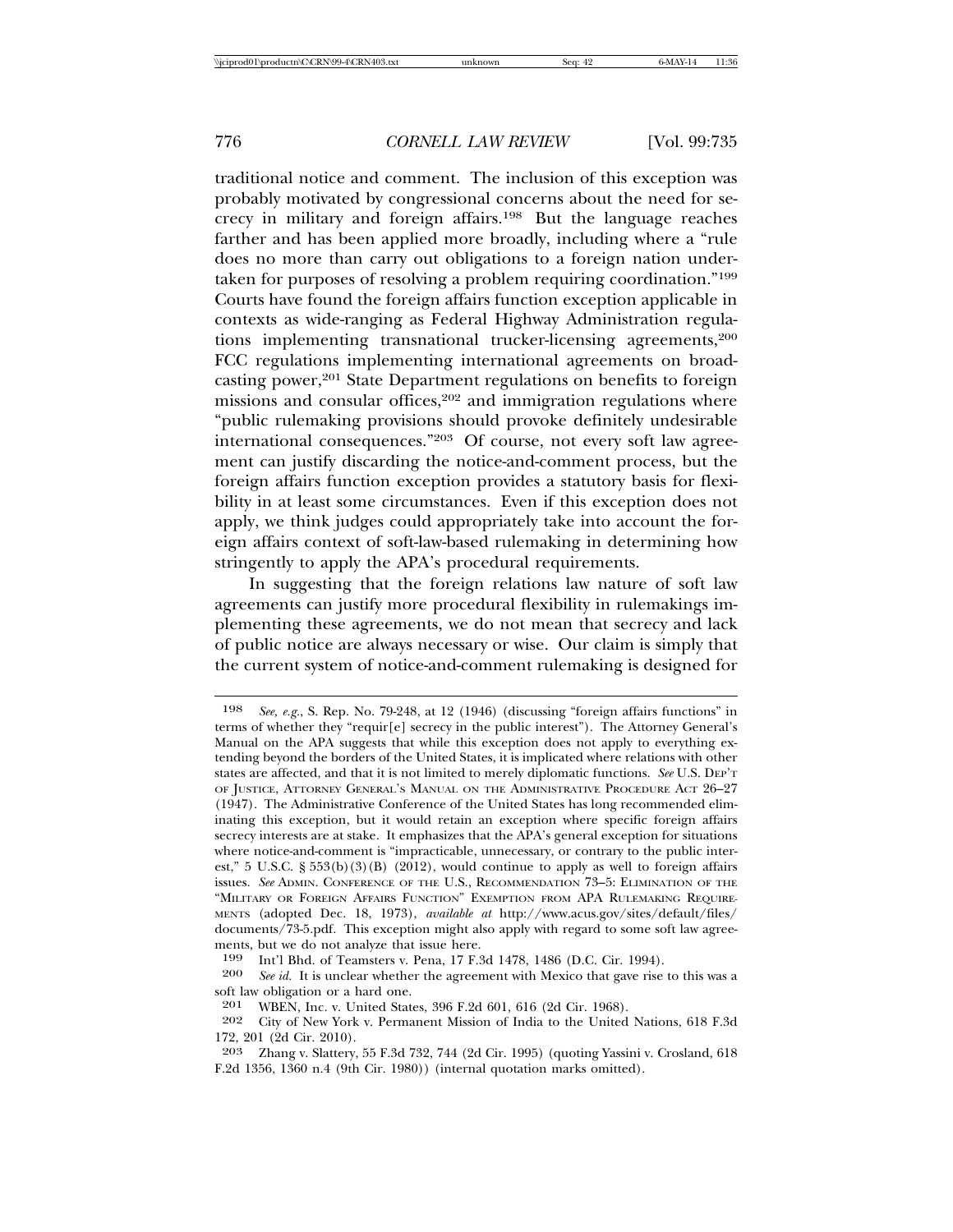executive branch decision making on purely domestic issues and works less well where the global nature of problems makes international cooperation important. In the absence of a congressional fix aimed at directly dealing with this tension,<sup>204</sup> the foreign affairs function exception can authorize agencies to forego the ill-fitting processes and instead design ones more fitting to the circumstances of global regulatory cooperation.

Finally, we note that a foreign relations perspective may also ease procedural due process issues that arise in relation to particularized soft law decision making. The traditional balancing test for procedural due process includes consideration of the government interests at stake and the burdens that greater process would create for the government.205 To the extent that international cooperation implicates the government interests and burdens at stake, a court could consider this in the appropriate case. In addition, to the extent that claims of United States citizens against foreign countries are concerned, historical practice in foreign relations law provides strong support for executive branch action that settles these claims "'without [the citizens'] consent, or even without consultation with them, usually without exclusive regard for their interests, as distinguished from those of the nation as a whole."206

#### IV

# DEFENDING SOFT LAW INSTITUTIONS WITH FOREIGN RELATIONS DOCTRINES

Our approach to justifying international regulatory cooperation can make a difference in a number of areas at the cutting edge of globalization. In this Part, we illustrate how our approach could apply to five very different issues: conflict diamonds, the Internet, financial regulation, sports arbitration, and climate change. These topics showcase the diversity of present and potential international regulatory cooperation.207 Some are discrete and some are broad; some have welldeveloped practices already in place and others represent only future

<sup>204</sup> *See* Zaring, *supra* note 30 (calling for an International Administrative Procedure Act **R** to address these issues).

<sup>205</sup> *See, e.g.*, Hamdi v. Rumsfeld, 542 U.S. 507, 529–32 (2004) (plurality opinion) (discussing the balancing test set forth in *Mathews v. Eldridge*, 424 U.S. 319 (1976), in the context of a national security issue).<br>206 Dames & Moore v. Regan

Dames & Moore v. Regan, 453 U.S. 654, 680 (1981) (quoting Louis HENKIN, FOR-EIGN AFFAIRS AND THE CONSTITUTION 262-63 (1972)).

<sup>207</sup> Many other areas of soft law constitute new sources of obligation for American rulemakers—obligations that those regulators are taking seriously. Even the conduct of war, seemingly the most sovereign of sovereign powers, is not immune from the adoption of soft law. To give one example, the United States has committed to informal norms of detainee treatment through the so-called Copenhagen Principles. For a discussion of these principles, see Jacques Hartmann, *The Copenhagen Process: Principles and Guidelines*,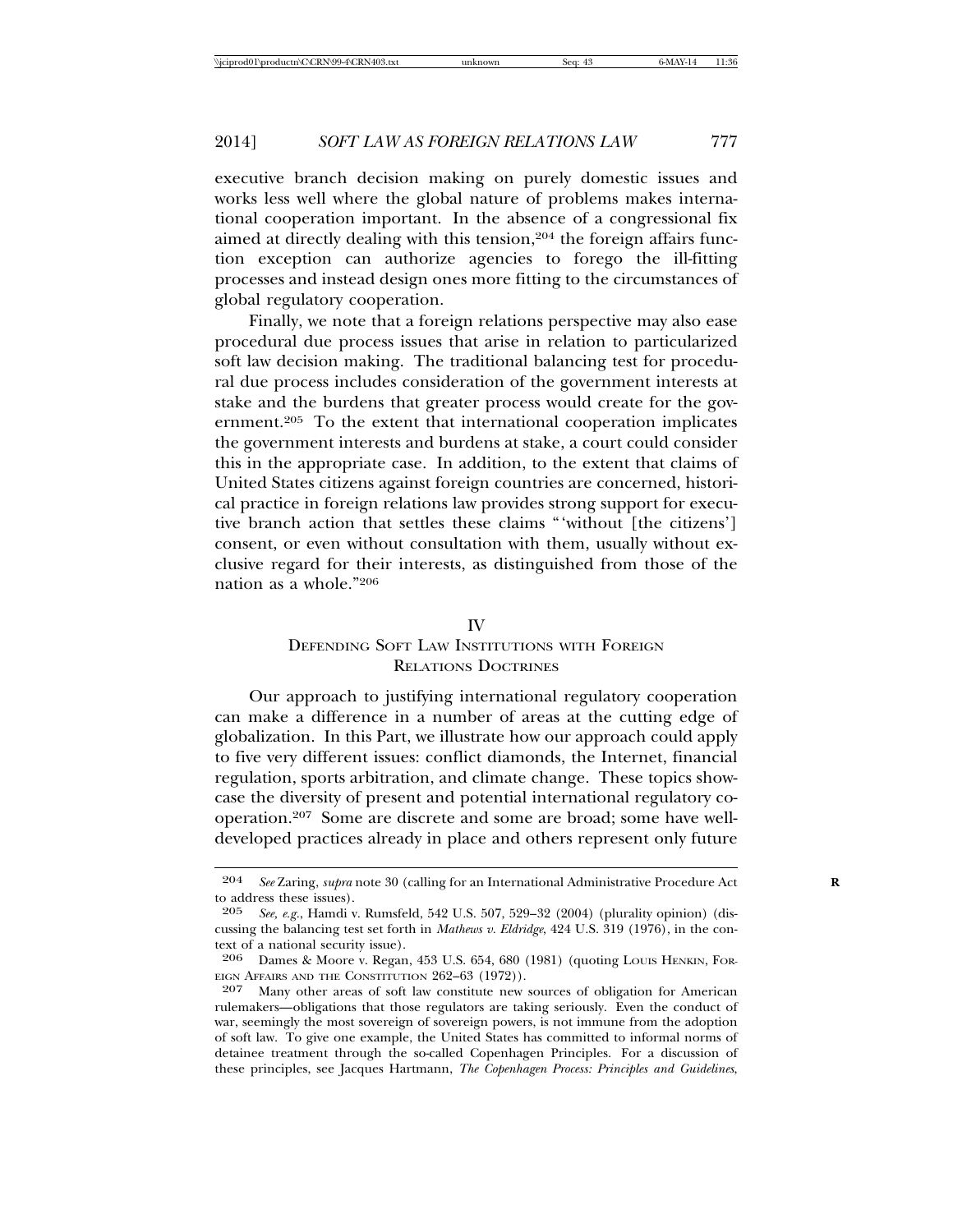possibilities; some involve soft law institutions that have developed their own mechanisms of international public participation, while others are less transparent; and some have been crafted entirely or primarily by the executive branch, while others involve congressional statutes that directly help or hinder international cooperation. As we discuss below, these differences affect the extent to which bringing foreign relations law principles to bear can increase the flexibility available to the executive branch in forming and implementing soft law agreements.208

#### A. Conflict Diamonds and Delegations

The United States has joined a multinational effort to restrict trafficking in conflict diamonds—a worthy commitment but one that shows how participation in a soft law organization is furthered by foreign relations law principles related to the nondelegation doctrine and the procedural exemptions that we think should be applied to soft law processes.209

Limiting reliance on so-called conflict minerals has become an important part of America's relationship with the developing world. Among other actions, the United States has joined an international soft law agreement, known as the Kimberley Process, aimed at preventing conflict diamonds from crossing borders.210 As Lesley Wexler has observed, this scheme was devised by nothing more than "a coalition of states, NGOs, and corporations interested in the diamond trade."<sup>211</sup> John Ruggie views this form of organization as a plus. "Soft law hybrid arrangements like the Kimberley Process," in his view, "represent an important innovation by embodying such a concept: combining importing and exporting states, companies, and civil

EJIL: TALK! (Nov. 3, 2012), http://www.ejiltalk.org/the-copenhagen-process-principlesand-guidelines/.

<sup>208</sup> In exploring these different issues, we do not judge the substance of the soft law described. Our goal is to consider the executive branch's power to make and implement these commitments, not to evaluate the underlying merits of the commitments themselves.<br>
209 There have been recent challenges by the National Association of Manufacturers

There have been recent challenges by the National Association of Manufacturers, the Chamber of Commerce, and the Business Roundtable to the conflict-minerals rule under Dodd-Frank. *See* Nat'l Ass'n of Mfrs. v. SEC, No. 13-cv-635 (RLW), 2013 WL 3803918 (D.D.C. July 23, 2013) (challenging the SEC rulemaking under the APA and the final rule's disclosure requirements as compelling speech in violation of the First Amendment).<br>210 See Kimberley Process Certification Scheme U.S. DEP'T OF STATE (Nov. 5, 2002), http://

<sup>210</sup> *See Kimberley Process Certification Scheme*, U.S. DEP'T OF STATE (Nov. 5, 2002), http:// www.state.gov/e/eb/diamonds/c19974.htm. The Kimberley Process, which is described in the Certification Scheme, is essentially a working group that supervises the Certification Scheme at the international level. *See id.* Another step taken by the United States in regard to conflict minerals is the Dodd-Frank Wall Street Reform Act's requirement that publicly traded companies report on their use of conflict minerals from the Democratic Republic of Congo and adjoining countries. *See* 15 U.S.C. § 78m(p) (2012).

<sup>211</sup> Lesley Wexler, *Regulating Resource Curses: Institutional Design and Evolution of the Blood Diamond Regime*, 31 CARDOZO L. REV. 1717, 1729–30 (2010).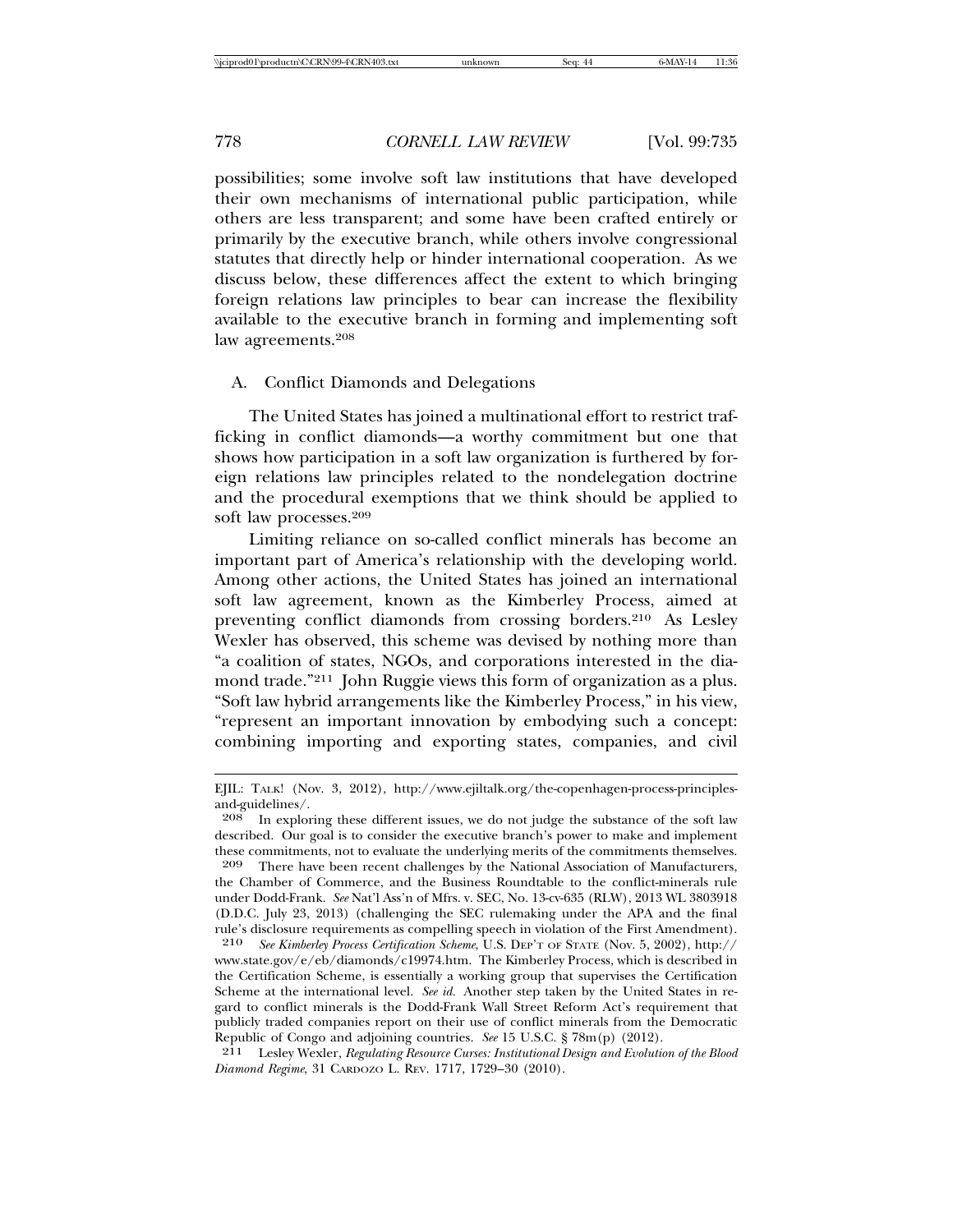society actors, as well as integrating voluntary with mandatory elements."212

Unusually for a soft law agreement, for the conflict-diamond agreement Congress has passed specific legislation authorizing and directing the implementation process in the United States. The 2003 Clean Diamond Trade Act (CDTA) spells out a multitude of interactions between soft law, hard law, congressional statutes, and executive action.213 It directs the President to "prohibit the importation into, or exportation from, the United States of any rough diamond, from whatever source, that has not been controlled through the Kimberley Process Certification Scheme."214 The seeming clarity of this directive is modified, however, in several ways. First, the CDTA is only effective if the President has certified to Congress that it does not conflict with certain hard international law obligations of the United States, which in turn depend upon steps taken by the WTO or the U.N. Security Council.215 Second, the CDTA contains a further grant of authority to the President to waive this prohibition for any country for up to a year if, among other things, "the President determines that the waiver is in the national interests of the United States."216 Other sections provide that "[t]he President is authorized to and shall as necessary issue such proclamations, regulations, licenses, and orders, and conduct such investigations, as may be necessary to carry out this chapter" and may delegate these duties as appropriate.217 Individuals who violate the CDTA and its regulations are subject to civil and criminal penalties.<sup>218</sup>

While the specific congressional authorization of the Kimberley Process powerfully legitimizes its domestic implementation, from an administrative law standpoint it poses other problems. Most significantly, the statute and its implementation raise two delegation concerns. First, the trigger based on U.N. or WTO action is an international trigger foreign to administrative law—one that raised such substantial constitutional concerns that President George W. Bush declared his intent to construe this trigger as discretionary

<sup>212</sup> John Gerard Ruggie, *Business and Human Rights: The Evolving International Agenda*, 101 AM. J. INT'L L. 819, 839 (2007).

<sup>213</sup> Clean Diamond Trade Act, 19 U.S.C. §§ 3901–3913 (2012).

<sup>214</sup> *Id.* § 3903(a). For a judicial discussion of the statute, see United States v. Approximately 1,170 Carats of Rough Diamonds Seized at John F. Kennedy Int'l Airport on January 13, 2004, No. 05-CV-5816 (ARR)(MDG), 2008 WL 2884387 (E.D.N.Y. July 23, 2008). For a scholarly critique, see Edward R. Fluet, Note, *Conflict Diamonds: U.S. Responsibility and Response*, 7 SAN DIEGO INT'L L.J. 103, 115 (2005) (arguing that the statute will fail to be effective absent an increase in inspections and oversight).<br>215 See Clean Diamond Trade Act, Pub, L. 108-19, 8

<sup>215</sup> *See* Clean Diamond Trade Act, Pub. L. 108-19, § 15, 117 Stat. 631, 637 (2003) (uncodified section).<br> $216 - 19$  J J S C  $-8$  30

<sup>216</sup> 19 U.S.C. § 3903(b)(2) (further providing that the President must report any waivers and the reasons for them to congressional committees).

<sup>217</sup> *Id.* §§ 3904(a), 3913.

<sup>218</sup> *Id.* § 3907.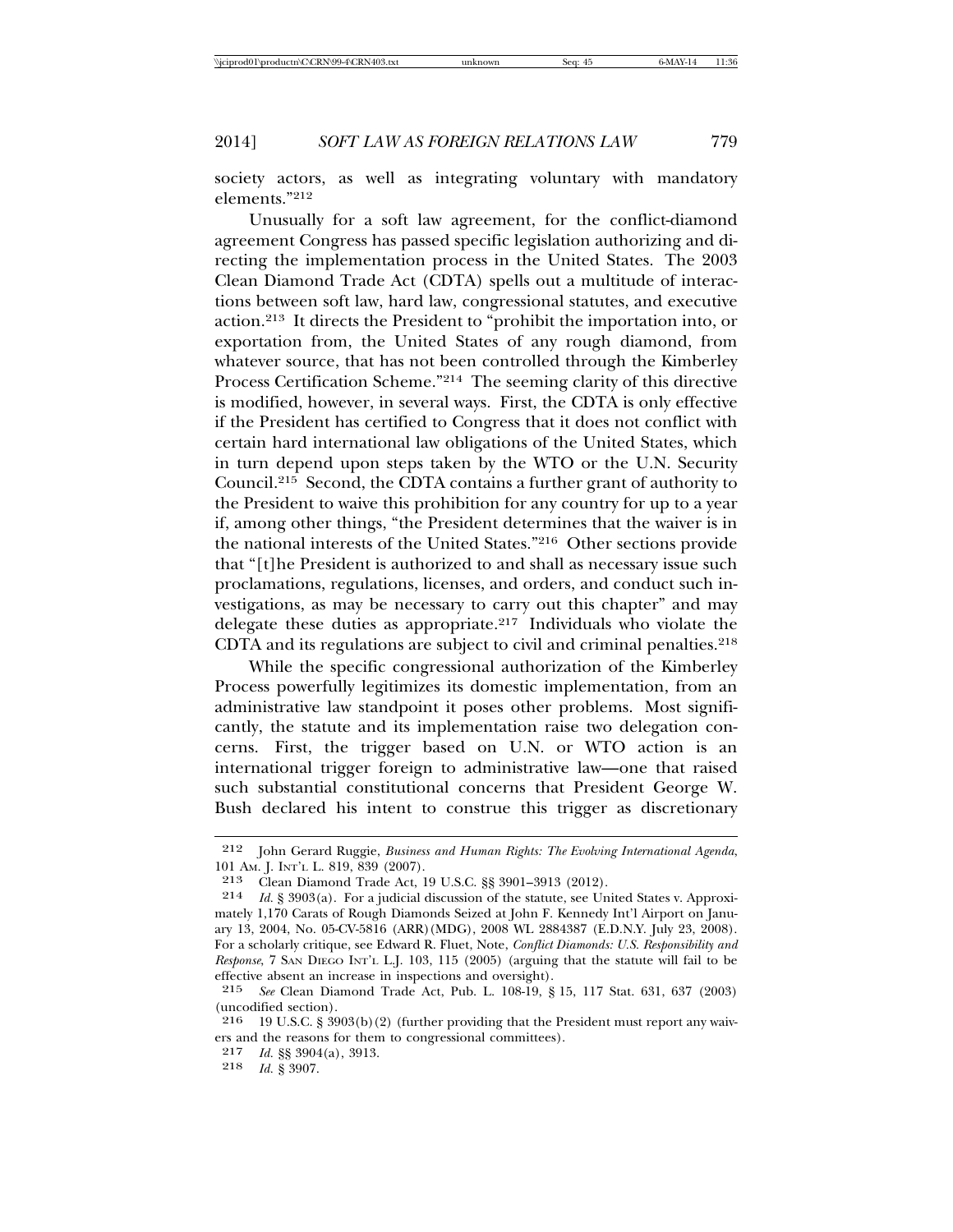rather than mandatory.219 Second, the CDTA gives the President broad discretionary powers, including the ability to determine waivers in the "national interest" and arguably the ability to terminate it at his discretion—a broad delegation indeed.220

A foreign relations law perspective provides a new frame for analyzing these delegation issues. As to the trigger, a foreign relations law perspective offers reason to think that it is constitutional, although there is room for debate on the issue. As mentioned above, practice and some commentators accept more delegations in the international context than the domestic one.<sup>221</sup> Furthermore, foreign relations law offers a backdrop of practice for analyzing termination questions. In some sense, every treaty is potentially a delegation of termination power to a foreign actor.222 As to the broad discretion vested by the statute in the President, this seems unproblematic from a foreign relations law perspective. The authority for the President to waive the statute's application in the "national interest" seems appropriate under the lessened standard for delegation set forth in *Curtiss-Wright* and other Supreme Court cases. Indeed, the authority to terminate the statute's application more generally also seems appropriate; it is not inconsistent with other statutes that authorize the President to take unilateral action in trade disputes or the like.

Approaching the statute from a foreign relations law perspective builds in further flexibility for the executive branch in several respects. First, the President's foreign affairs powers give executive branch officials the ability to continue coordination with other nations under the Kimberley Process without undue concern about the extent to which the statute authorizes this.<sup>223</sup> Second, this approach can justify deviations from ordinary APA procedures. The option is arguably available—although the rulemakers do not seem to have

The CDTA expresses the "sense of Congress" that the Kimberley Process is "ongoing" and that the President should work with it to adopt measures to track statistics and to monitor the Process's effectiveness in controlling the diamond trade. 19 U.S.C. § 3909; *see also id.* §§ 3906, 3908 (expressing congressional support for presidential support and technical assistance for the adoption and implementation of the Kimberley Process by other countries). In light of the President's foreign relations powers, executive-branch officials involved in the Kimberley Process could undertake other forms of international engagement if necessary.

<sup>219</sup> *See* Swaine, *supra* note 183, at 1519–20 & n.100. **R**

<sup>220</sup> *See* Fluet, *supra* note 214, at 116.<br>221 *See subra* Part III B

<sup>221</sup> *See supra* Part III.B.

Treaties are the "supreme law of the land" under the Supremacy Clause, U.S. CONST. art. VI, yet, because they are contracts, they can be terminated under certain circumstances by the actions of other states. Congressional statutes can also potentially be terminated in similar ways. *See* An Act for Giving Effect to Certain Treaty Stipulations Between This and Foreign Governments, for the Apprehension and Delivering Up of Certain Offenders, 9 Stat. 302, 303 (1848) (providing that this statute was to "continue in force during the existence of any treaty of extradition with any foreign government, and no  $\frac{\text{longer}}{223}$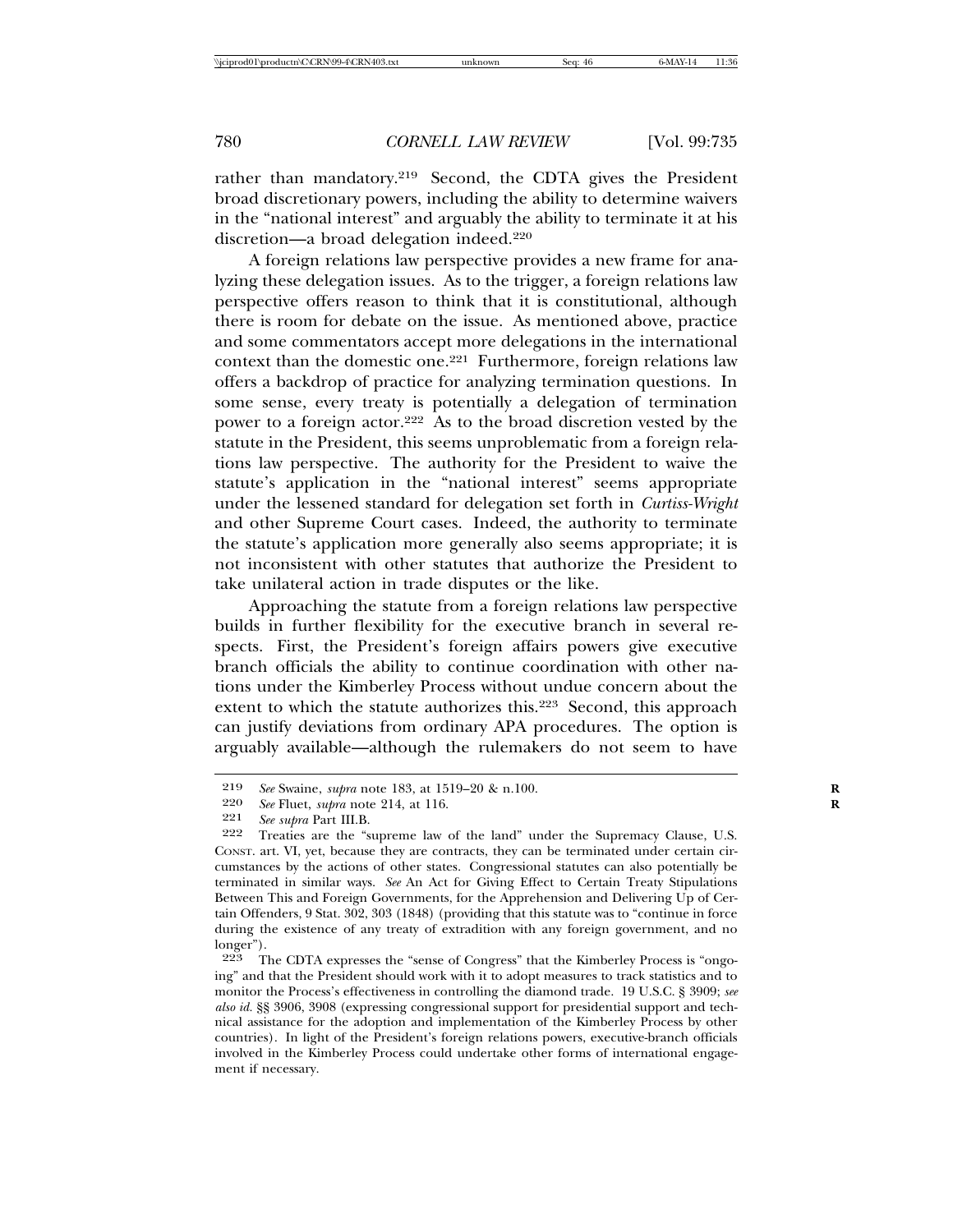exercised it—to interpret the CDTA as a delegation to the President rather than to administrative agencies and therefore to find the APA to be generally inapplicable.224 Moreover, regulations enforcing this statute are good candidates for the foreign affairs function exception to notice-and-comment rulemaking. There is intriguing variation in the extent to which agencies have applied this exception or instead followed the rote paths of the APA process. The Department of the Treasury has tended to invoke this exception on CDTA regulations, <sup>225</sup> while other agencies have not done so or have taken a mixed approach.226

B. The Internet and Delegations to a Firm and a Regulatory Network

The government has, in an effort to smooth the concerns of other countries about American domination of cyberspace, delegated much of its power over cyberspace's architecture to a private corporation supervised by a council of regulators from over fifty countries. The effort has been accused by a respected American scholar of violating the nondelegation doctrine, and subdelegation claims might be made about the Department of Commerce's decision to share its supervisory role with a regulatory council of agencies from across the world. But a foreign relations perspective makes the American decision to retreat from dominance over the architecture of cyberspace appear to be a sensible exercise of the government's foreign affairs powers.

The Internet Corporation for Assigned Names and Numbers (ICANN), sets the ground rules for domain names on the Internet, which in turn makes it an important component of the Internet's architecture, which in turn makes it a subject of consistent interest among IP scholars.227 ICANN began as an American corporation supervised by the Department of Commerce; now it is supervised by the Governmental Advisory Committee (GAC), composed of a variety of

<sup>224</sup> *See supra* Part III.D (discussing how some district courts have applied similar reasoning).<br>225  $\frac{e}{\sqrt{e}}$ 

<sup>225</sup> *See, e.g.*, 73 Fed. Reg. 29,433, 29,433 (May 21, 2008); 69 Fed. Reg. 56,936, 56,937 (Sept. 23, 2004); *see also* 68 Fed. Reg. 45,777, 45,778 (Aug. 4, 2003) (invoking the exception but nonetheless making the rule interim to allow an opportunity for comments).

<sup>226</sup> The one time the Treasury Department joined with the Department of Homeland Security in a CDTA rulemaking, they did not invoke this exception. *See* 77 Fed. Reg. 48,918, 48,918 (Aug. 15, 2012). The Census Bureau has varied its approach. *Compare* 70 Fed. Reg. 2072, 2072–73 (Jan. 12, 2005) (notice of proposed rulemaking without mentioning the exception), *with* 68 Fed. Reg. 59,877, 59,878 (Oct. 20, 2003) (final rule invoking the exception).

<sup>227</sup> The quintessential commitment to this sort of focus comes from LAWRENCE LESSIG, CODE AND OTHER LAWS OF CYBERSPACE (1999). For a discussion, see David G. Post, *What Larry Doesn't Get: Code, Law, and Liberty in Cyberspace*, 52 STAN. L. REV. 1439 (2000).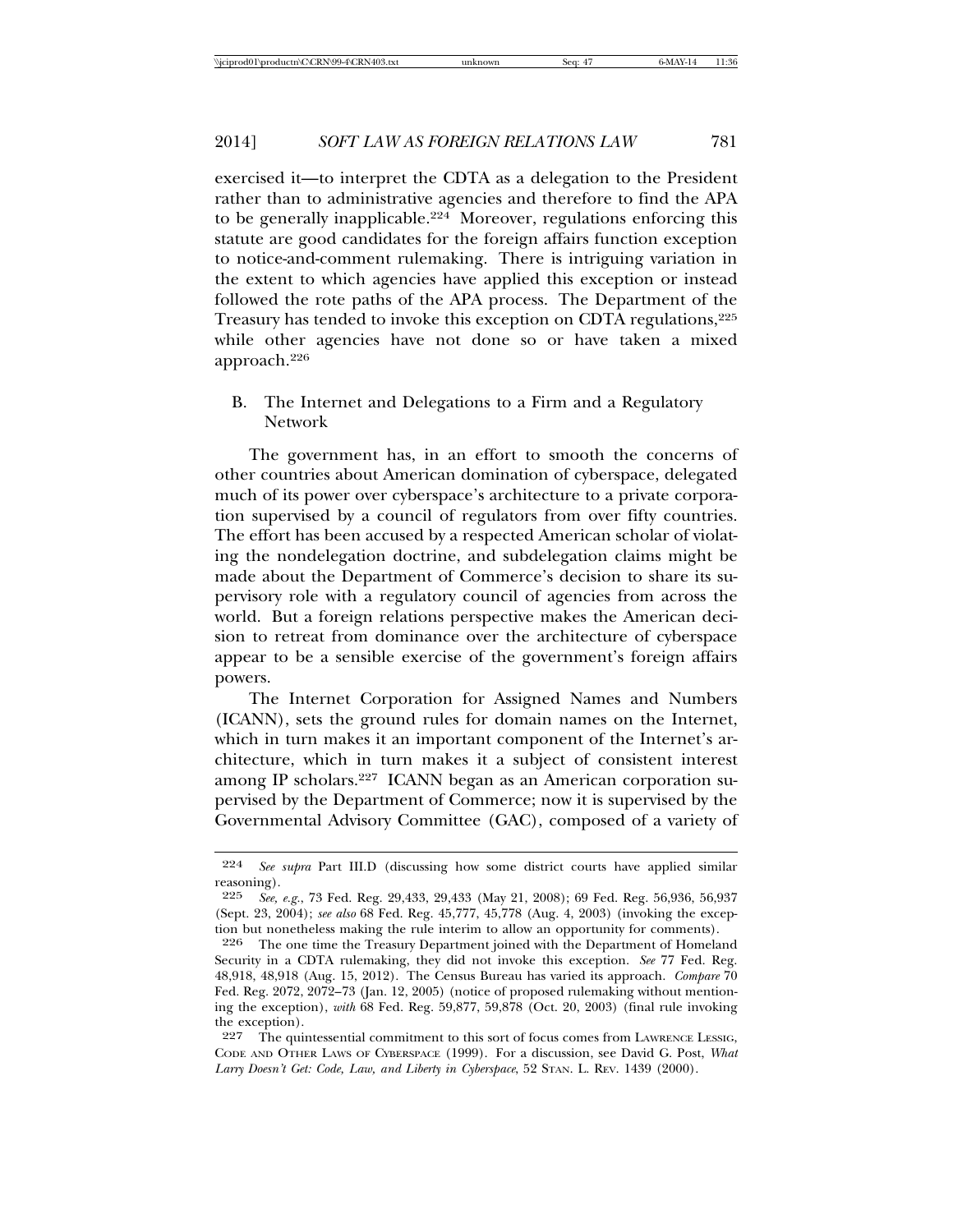national regulators. The members of the GAC to provide input into its particularly hot-button issues, such as whether create an .xxx domain or whether some domain names ought to be barred for public safety reasons.<sup>228</sup> Here too, American perspectives are mediated by those of the rest of the world.229 The GAC itself reports that it "is regularly attended by approximately 50 national governments, distinct economies, and global organisations such as the ITU, UNESCO, the World Intellectual Property Organisation . . . , INTERPOL and regional organisations such as the OECD, Asia Pacific Forum, and Council of Europe."230

In administrative law, the delegation of the authority to design and oversee the architecture of something as important as the Internet to a private corporation, in consultation with a committee on which the United States putatively has less than one-fiftieth of a voice, seems like the informal ceding of an important government function in ways that might raise constitutional concerns—all the more so, given that before, the Department of Commerce had exclusive regulatory authority over ICANN. Michael Froomkin has argued that "if ICANN is, in fact, independent, then the federal government's decision to have ICANN manage a resource of such importance and to allow—indeed, require—it to enforce regulatory conditions on users of that resource violates the nondelegation doctrine of the U.S. Constitution."231 Moreover, the D.C. Circuit has recently been per-

<sup>228</sup> *See Governmental Advisory Committee*, GOVERNMENTAL ADVISORY COMM., https:// gacweb.icann.org/display/gacweb/Governmental+Advisory+Committee (last visited Mar. 13, 2014).

<sup>229</sup> *See* Paul J. Cambria, Jr., *ICANN, the ".xxx" Debate, and Antitrust: The Adult Internet Industry's Next Challenge*, 23 STAN. L. & POL'Y REV. 101, 104 (2012) (discussing how the ICANN Board sought and subsequently disregarded guidance from the GAC and through public comment before approving the ".xxx" top-level domain); Jonathan Weinberg, *Governments, Privatization, and "Privatization": ICANN and the GAC*, 18 MICH. TELECOMM. & TECH. L. REV. 189, 203 (2011) ("After further rounds of debate, with the GAC weighing in at all stages, ICANN ended up withdrawing its approval.").

<sup>230</sup> *About the GAC*, GOVERNMENTAL ADVISORY COMM., https://gacweb.icann.org/ display/gacweb/About+The+GAC (last visited Mar. 13, 2014).

<sup>231</sup> A. Michael Froomkin, *Wrong Turn in Cyberspace: Using ICANN to Route Around the APA and the Constitution*, 50 DUKE L.J. 17, 20 (2000). Delegation challenges have not been made yet, but there has been acceptance that the Department of Commerce has ceded its control to ICANN. *See* Bord v. Banco de Chile, 205 F. Supp. 2d 521 (E.D. Va. 2002) (affirming ICANN's role in domain names); Island Online, Inc. v. Network Solutions, Inc., 119 F. Supp. 2d 289 (E.D.N.Y. 2000) (same). Nonetheless, the prospect of special influence by the Department of Commerce remains murky. *See* ICM Registry, LLC v. U.S. Dep't of Commerce, 538 F. Supp. 2d 130 (D.D.C. 2008) (suggesting that the Department has little control over ICANN decisionmaking); *see also* COUNCIL ON FOREIGN RELATIONS, DE-FENDING AN OPEN, GLOBAL, SECURE, AND RESILIENT INTERNET 25 (2013) ("Many states are already skeptical of ICANN's autonomy from U.S. government control, given its history and the Commerce Department's contract with ICANN.").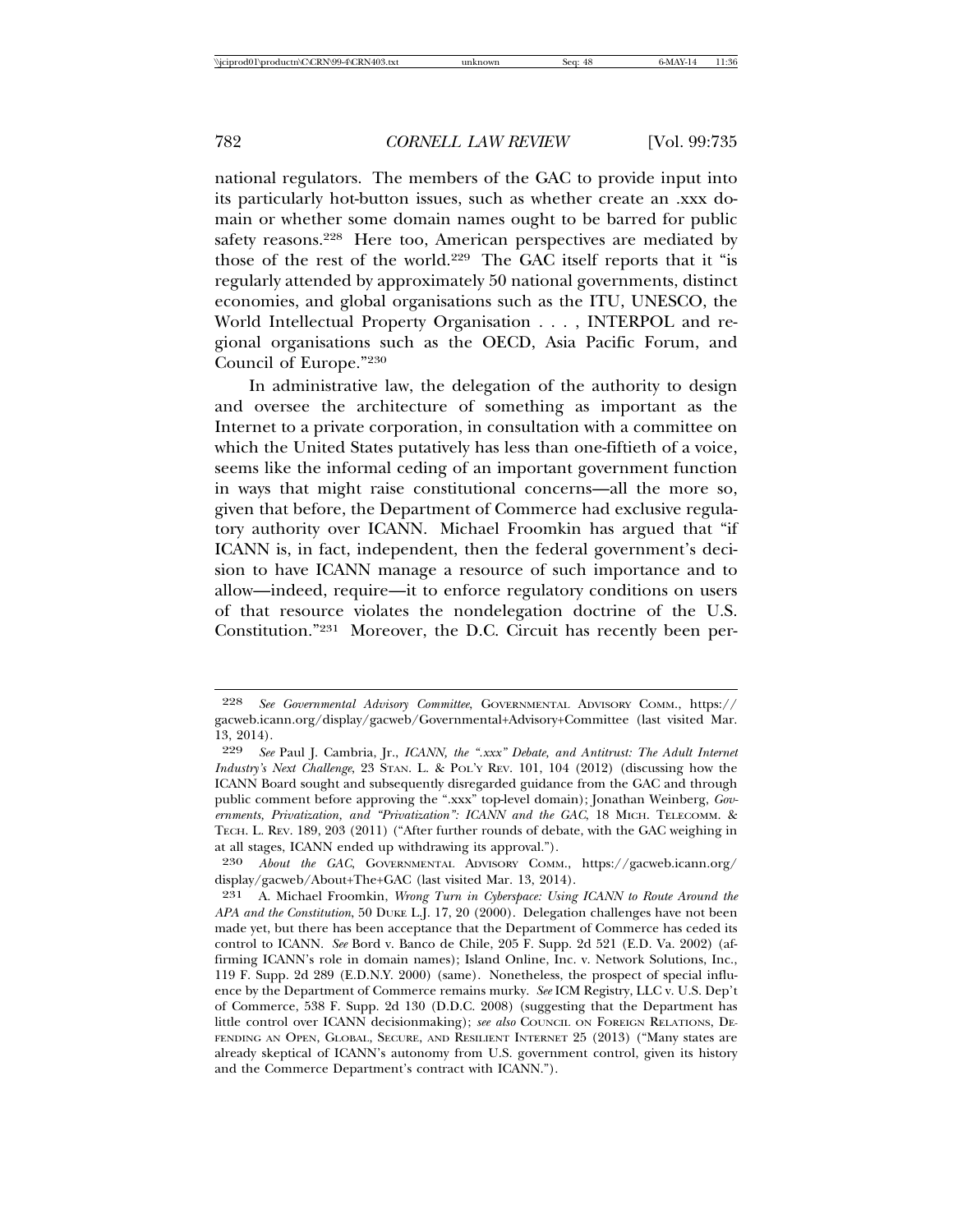suaded by these sorts of concerns regarding delegations to private entities.232

But other observers like the way that the existence of ICANN keeps the government away from the First Amendment implications of creating domain names on the Internet and harnesses the power of the private sector to efficiently distribute the resources identification offers to the Internet.233 And some are glad that the GAC mediates what might otherwise be American dominance of the granting of Internet rights.234

In evaluating the legality of the delegation to ICANN, we think it would be appropriate to draw from foreign relations law principles as well as administrative law ones. The involvement of the soft law GAC signals that foreign policy interests underlie in part the U.S. government's decision to pass the baton. It is understood that the executive may wish to trade independent authority for the international stability promised by global institutions, or that a willingness to divest America of its power in certain areas, such as Internet architecture, may enhance its reputation.235 The foreign policy strands of ICANN and its actions are demonstrated by continued State Department concerns about ICANN's decisions and its ability to remain the dominant actor on domain names<sup>236</sup> and by appreciation from abroad that the GAC mediates what might otherwise be American dominance of the granting of Internet rights.237 Once we approach ICANN from the perspective of foreign relations delegations—unlike taking the ordinary

<sup>232</sup> Ass'n of Am. R.Rs. v. U.S. Dep't of Transp., 721 F.3d 666, 671 n.3 (D.C. Cir. 2013). There are also some antitrust concerns over ICANN's administration of the domain names. *See* Coalition for ICANN Transparency, Inc. v. VeriSign, Inc., 611 F.3d 495 (9th Cir. 2010) (challenging the agreement between VeriSign and ICANN under which Verisign is paid for registering domain names).<br> $233 \text{ See } e.g.,$  Sidney A. Shapi

<sup>233</sup> *See, e.g.*, Sidney A. Shapiro, *Matching Public Ends and Private Means: Insights from the New Institutional Economics*, 6 J. SMALL & EMERGING BUS. L. 43, 44 (2002) (arguing that recent history "confirms the potential of private groups, such as ICANN, to serve governmental interests"). It might also underscore the public nature of ICANN. *See* Brentwood Acad. v. Tenn. Secondary Sch. Athletic Ass'n, 531 U.S. 288, 298 (2001) (concluding that a state athletic association was a state actor because a state agency—the state's education department—was sufficiently entwined with the actions of the association).

<sup>234</sup> *See, e.g.*, Nico Krisch, *International Law in Times of Hegemony: Unequal Power and the Shaping of the International Legal Order*, 16 EUR. J. INT'L L. 369, 406 (2005) (expressing concern about American dominance in the area).<br>235 See e.g. Swaine, subra note 183, at 1569

See, e.g., Swaine, *supra* note 183, at 1562 ("[C]redibility is a more pervasive issue in negotiating the terms of international institutions, where nations have a plainer interest in inhibiting defection in order to promote stable, collaborative investment in the regime."); *id.* at 1591–92 (employing this rationale to explain some of "the more unlikely delegations (like those to the UN and WTO) that appear to have most compromised U.S. sovereignty").<br>  $236$  See IC.

<sup>236</sup> *See ICM Registry*, 538 F. Supp. 2d at 134; *see also* COUNCIL ON FOREIGN RELATIONS, *supra* note 231 (emphasizing that U.S. government actions in relation to ICANN "reverber- **R** ate abroad").<br>237 See Kr

<sup>237</sup> *See* Krisch, *supra* note 234. **R**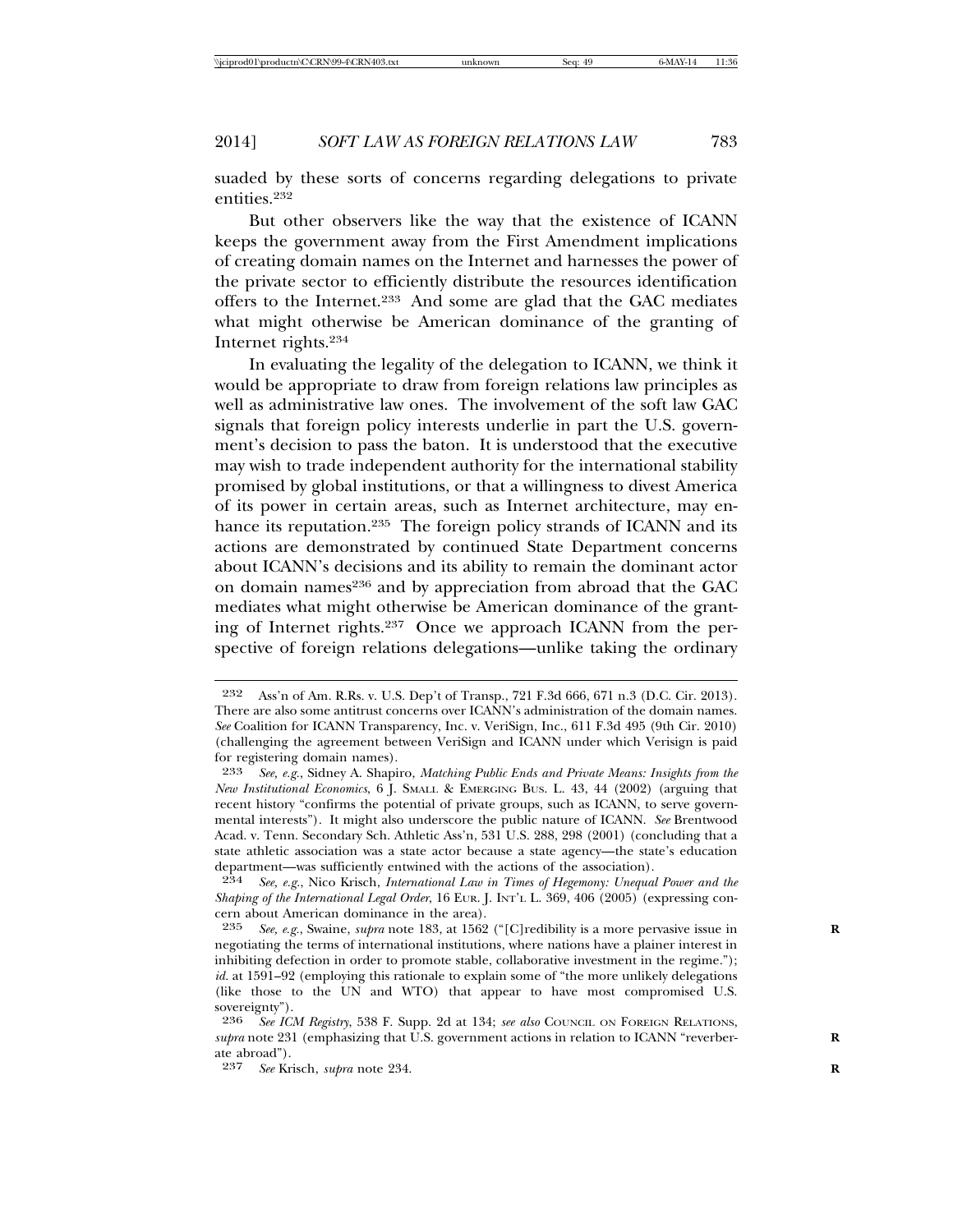administrative law approach that the D.C. Circuit has used to skeptically police delegations—then there is a potentially stronger footing for this sort of delegation in light of lessened concern for delegations in the foreign relations law context.238

C. Financial Regulation and Deference Where Congress Has Spoken

Financial regulation represents the apogee of commitment to soft law, and we briefly discuss it here for two reasons. First, its importance—a subject one of us has discussed in more detail in a series of other articles239—illustrates just how essential our foreign relations frame for soft law could be; an entire sphere of regulation depends entirely upon it. Second, recent developments in financial regulation—specifically parts of the Dodd-Frank Wall Street Reform Act passed in the wake of the financial crisis—offers an illustration of a way to rein in American regulators from collaborating with their foreign counterparts in unwelcome ways, even under our deferential approach.

Congress has broadly blessed international cooperation in finance, making the nondelegation questions rather easy. However, it has required financial regulators to diverge from the international approach to financial stability in a few ways; in such a case, we think it clear that regulators should not look to the foreign affairs power to permit them to ignore congressional commands.

But first, the context. The entire burgeoning field of international financial regulation is governed by soft-governance standards, with no prospect of a treaty in sight and very little appetite for one by the regulators and participants in developed financial markets.<sup>240</sup> Up to now, the Treasury Department and other U.S. agencies involved in international financial regulation have wholeheartedly embraced global standard setting and, perhaps relatedly, have exhibited a

<sup>238</sup> *See, e.g.*, Ass'n of Am. R.Rs. v. U.S. Dep't of Transp., 721 F.3d 666 (D.C. Cir. 2013) (holding a delegation to a private corporation and mediation process to be unconstitutional); NRDC v. EPA, 464 F.3d 1, 8 (D.C. Cir. 2006) (questioning the resort to international environmental standards as a potentially unconstitutional delegation).

<sup>239</sup> *See, e.g.*, Zaring, *supra* note 81, at 686 (asserting that the international financial **R** regulatory process is "likely to be a foremost achievement of international cooperation in the twenty-first century").<br>240 See CHRIS BRUMME

See CHRIS BRUMMER, SOFT LAW AND THE GLOBAL FINANCIAL SYSTEM: RULE MAKING IN THE 21ST CENTURY 3 (2012) ("[G]lobal rules and standards [in international financial law] are promulgated as informal, nonbinding 'soft law' agreements, often between regulatory agencies—and by international institutions with amorphous legal identities."); Pierre-Hugues Verdier, *The Political Economy of International Financial Regulation*, 88 IND. L.J. 1405, 1405 (2013) ("In sharp contrast with other international regimes . . . , [international financial regulation] relies not on treaties and formal international organizations but on 'soft law' standards designed by informal networks of national regulators . . . .").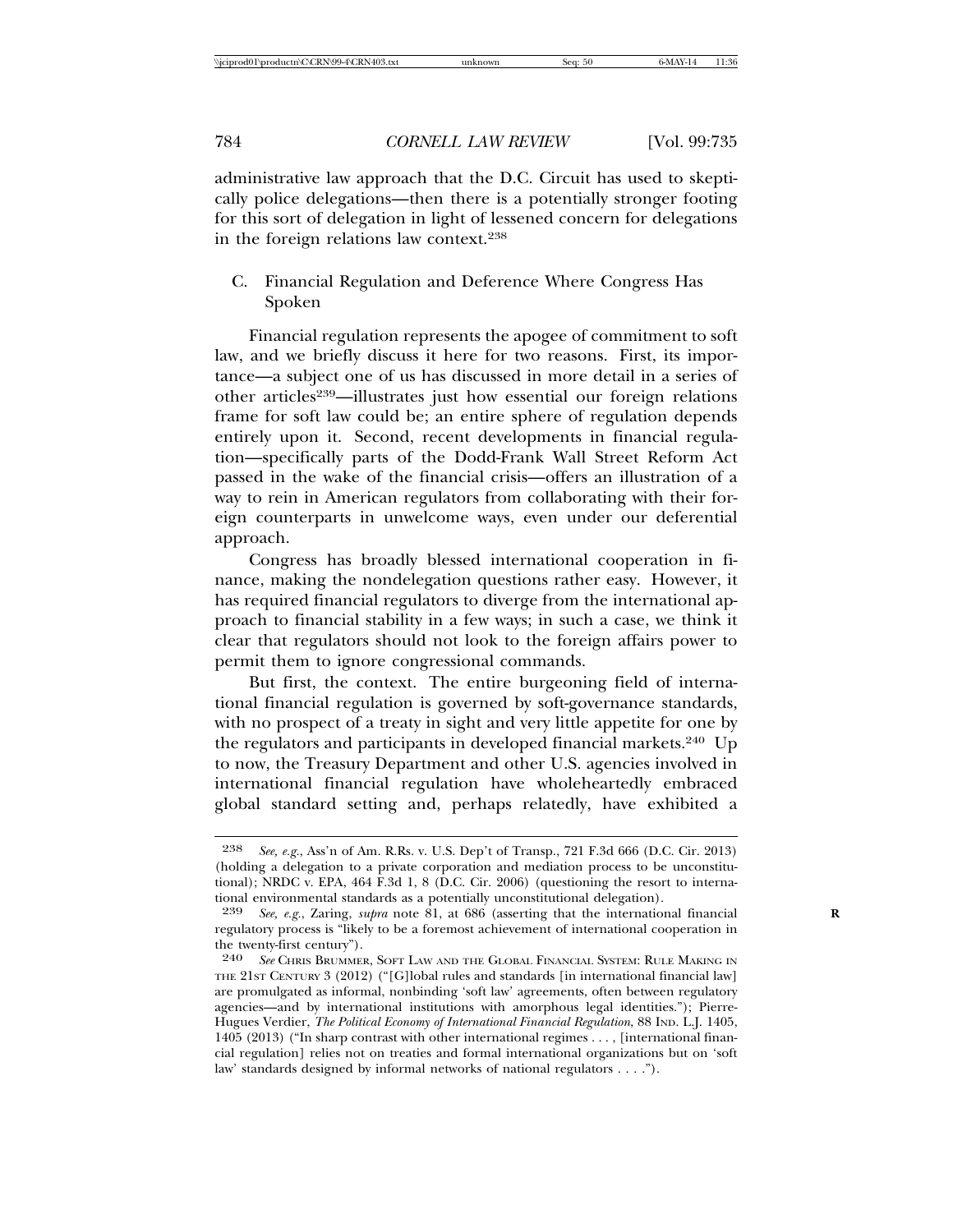willingness to take the bedrock requirements of administrative law with a large grain of salt.<sup>241</sup>

In the wake of the financial crisis, however, these tensions have increased in ways that foreign relations law principles can partially but only partially—help smooth.

The problem is not the policy, but is the process, specifically the process by which American regulators have committed themselves to a minimum set of capital adequacy standards.242 Basel III, the post–financial crisis iteration of the rules on the amount of money banks must hold on hand as safety cushions against panics or unexpected losses, was devised by global negotiation among domestic bank regulators.243 The result is a set of rules that are legislative in nature and regulate the future conduct of financial institutions—in the United States, such rules would have to go through notice and comment.244 But these rules only do so very late in the process of their provenance; once the Basel Committee has agreed on them, its American members must implement them.245 But rules, at least in

<sup>241</sup> *See* Zaring, *supra* note 30, at 66; *see also id.* at 89 (describing how this **R** "not-so-punctilious observance" results in informal policy formation that in turn leads to formally promulgated rules).<br>242 See Basel Revulatory F

<sup>242</sup> *See Basel Regulatory Framework*, FEDERAL RESERVE, http://www.federalreserve.gov/ bankinforeg/basel/default.htm (last updated Oct. 25, 2013). One of us has also made the following observations regarding Basel III in a previous article. *See* Zaring, *supra* note 30. **R** See Pierre-Hugues Verdier, *U.S. Implementation of Basel II: Lessons for Informal International Lawmaking*, *in* INFORMAL INTERNATIONAL LAWMAKING 1, 16 (Joost Pauwelyn, Ramses Wessel & Jan Wouters eds., 2012), *available at* http://ssrn.com/abstract=1879391 ("[T]he only formal constraints on implementation [of Basel II] arose from US administrative law."). This is not to suggest that the American response to the second iteration of Basel was the only problem with that particular accord. *See* Jeffery Atik, *Basel II: A Post-Crisis* Post-Mortem, 19 TRANSNAT'L L. & CONTEMP. PROBS. 731, 734–35 (2011) (identifying three

weaknesses in Basel II, specifically "the illusion of safety that Basel II engendered—an illusion that compliance with Basel II meant that bank capital would be 'adequate' to withstand a crisis;" "the use of credit ratings (as a proxy for credit sensitivity) to determine the regulatory capital needed to support the holding of particular financial assets;" and "the negative spiral effect resulting from the interplay between asset value declines occasioned by market-to-market [sic] accounting and Basel II's rigid capital demands, generally (and perhaps incorrectly) described as procyclicality").<br> $244$  Cf Nat'l Petroleum Refiners Ass'n v FTC

<sup>244</sup> *Cf.* Nat'l Petroleum Refiners Ass'n v. FTC, 482 F.2d 672, 683 (D.C. Cir. 1973) (noting differences between rulemaking and adjudications and claiming the existence of a "judicial trend favoring rule-making over adjudication for development of new agency policy"). For discussions about the nature of a rule and its comparative advantage (or not) over adjudication, see Ronald M. Levin, *The Case for (Finally) Fixing the APA's Definition of "Rule*,*"* 56 ADMIN. L. REV. 1077, 1080–83 (2004) (discussing the APA's definition of what a "rule" is); M. Elizabeth Magill, *Agency Choice of Policymaking Form*, 71 U. CHI. L. REV. 1383, 1390–98 (2004) (describing the implications of agency rulemaking versus adjudication); David L. Shapiro, The *Choice of Rulemaking or Adjudication in the Development of Administrative Policy*, 78 HARV. L. REV. 921, 954–58 (1965) (discussing the consequences of "the form in which a rule is declared").

<sup>245</sup> *See* Basel Comm. on Banking Supervision, *Implementation of Basel III Regulations: Regulatory Consistency Assessment Programme (RCAP)*, BANK FOR INT'L SETTLEMENTS, http://www. bis.org/bcbs/implementation.htm (last visited Mar. 13, 2014).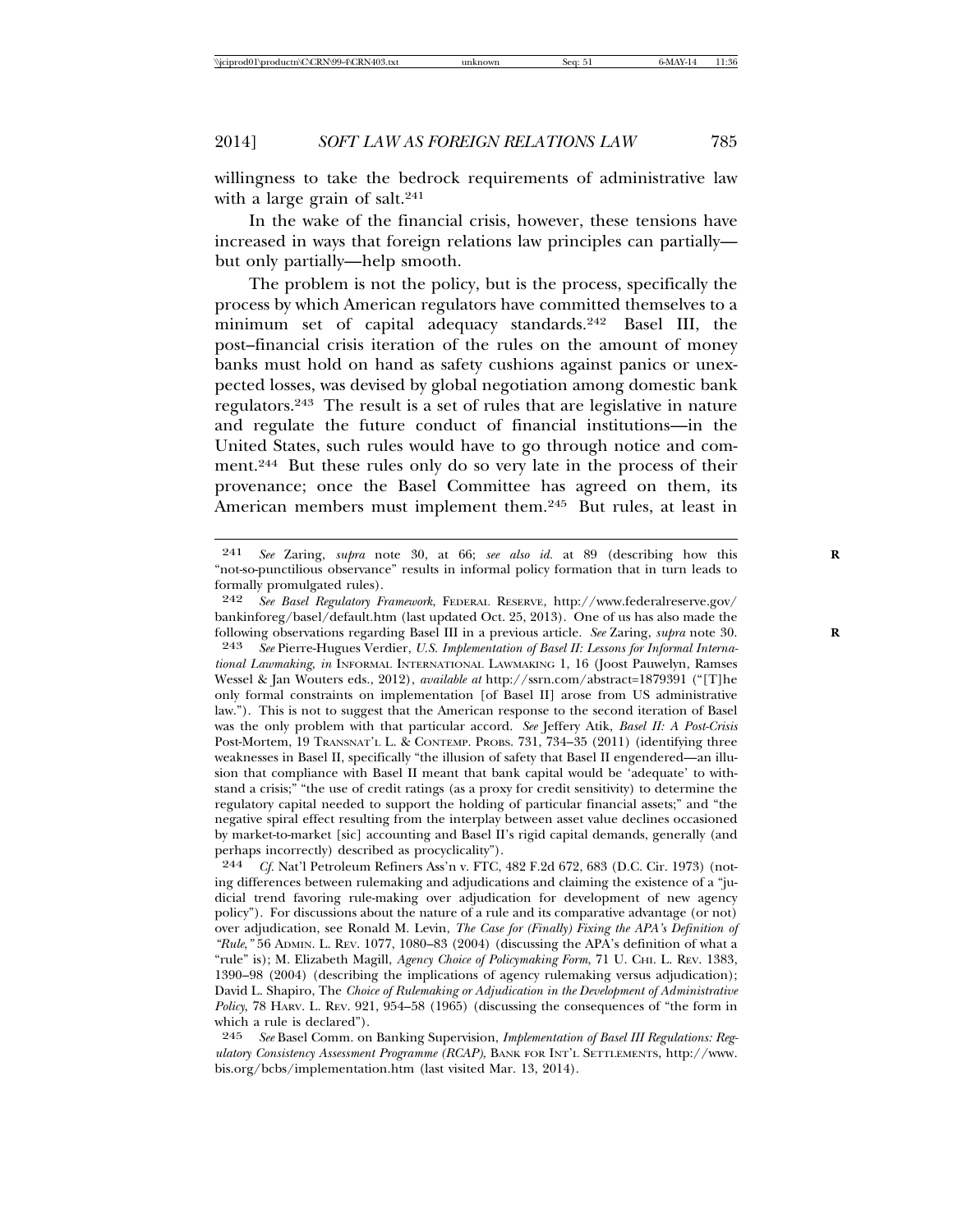the United States, are subject to a variety of constraints, culminating in judicial review, and Basel itself offers virtually none of these constraints.246

Nonetheless, under the foreign relations doctrines we have already discussed, Basel should pass muster for the same reasons that ICANN, the GAC, and the Kimberley Process should pass muster. We will not recount the steps of the argument here given that it tracks the ones made in the context of other case studies. We merely note that Basel represents the apportioning of a highly important domestic regulatory issue—the safety and soundness of the financial system—to a global soft law process.

But in another way, it shows how congressional direction can constrain agencies from running riot on the global stage through the commitment to soft law arrangements. When international standards are not consistent with specific congressional direction, the international process, of course, must give way.247 Such is the case with the Dodd-Frank Wall Street Reform Act, which set its own priorities for the regulatory state. Dodd-Frank, for example, requires bank regulators to develop alternatives to the use of credit ratings in evaluating the quality of bank reserve assets.<sup>248</sup> But these alternatives are extremely hard to reconcile with the Basel III process's commitment to credit ratings of capital reserves.249 The quality of capital required under Basel III makes extensive use of credit ratings, even as Dodd-Frank underlines Congress's clear instruction that American regulators spurn them.250

Because here there is a stark conflict between the dictates of Congress and of Basel III, Congress's will must control regardless of whether or not foreign relations law principles are brought to bear in

<sup>&</sup>lt;sup>246</sup> *Cf.* Verdier, *supra* note 240, at 1432-33 (noting that "[i]n recent years, TRNs such as the Basel Committee have voluntarily adopted similar procedures [to APA notice-and-comment procedures] in an effort to increase transparency," but only discussing judicial review as a recourse against domestic agencies).

<sup>247</sup> *See, e.g.*, Swaine, *supra* note 183, at 1593–97 (discussing the primacy of federal legis- **R** lation over agreements produced through international delegations, as evidenced by doctrines including non-self-execution and the last-in-time rule); Verdier, *supra* note 243, at 13 **R** (noting Congress's power to "nix" the implementation of the international standards set out in Basel II).

<sup>248</sup> For an overview of the issue, see Melvyn Westlake, *Newsletter January 2011: Dodd-Frank Bar on Ratings Hinders Basel III Adoption*, GLOBAL RISK REGULATOR, http://www. globalriskregulator.com/article.php?pgkey=2483 (last visited Mar. 13, 2014).

<sup>249</sup> For the Committee's rule on credit ratings, see Arturo Estrella et al., *Credit Ratings and Complementary Sources of Credit Quality Information* (Basel Committee on Banking Supervision, Working Paper No. 3, 2000), *available at* http://www.bis.org/publ/bcbs\_wp3.htm.

<sup>250</sup> *See* Richard Smith, *Basel III vs Dodd-Frank on Ratings Agencies and Risk Weights*, NAKED CAPITALISM (Sept. 23, 2010), http://www.nakedcapitalism.com/2010/09/basel-iii-vs-doddfrank-on-ratings-agencies-and-risk-weights.html (noting the "striking disagreement" between Dodd-Frank and Basel III in their respective approaches to ratings agencies).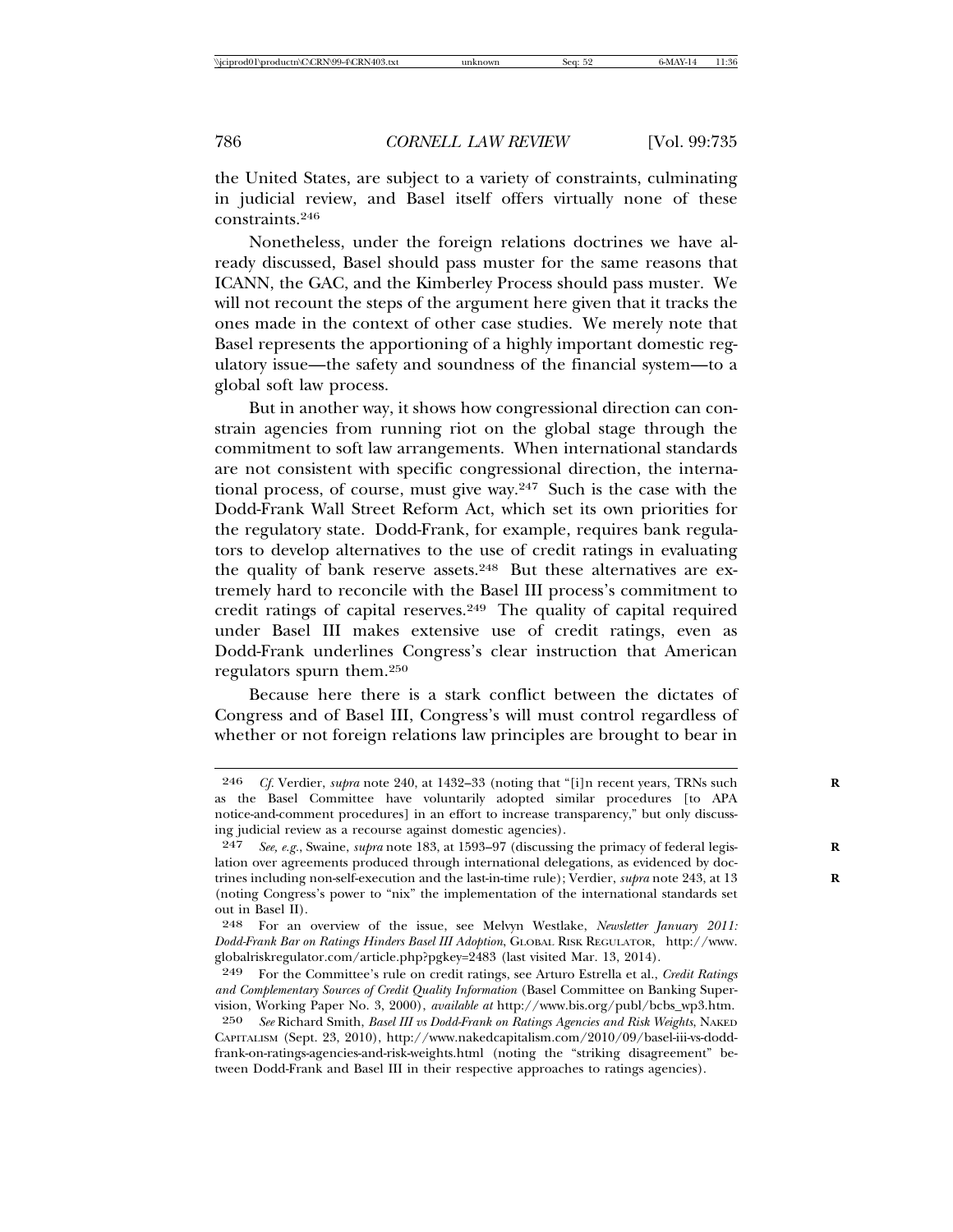the matter. And so in this way, despite the need for soft law deference in financial regulation, the way to avoid soft law constraints is clear: as some banking lawyers have observed, "Dodd-Frank's capital rules will necessarily be consistent with some of the Basel capital requirements and inconsistent with other Basel capital requirements."251

### D. Sports Arbitration and Due Process

A foreign relations perspective can also go some distance toward justifying individualized determinations (as opposed to the broad rules set forth by ICANN's GAC and the Basel process) made by soft law institutions. It makes peace with international soft law process as sufficiently consistent with domestic due process standards.

A small but high-profile problem faced by American athletes concerns the relationship between domestic due process and the Court for Arbitration in Sport (CAS), which handles a number of sports-related adjudication and, by Article 61 of the Olympic Charter, all disputes arising from the Olympic Games.252 The American government has created a number of entities like the U.S. Olympic Committee and other national sports organizations that in turn have agreed with their foreign counterparts to resolve disputes in international competition through the CAS as the court of last resort.253 Well-known American athletes, such as the Tour de France winner Floyd Landis, have lost prominent cases before the CAS.254

The CAS is a very fast-moving tribunal that Lorenzo Casini has suggested is beginning to develop a "Lex Sportiva."255 As James Nafziger has explained, the CAS

addresses such important issues as the eligibility and suspension of athletes, the adequacy of protections for individual athletes during drug testing, breaches of contract between an athlete and a sports

<sup>251</sup> Jerome Walker et al., *Reconciling the Dodd-Frank and Basel Committee Capital Requirements*, 129 BANKING L.J. 627, 643 (2012).

<sup>252</sup> *See* Olympic Charter, *supra* note 63. The CAS has held, for example, that lifetime **R** doping bans are inconsistent with the charter. *See* Colin Jackson, *London 2012: Dwain Chambers Eligible After Court Ruling*, BBC SPORT (Apr. 30, 2012, 8:38 PM), http://www.bbc. co.uk/sport/0/olympics/17853070.

<sup>253</sup> *See* Jason Gubi, Note, *The Olympic Binding Arbitration Clause and the Court of Arbitration for Sport: An Analysis of Due Process Concerns*, 18 FORDHAM INTELL. PROP. MEDIA & ENT. L.J. 997, 1003, 1007, 1011 (2008).

<sup>254</sup> *See* Ian Austen, *Landis Loses Final Doping Appeal*, N.Y. TIMES (July 1, 2008), http:// www.nytimes.com/2008/07/01/sports/othersports/01cycling.html ("The Court of Arbitration for Sport . . . upheld a United States Anti-Doping Agency panel's decision that synthetic testosterone contributed to his victory.").

<sup>255</sup> "The number of decisions rendered by the CAS has increased to the point that a set of principles and rules have been created specifically to address sport: This 'judge-made sport law' has been called *lex sportiva*." Lorenzo Casini, *The Making of a* Lex Sportiva *by the Court of Arbitration for Sport*, 12 GERMAN L.J. 1317, 1319 (2011).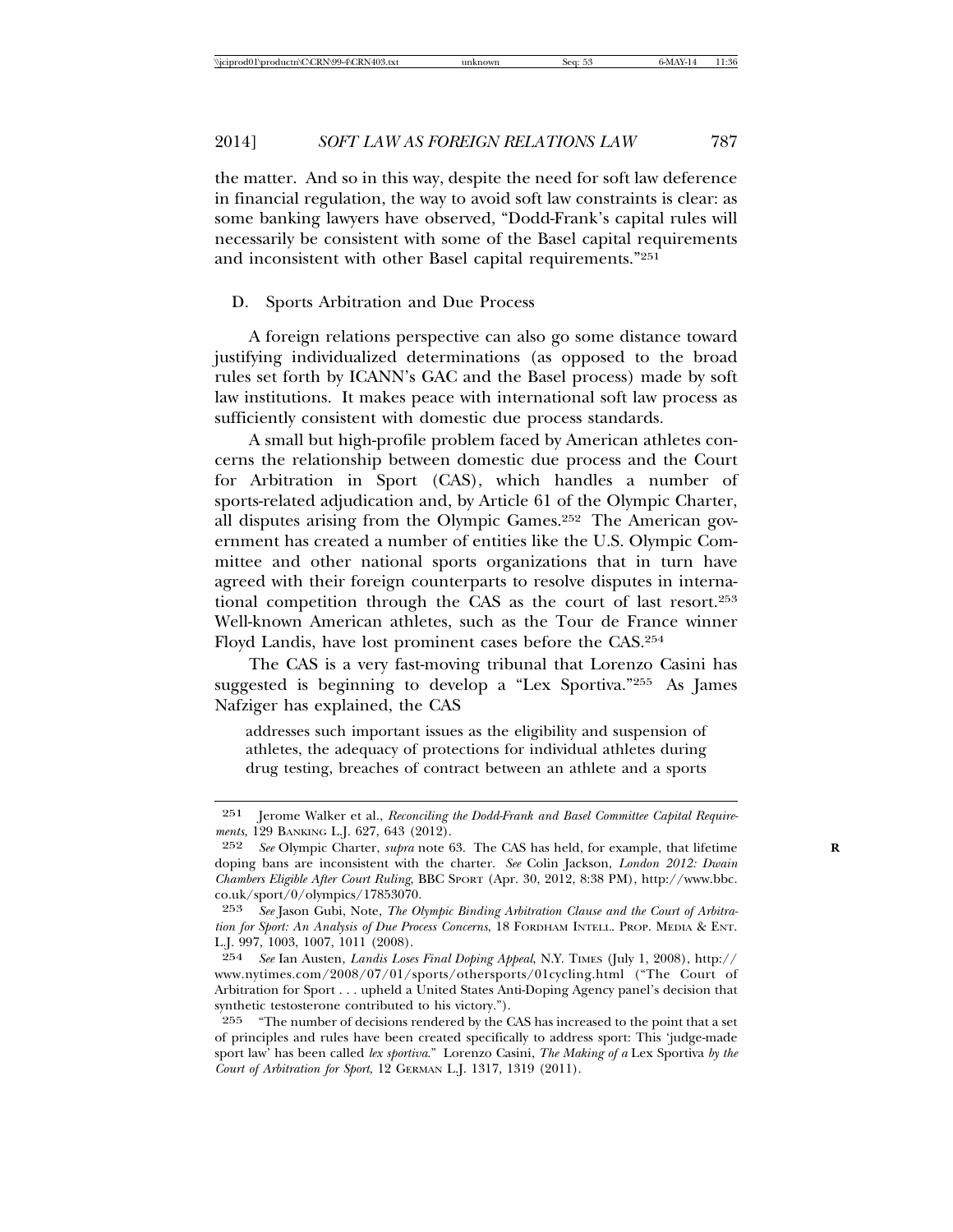club, the validity of contracts for the sale of sports equipment, and the nationality of athletes for purposes of competition.256

The CAS renders its decisions within days, and it upholds real deprivations of the property and liberty (like bans on competition and the forfeiture of medals, and the accompanying stigmatization as a cheat) of athletes, charged with, say, drug-related offenses, including American ones,<sup>257</sup> without permitting them to receive the full benefits of what might ordinarily constitute bedrock procedural values in the United States.258 As Michael Straubel has said, "From the athletes' perspective, the cases are evidence of a system that ignores basic notions of due process by incorrectly assigning burdens, issues punishment before holding a hearing and uses biased arbitrators."259 Others have also expressed concern about reconciling the process requirements of individualized determinations with the value of having a cross-border adjudicator.260

Nonetheless, there are reasons to believe that the CAS offers benefits to the world of sport, including placing American and foreign athletes on a level procedural playing field. Moreover, a multinational rule enforcer like the tribunal is more likely to be immune from charges of parochialism than domestic courts hearing the complaints of domestic athletic heroes would be.

A foreign relations perspective can justify the turn to the CAS and the possible due process risks in a way that administrative law might not.261 Administrative law has developed a rather specific set of requirements for the sorts of individualized determinations made by the

See, e.g., Kingsbury et al., *supra* note 72, at 23, 45-46 (noting that "[s]ignificant normative and practical problems arise in proposals to extend administrative law approaches" to organizations such as the CAS).

261 But it might: the U.S. Olympic Committee is exempt from the process requirements that government agencies must provide. *See* S.F. Arts & Athletics, Inc. v. U.S. Olympic Comm., 483 U.S. 522, 542–44 (1987) (holding that the U.S. Olympic Committee is a private corporation and not a government agent). A similar rule would apply to any athletic organization set up as a private entity, rather than a government agency, provided that the private entity was not overly "entwined" with the government entity. *See id.* If American athletic federations are not state actors, they need not provide the athletes they sponsor with due process, or any process at all not required by other federal laws. *But see* Brentwood Acad. v. Tenn. Secondary Sch. Athletic Ass'n, 531 U.S. 288, 291 (2001) (concluding that a state athletic association was a state actor because of the degree of oversight provided by the state education department).

<sup>256</sup> James A.R. Nafziger, *Dispute Resolution in the Arena of International Sports Competition*, 50 Am. J. COMP. L. SUPP. 161, 167 (2002).<br>257 See Abbas Raviani. The Court of Arbitr

<sup>257</sup> *See* Abbas Ravjani, *The Court of Arbitration for Sport: A Subtle Form of International Delegation*, 2 J. INT'L MEDIA & ENT. L. 241, 248 (2009).<br>258 See id at 949–47

<sup>258</sup> *See id.* at 242–47.

<sup>259</sup> Michael S. Straubel, *Doping Due Process: A Critique of the Doping Control Process in International Sport*, 106 DICK. L. REV. 523, 531 (2002). Indeed, the track athlete Mary Slaney challenged an international sporting determination in federal court, although not on due process grounds. *See* Slaney v. Int'l Amateur Athletic Fed'n, 244 F.3d 580, 591 (7th Cir.  $\frac{2001}{260}$ .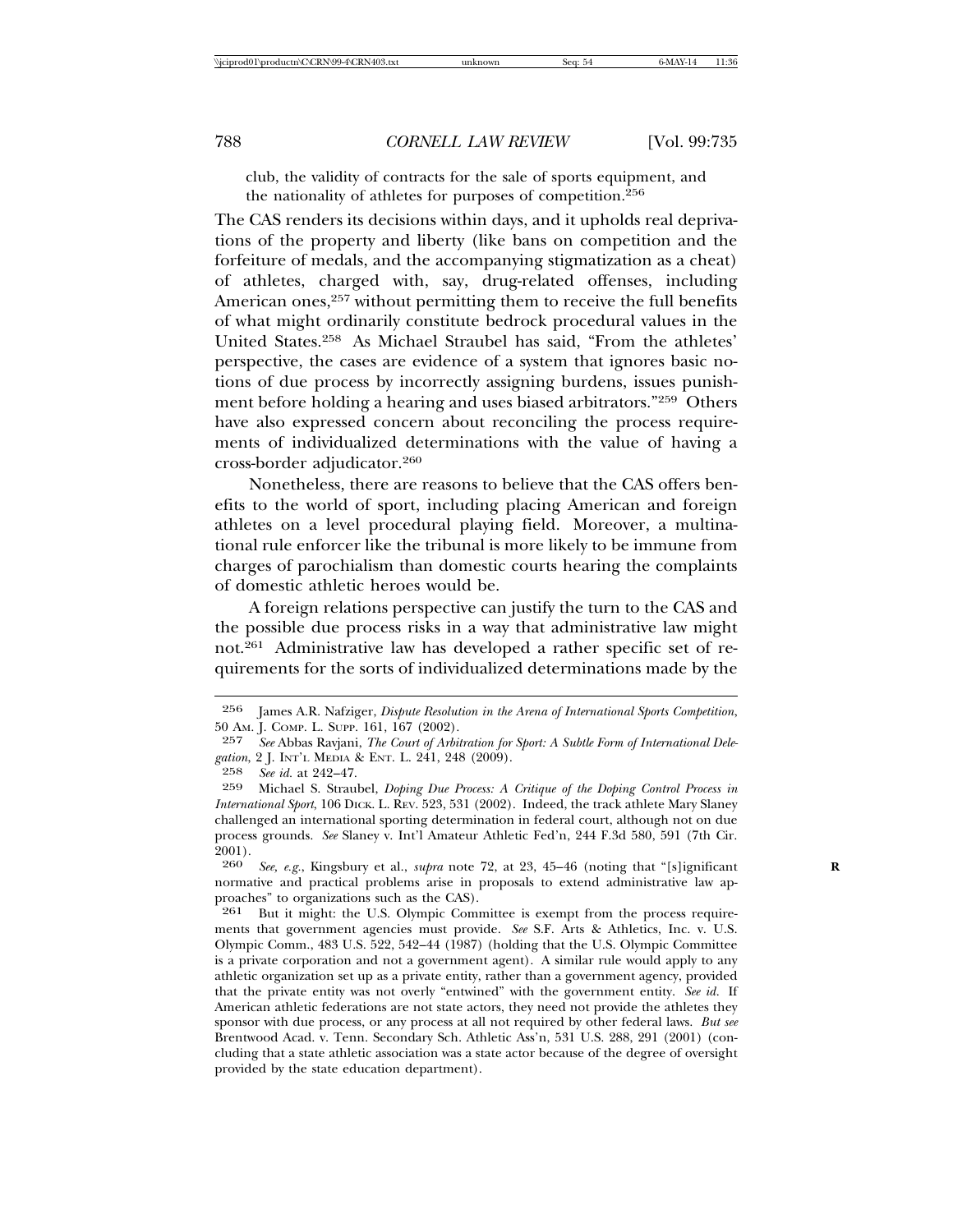CAS. Courts evaluate the risk of error through the procedures used by the institution and the likely value of additional or alternative procedural safeguards, balancing the government's interest in finality against the individual's interest in more process. This is the *Mathews* test discussed in Part II of this Article.262

But under foreign relations law, the President's authority to enter into executive agreements that resolve claims without necessarily providing strict levels of process helps to justify American participation in the CAS. As the Supreme Court reminded us in *Garamendi*, the government has precisely this sort of authority.263 It has used it to consign claims against the Iranian government in the wake of the Iranian Revolution to an international tribunal; to settle claims against the Soviet government for nationalizing Russian industries, some of which were supported with American investments; and to discourage court claims for property lost during the Holocaust in France, Germany, and Austria.264

By the same token, American government or quasi-government agencies surely have the right to assign disputes raised by their athletes regarding international competitions to an international process. The case for the CAS shows how soft law commitments to tribunals that make individualized determinations can overcome due process hurdles that might be insurmountable in the domestic context.

## E. Climate Change: The Future

So far, we have focused on areas where a clear international soft law process already exists. International environmental law has historically followed a different pattern, however, with a heavy reliance on treaties.265 Soft law agreements have typically served as precursors to these treaties rather than as substitutes.266 While soft law engagement does happen at the international level, there is a lessened assumption of direct implementation, and the EPA and other executive branch environmental actors have not proved to be as focused on soft law as agencies like the FDA and Treasury.

But this may change, and our foreign relations lens would provide the EPA with direction as to areas where it should be presumed to have the authority to enter into cross-border arrangements that address climate change, as well as guidance as to where congressional

 $262$  Mathews v. Eldridge,  $424$  U.S.  $319, 335$  (1976).<br> $263$  See cases cited subra notes  $151-52$  for a discuss

<sup>263</sup> See cases cited *supra* notes 151–52 for a discussion of this power. 264 See id

<sup>264</sup> *See id.*

*See* Palmer, *supra* note 91 (explaining that international hard law in the environmental law context has come primarily from treaties).

<sup>266</sup> For example, the hard law Montreal Protocol was preceded by the soft law Helsinki Declaration on the Protection of the Ozone Layer. *See id.* at 269–70.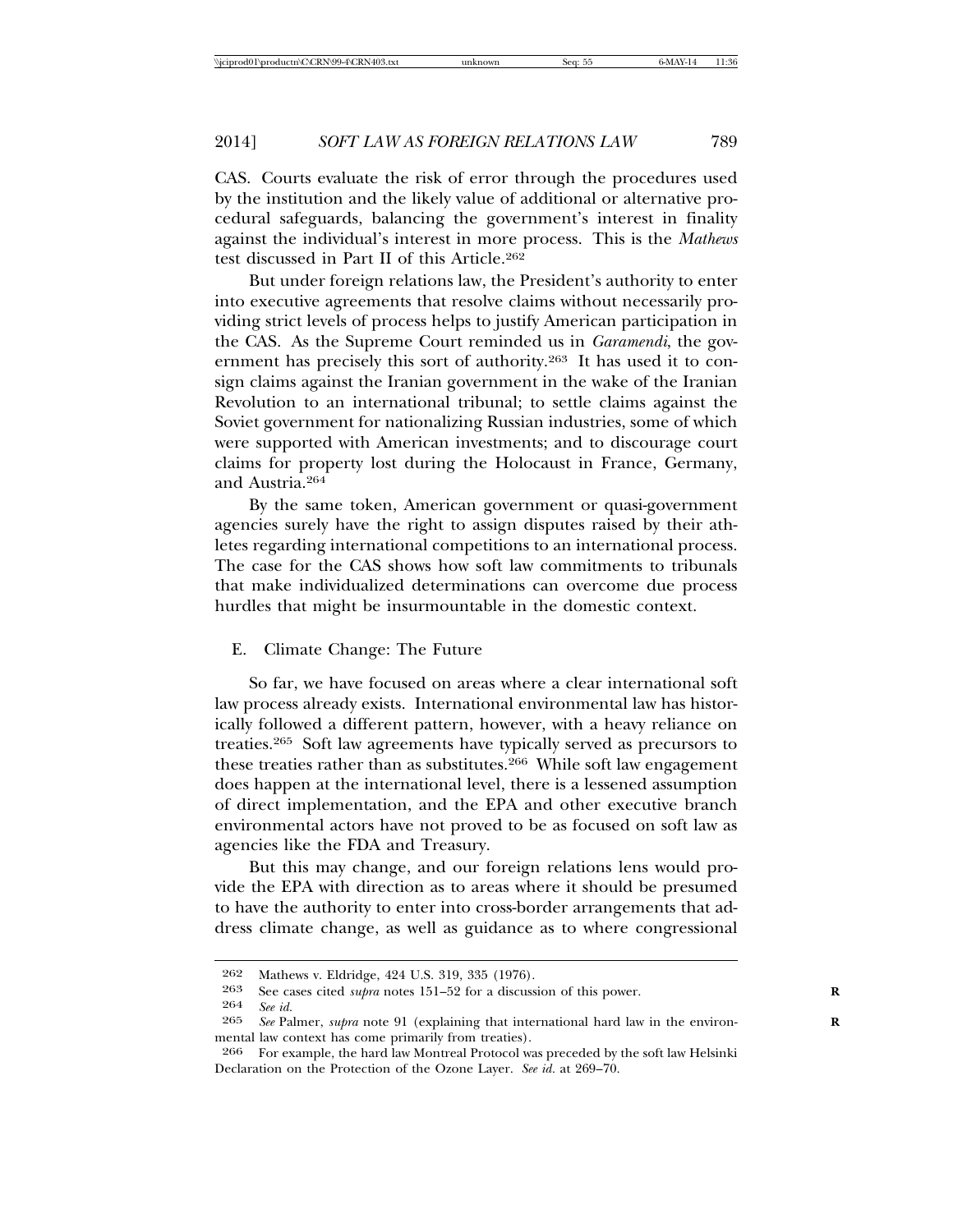direction admits of no room for an international collaborative process. Climate change is an issue that must be tackled internationally, yet achieving a meaningful hard law agreement that the United States and its treaty partners can ratify under their constitutional processes has proved exceptionally difficult.

One or more long-term soft law agreements might prove the most feasible solution.267 The most high-profile international agreement in recent years on the subject, the Copenhagen Accord, was a soft law agreement, although one that was intended as a precursor to a hard law agreement and that, from the U.S. perspective, could not be implemented without congressional legislation.268

Drawing on foreign relations law principles as well as administrative law principles would maximize the scope of the executive branch's ability to make and implement a long-term soft law agreement on climate change. To see how, consider a soft law agreement under which the United States agrees to a certain level of emissions reductions, such as a pledge to reduce its emission levels by seventeen percent from its 2005 emissions.269 We think that the executive branch could undertake such a commitment under its soft law powers

<sup>267</sup> *See, e.g.*, Andrew N. Keller, *From Counterterrorism to Climate Change: Are Treaties Necessary to Solve International Problems?*, 104 AM. SOC'Y INT'L L. PROC. 185, 187–89 (2010) (discussing the treaty-based approach toward climate change). In an interesting example of how foreign relations law approaches can ignore soft law, several scholars have discussed how the United States might avoid the treaty problem by entering into other forms of hard international law agreements—sole executive agreements and congressional-executive agreements—without considering the prospect of soft law. *See, e.g.*, Chang, *supra* note 170, at 341–44 (discussing the use of executive agreements as alternatives to **R** treaties); Nigel Purvis, *The Case for Climate Protection Authority*, 49 VA. J. INT'L L. 1007, 1027–37 (2009) (comparing sole executive agreements, treaty-executive agreements, and congressional-executive agreements for use as substitutes for treaties). Yet a soft law approach offers greater scope for the executive branch than a sole executive agreement, because soft law agreements are not currently subject to the same limit on importance that is understood to exist for sole executive agreements. *See supra* note 174 and accompanying text; *see also* Hollis & Newcomer, *supra* note 18, at 509–10, 582–83 (noting the prospect that **R** a soft law agreement can avoid the constitutional limits set on sole executive agreements, although arguing that some international soft law agreements should require congressional involvement).

<sup>268</sup> Among other things, the Copenhagen Accord included market mechanisms and expectations for appropriations that would have required congressional action. *See* Copenhagen Accord, Dec. 18, 2009, United Nations Framework Convention on Climate Change, Rep. of the Conf. of the Parties on its 15th Sess., Dec. 7–19, 2009, U.N. Doc. FCCC/CP/2009/11/Add.l, at 4–7 (Mar. 30, 2010), *available at* http://unfccc.int/ resource/docs/2009/cop15/eng/11a01.pdf.

<sup>269</sup> This was the level the United States specified in its submission pursuant to the Copenhagen Accord, *id.*, although it conditioned this submission on congressional action. *See* Letter and Attachment from Todd Stern, U.S. Special Envoy for Climate Change, to Yvo de Boer, Exec. Sec'y, U.N. Framework Convention on Climate Change (Jan. 28, 2010), *available at* http://unfccc.int/files/meetings/cop\_15/copenhagen\_accord/application/ pdf/unitedstatescphaccord\_app.1.pdf (specifying the seventeen-percent goal and conditioning that goal on pending legislation).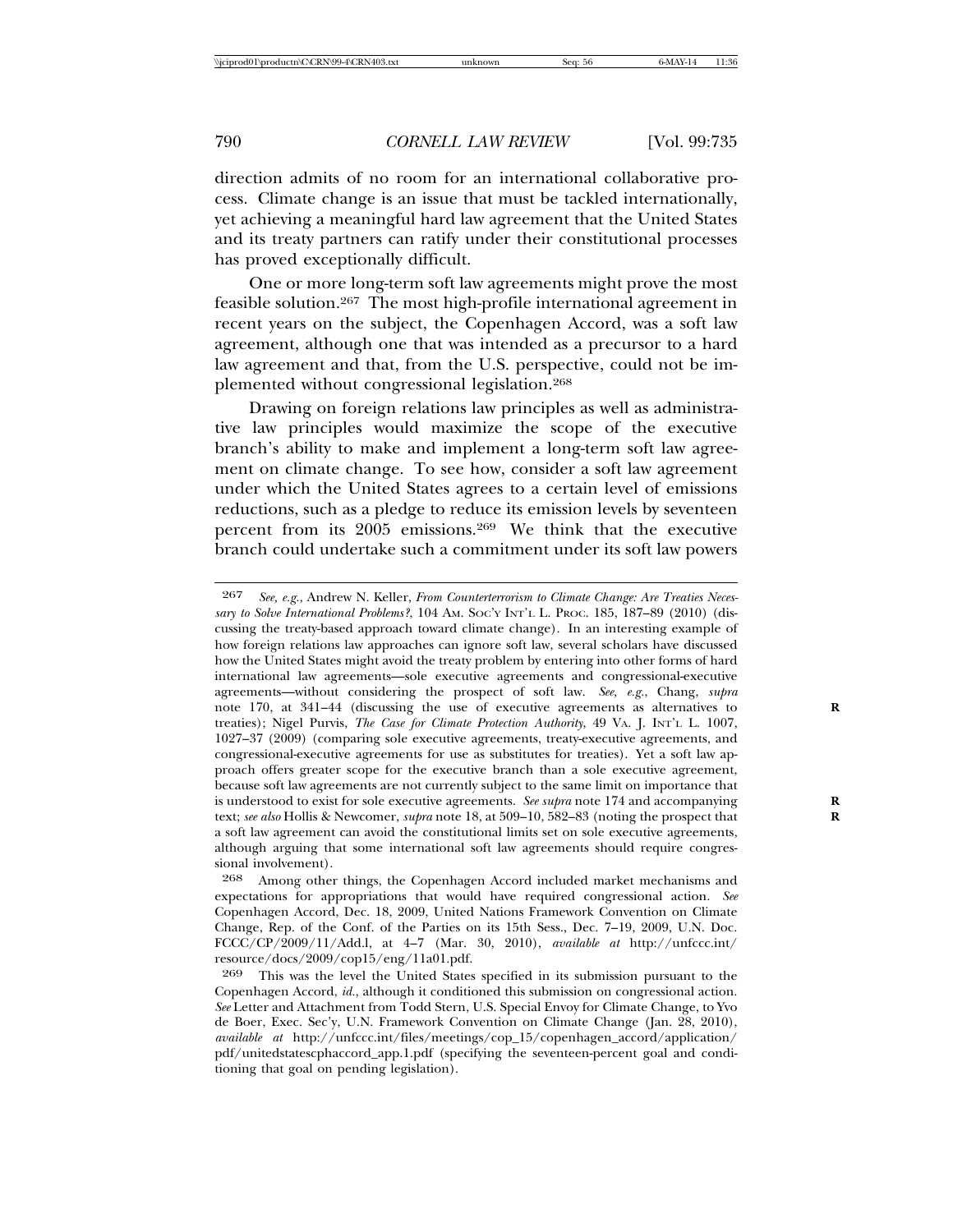despite uncertainty about whether statutory change would be needed to implement it.270 We also believe the executive branch would have tools available to implement this commitment into U.S. law as it now stands. Under a purely administrative law framework, the prospects for implementation would be limited to considering what the Clean Air Act and other relevant statutes now authorize the EPA and other agencies to do as a matter of administrative law. By also drawing on foreign relations law principles, the executive branch could claim additional deference in the application of these statutes and could potentially benefit from the President's independent foreign policy powers.271

While the text of the Clean Air Act fixes the EPA's power to regulate, interpretations can vary as to what this text permits the EPA to do. Framing climate change as a foreign relations issue could lead administrators and judges to take a wider interpretation of the EPA's discretion, either by explicitly adding the foreign relations law deference canons to the administrative law deference canons or by tacitly affecting how they apply these latter canons. Indeed, this issue arose in *Massachusetts v. EPA*, the Supreme Court's pathbreaking decision on climate change.272 The majority favored a strictly administrative law approach, emphasizing that "while the President has broad authority in foreign affairs, that authority does not extend to the refusal to execute domestic laws."273 In dissent, however, Justice Scalia and the three justices who joined him suggested that the EPA Administrator could "and *ought* to take into account[] . . . the impact [EPA regulations] would have . . . on foreign policy" in deciding whether or not to make a judgment about carbon dioxide emissions.274 On the particular issue at stake in that case, the statute was clear enough to justify the majority's ultimate conclusion, but the suggested approach could affect the interpretation of other statutory provisions on the margin.

For example, the EPA regulates emissions from new power plants by seeking "the degree of emission limitation achievable through the application of the best system of emission reduction which (taking into account the cost of achieving such reduction and any nonair quality health and environmental impact and energy requirements)

274 *Id.* at 552 (Scalia, J., dissenting).

<sup>270</sup> *But see* Chang, *supra* note 170, at 364–65 (concluding that the President likely **R** would not have the power to enter into a binding sole executive agreement along these lines).

<sup>271</sup> *See id.* at 353 (suggesting that the sole-organ doctrine provides the President with independent authority to engage in information sharing and science and technology cooperation across borders).

<sup>272</sup> Massachusetts v. EPA, 549 U.S. 497, 534, 552 (2007).

<sup>273</sup> *Id.* at 534.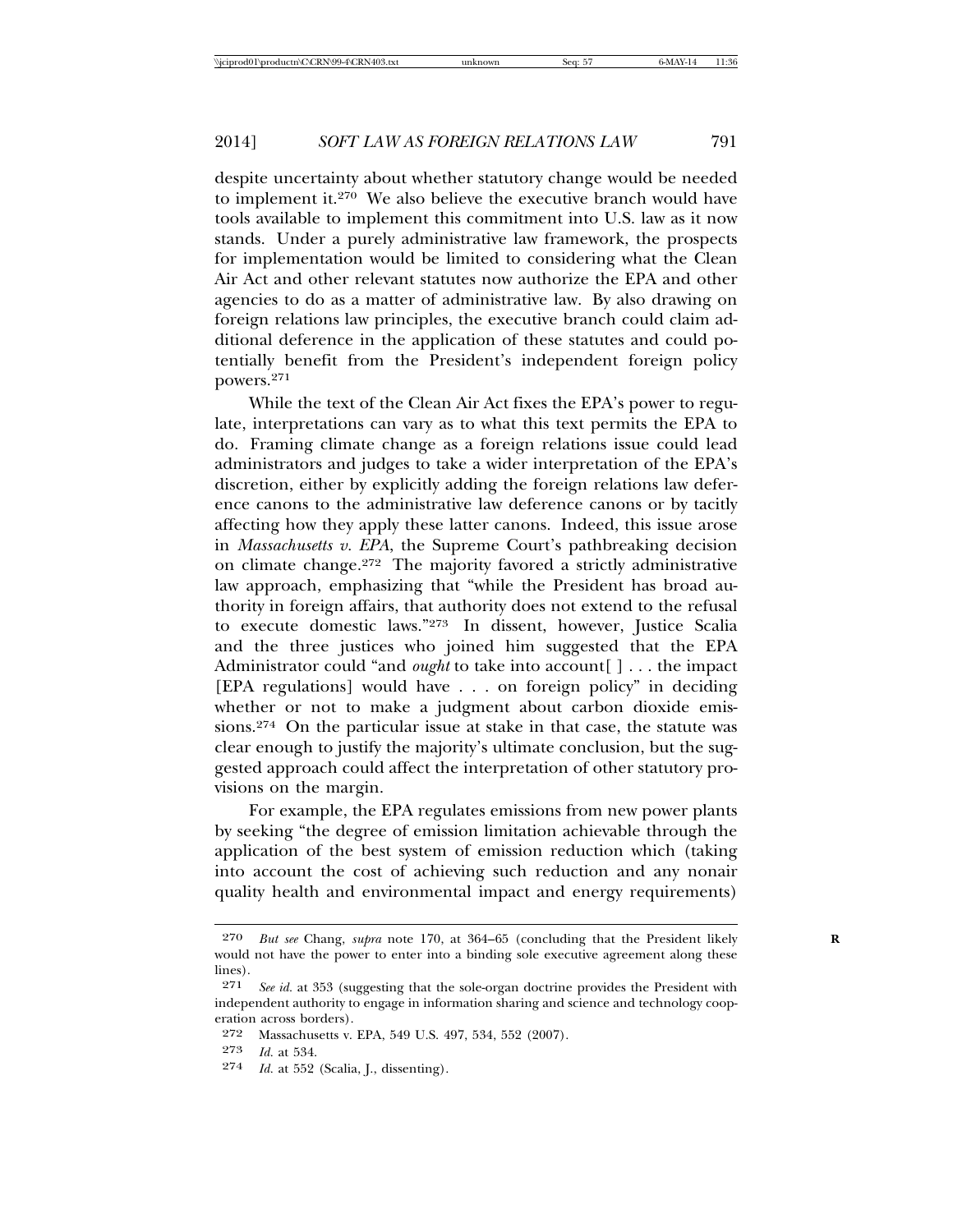the Administrator determines has been adequately demonstrated."275 Suppose that in determining the "best system of emission reduction," the EPA took into account the importance of meeting the hypothetical seventeen percent national emission reduction described earlier because it reasoned that meeting this cap would encourage other countries to meet their caps and therefore promote the best overall outcome.276 Would this be permissible? From a purely administrative law approach, a court could go either way on whether the statute requires the EPA to focus only on balancing the level of emissions with the cost and other factors mentioned, or whether, instead, the statute gave the EPA discretion to draw upon other factors or to interpret these specific factors so broadly as to justify the EPA's actions. Recognizing that an executive-branch foreign policy interest consistent with the overall statutory goal of emissions reduction is at stake, however, might lead a court to give special deference to the EPA's interpretation, and this deference might tip the balance. Foreign relations law principles would matter here only on the margin—but the margin might matter. Given the low prospects of future congressional support for any measures that mitigate climate change, the executive branch needs to consider every option for maximizing its existing powers to address the issue.

# **CONCLUSION**

Many observers view the globalization of law as a threat to transparency and accountability. Because the ordinary doctrines of administrative law are concerned with those two subjects above all else, reconciling regulatory globalization and domestic administrative law has been hard to do. Indeed, some readers will be wondering if the strongest argument against our proposal is not whether it is *possible* to

<sup>275</sup> 42 U.S.C. § 7411(a)(1) (2006). The EPA is presently undertaking a rulemaking under these provisions. By contrast, the standard for emissions from new vehicles is sufficiently strict that a foreign affairs approach may not give the Administrator any additional flexibility. *See* 42 U.S.C. § 7521(a)(3)(A)(i) (2006) (providing that the EPA is to set "standards [for new vehicle emissions] which reflect the greatest degree of emission reduction achievable through the application of technology which the Administrator determines will be available").<br>276 The FI

The EPA has engaged in reasoning along these lines in setting requirements for other forms of pollution under the Clean Air Act. *See* Bluewater Network v. EPA, 372 F.3d 404, 409, 412 n.3 (2004) (describing how the EPA reasoned, with regard to a similarly worded statutory provision, that waiting for the adoption of international standards could "maximize the control of emissions from U.S. and foreign vessels," although not reaching the extent to which the EPA could permissibly consider this issue) (internal quotation marks omitted); Nat'l Ass'n of Clean Air Agencies v. EPA, 489 F.3d 1221, 1229–30 (D.C. Cir. 2007) (concluding that the EPA could permissibly be influenced by the standards called for by the International Civil Airline Organization in setting emission standards for airplanes).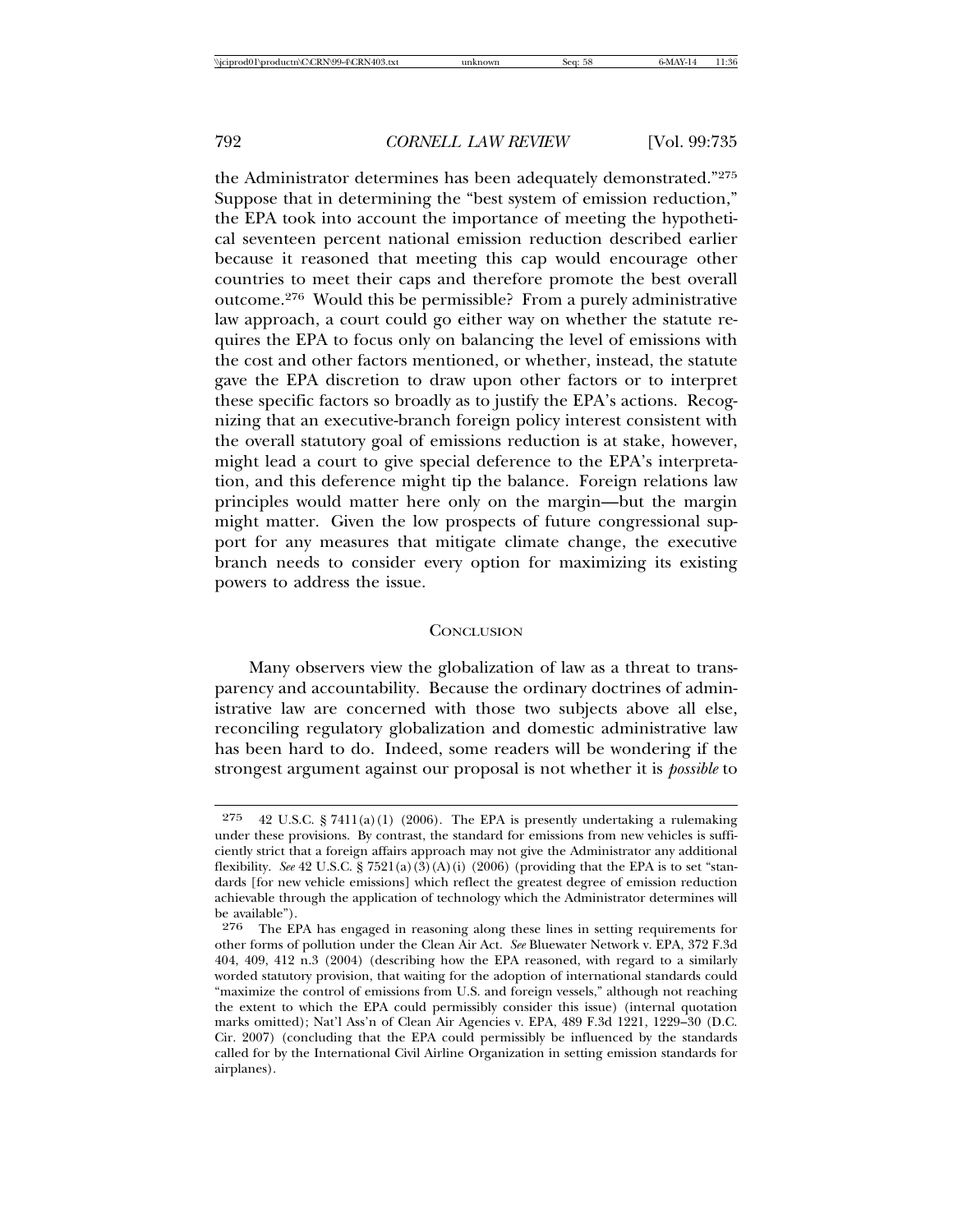devise a doctrinal defense of the explosion of global soft law, but whether it is *worth* doing.

We endorse regulatory globalization and posit that a cosmopolitan approach to what governments must do is desirable—indeed, it might be the only viable approach. Now that the world is truly flat, $277$ financial crises are evidently contagious,278 and global warming cares not for national borders, it is naive to hope that regulators can meet their regulatory missions without cooperating with their foreign counterparts. By the same token, it is obstinate—and isolationist—to hope that sticking within the country's borders could result in a fulfilled set of regulatory objectives. Moreover, we cannot depend solely on the passage of international treaties because of the delays in negotiation, the problems with ratification, and the control of the process by diplomats rather than experts.

In such a world, a crucial alternative way forward is through soft law agreements that cross borders. For this alternative to succeed, those agreements must be given a stable legal footing. In our view, it is possible to root the legitimacy of international governance in traditional domestic institutions using traditional doctrines, though we have indicated some ways that those doctrines must be modernized.

There is more to be done to make regulatory globalization domestically accountable, of course. Congressional action, for example, is always valuable, and it makes administrative soft law much easier to justify. But in some cases, Congress has not made such an endorsement, and waiting for it is something that agencies cannot afford to do if they want to meet their regulatory objectives. They need a basis for their increasingly international remits, and they need it now.

Our approach offers them a solution by taking the problems posed by traditional doctrines of administrative law and the separation of powers seriously but showing how the extra degrees of deference and independence afforded to regulatory initiatives taken in the course of foreign affairs can mitigate some of the concerns of those doctrines. Our approach also reorients a literature—the foreign relations literature—that, in our view, needs to readjust its focus as to both substance and process. While the topics of war, human rights, and traditional international legal forms that currently drive the literature are undeniably important, much of the future of American foreign policy lies in the ways in which its regulators match their standards to those of the rest of the world.

<sup>277</sup> *See* THOMAS L. FRIEDMAN, THE WORLD IS FLAT: A BRIEF HISTORY OF THE TWENTY-FIRST CENTURY (2005).

<sup>278</sup> *See* CHARLES P. KINDLEBERGER & ROBERT Z. ALIBER, MANIAS, PANICS, AND CRASHES: A HISTORY OF FINANCIAL CRISES (5th ed. 2005) (describing the contagious nature of financial panics).